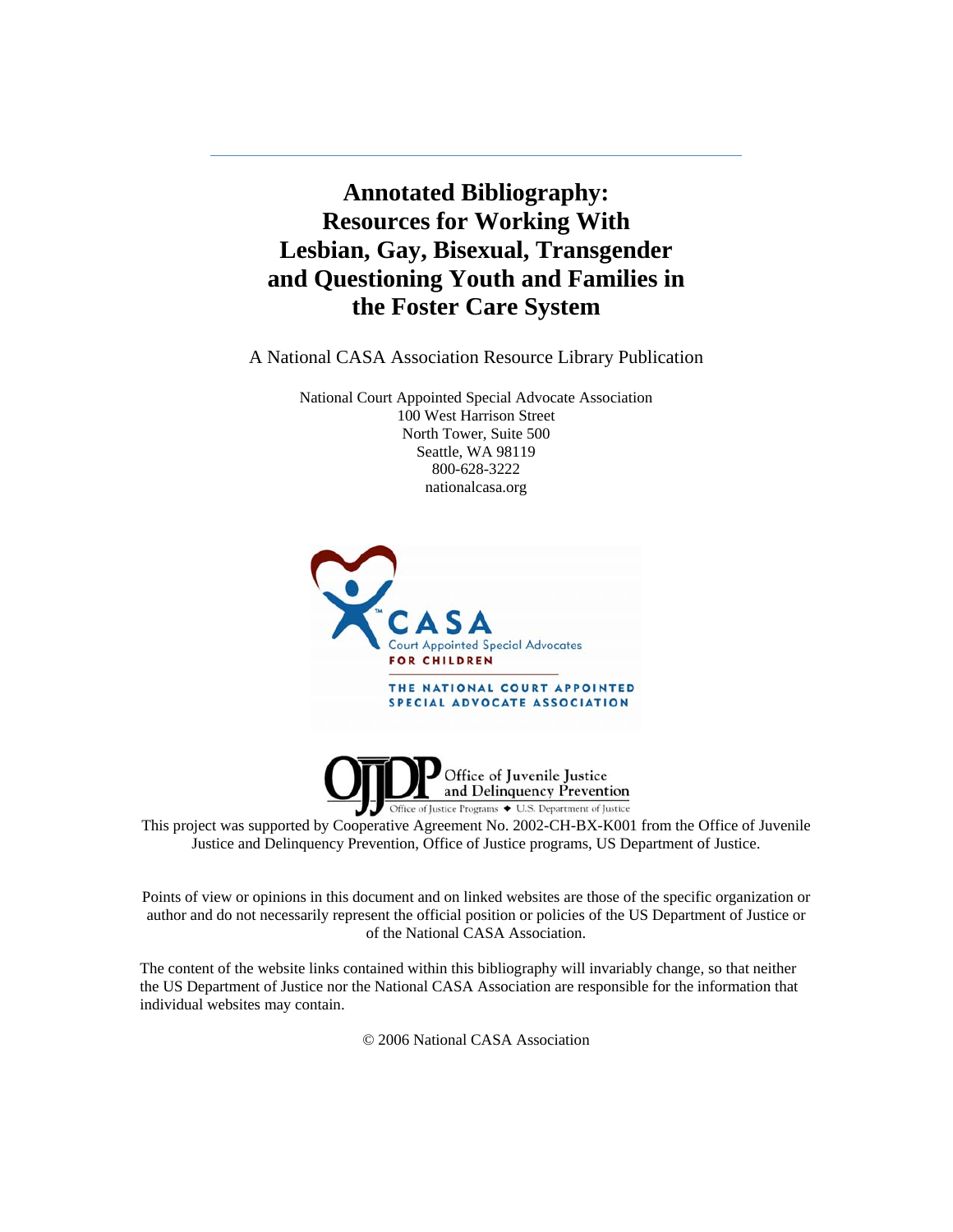## <span id="page-1-0"></span>**The National CASA Association Mission Statement**

The National CASA Association, together with its state and local members, supports and promotes court-appointed volunteer advocacy for abused and neglected children so that they can thrive in safe, permanent homes.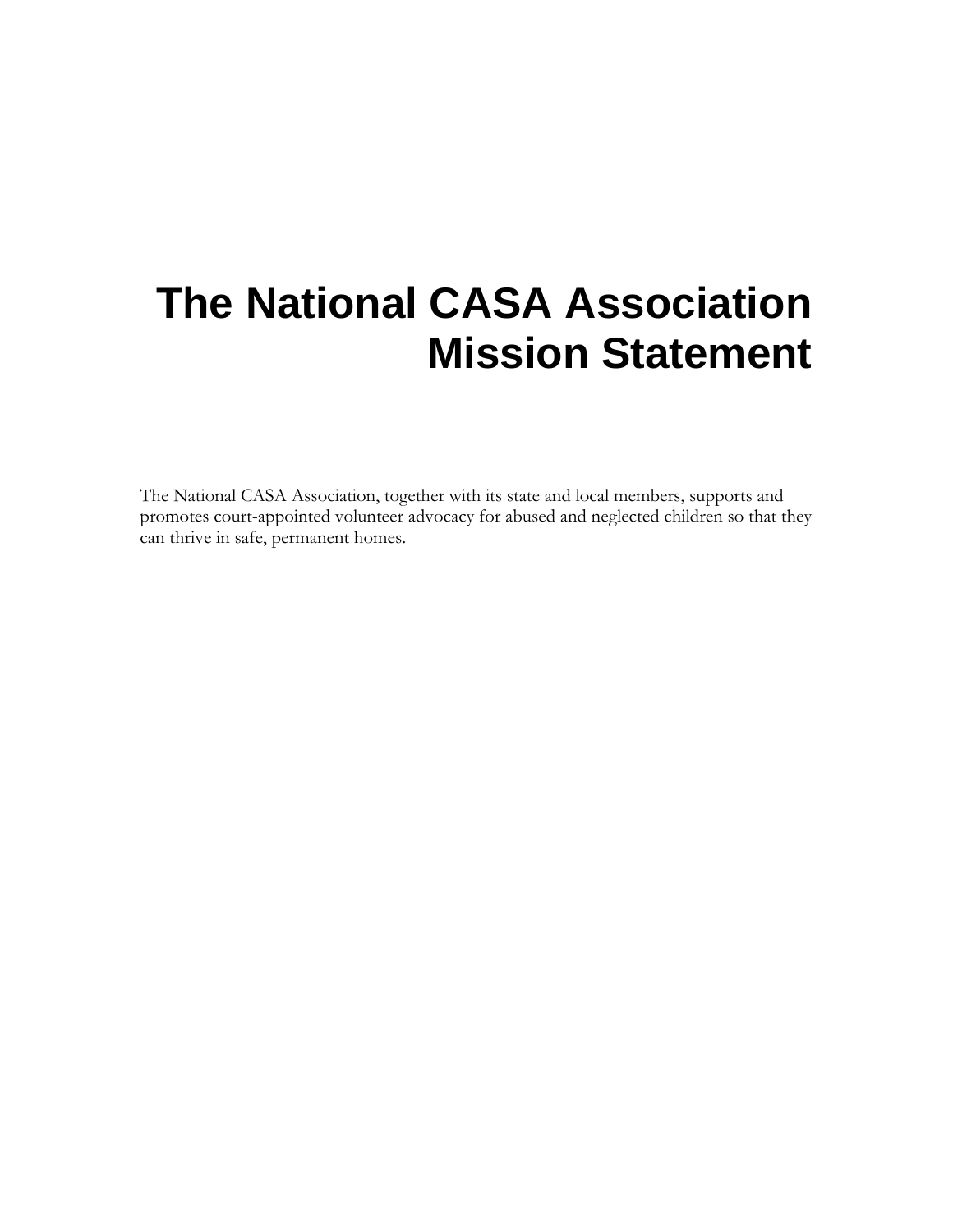# **Table of Contents**

| 9.1 Bias Crime, Prejudice, Hatred, Homophobia, and Extremism 17 |  |
|-----------------------------------------------------------------|--|
|                                                                 |  |
|                                                                 |  |
|                                                                 |  |
|                                                                 |  |
| 9.6 LGBTQ Youth in Foster Care and LGBTQ Youth Homelessness28   |  |
|                                                                 |  |
|                                                                 |  |
|                                                                 |  |
|                                                                 |  |
|                                                                 |  |
| 9.12 Sexuality, Sexually Transmitted Diseases, and Safe Sex 36  |  |
|                                                                 |  |
|                                                                 |  |
|                                                                 |  |
|                                                                 |  |
|                                                                 |  |
|                                                                 |  |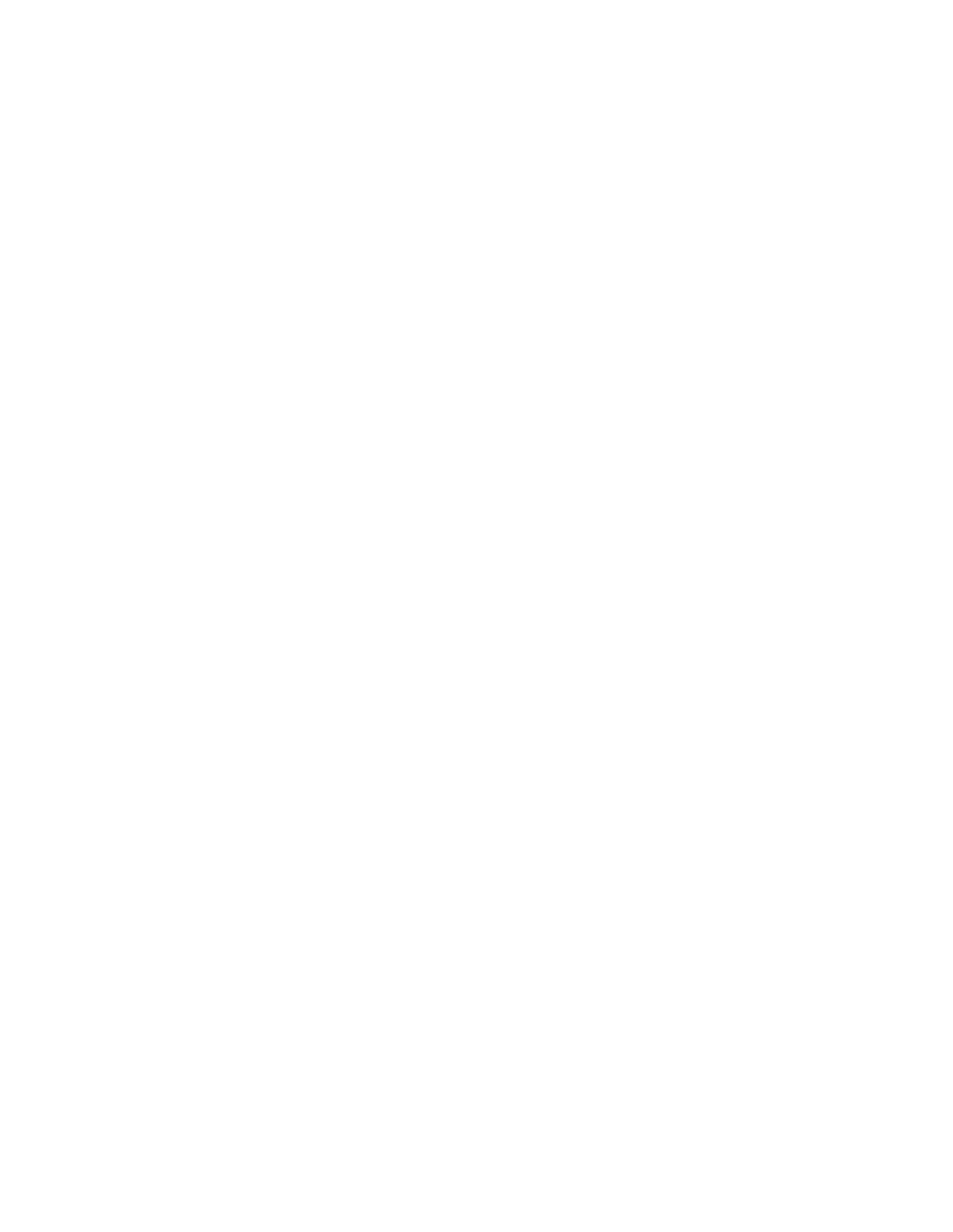## *Welcome*

<span id="page-4-0"></span>The National Court Appointed Special Advocate Association (National CASA) has compiled this annotated bibliography of resources to serve the advocacy needs of those working with lesbian, gay, bisexual, transgender, and questioning (LGBTQ) youth and families in foster care. We hope that it will provide useful references for a range of concerns from health to housing, education to legal representation.

Because this document is published in PDF form, it is a good resource for use both at your computer and in print. It is easiest to visit websites using the document online because you simply have to click on a link to get to the web page in question. However, this is also a useful document to keep on hand in print for when you are away from your computer. We suggest that you save the PDF to your computer for future online use and also print it out, double-sided and three-hole-punched, to insert in your *World of Difference* diversity manual.

If you are having trouble accessing a website via a hyperlink, try copying and pasting the website address into your browser instead. At publication, the web addresses listed in this bibliography were correct, but addresses as well as site content and organization may have changed since that time. If a link to a specific page on a site doesn't work, try using the basic address for that website, and then searching for the content in question. Or you might conduct an internet search using the specific name of the document that is referenced. This bibliography also contains links to PDF files, which can load slowly; be patient. If the link to a PDF file is not working, try the procedure described above.

Special thanks to the members of the National CASA Diversity Committee and the LGBTQ Task Force for their participation and support in creating this bibliography. (See the next page for their names.) The LGBTQ Task Force advises National CASA's Diversity Committee on needs, training opportunities and resources for CASA/GAL volunteers to effectively advocate for LGBTQ youth. This bibliography is a part of that effort.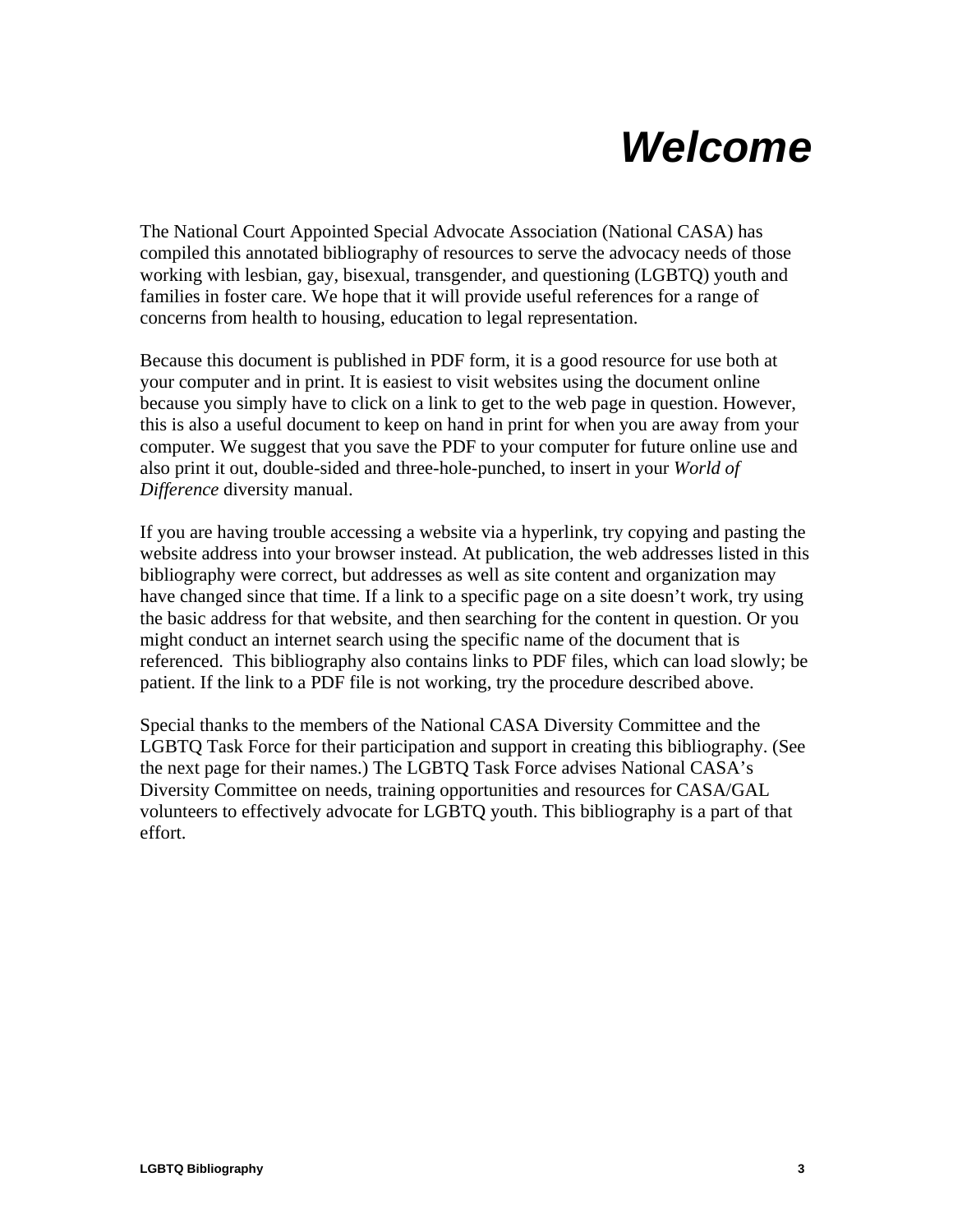## **National CASA Association Diversity Committee**

#### **Co-Chairs:**

Marshall Porter, Community Volunteer Scottsdale, AZ

Joyce Honeyman, Community Volunteer Bellevue, WA

#### **Committee Members:**

Arnold Chavez, Management Consultant Alameda County Public Health Department Alameda, CA

Judge Linnie Darden Juvenile Courts of the Atlantic Judicial Circuit Hinesville, GA

Judge Ernestine Gray, Chief Judge Orleans Parish Juvenile Court New Orleans, LA

Dennis Ichikawa, Field Office Director, Phoenix & Tucson Casey Family Programs Phoenix, AZ

Helen Jones Kelley, Executive Director Montgomery County Children Services Dayton, OH

Irene McCall, Executive Director Atlantic Area CASA Hinesville, GA

Barbara Sears, Attorney Sand Springs, OK

Judi Strause, Community Volunteer Charlotte, NC

#### **Staff:**

Terene Bennett, Program Specialist National CASA Association Atlanta, GA

D'Nika Jackson, Donor Relations Manager National CASA Association Seattle, WA

Veronica Montaño-Pilch, Training Specialist National CASA Association Albuquerque, NM

Michael Piraino, CEO National CASA Association Seattle, WA

Candy Yu, Accounting Coordinator National CASA Association Seattle, WA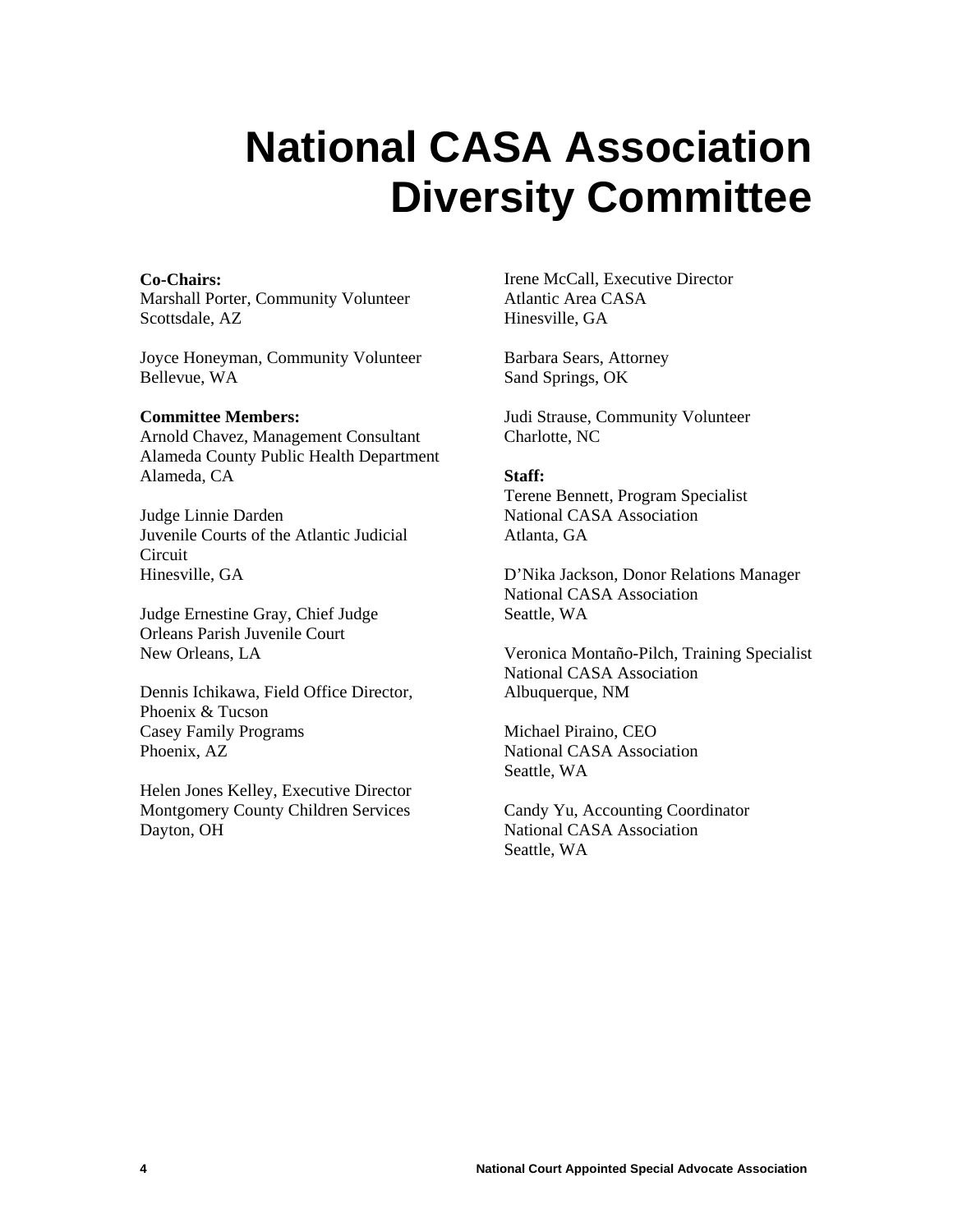## **LGBTQ Task Force**

**Co-Chairs:**  LaRae Oberloh Program Manager Sioux Falls Area CASA Program Sioux Falls, South Dakota

Joshua Peters Training Specialist Oklahoma CASA Association Oklahoma City, Oklahoma

#### **Task Force Members:**

Naeemah Carter Case Supervisor CASA of Prince Georges County Hyattsville, Maryland

Rudy Estrada Staff Attorney Lambda Legal New York, New York

Rebecca Grossman Training Manager National CASA Association Seattle, Washington

Joyce Honeyman Community Volunteer Bellevue, WA

Dennis Ishikawa Field Office & State Standards Director Casey Family Programs Phoenix, Arizona

Kristi Lammatterley Advocate Supervisor Capital Area CASA Association Baton Rouge, Louisiana

Kati Naess Independent Contractor Washington, DC

Derek Peake Program Director California CASA Association Oakland, California

Marshall Porter Community Volunteer Scottsdale, AZ

Ben Wilkins Training Director Dallas CASA Association Dallas, Texas

Rob Woronoff LGBTQ Program Manager Child Welfare League of America Washington, DC

[Back to top](#page-1-0)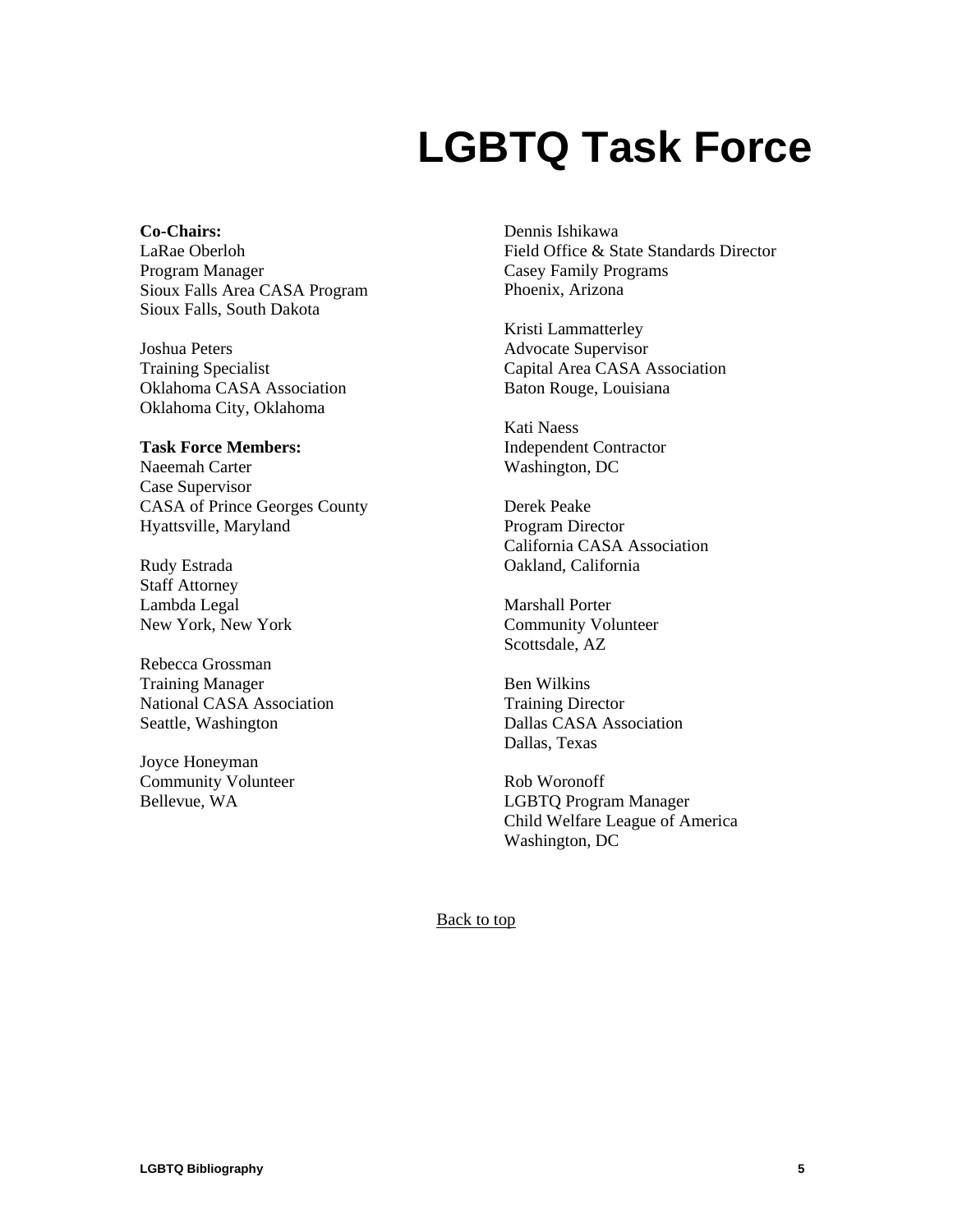## **1. General Resources**

## <span id="page-7-0"></span>**American Library Association, Gay, Lesbian, Bisexual, and Transgender Roundtable**

A national organization that provides workshops, publishes a quarterly newsletter, and maintains a clearinghouse of GLBT-related bibliographies, directories, and reading lists. **Website:** [www.ala.org/ala/glbtrt/welcomeglbtround.htm](http://www.ala.org/ala/glbtrt/welcomeglbtround.htm)

#### **National Coalition of Anti-Violence Programs**

A coalition of lesbian, gay, bisexual, and transgender victim advocacy and documentation programs located throughout the United States. **Website:** <http://www.avp.org/ncavp.htm>

#### [Back to top](#page-1-0)

#### **2. Advocacy and Legal Organizations**

## **Best Practices Guidelines for Working with Lesbian, Gay, Bisexual, and Transgender Youth in State Custody**

Legal Services for Children and the National Center for Lesbian Rights have developed the first ever set of comprehensive recommendations about how child welfare and juvenile justice professionals can best serve and work with LGBT youth in state care. These recommendations, published by the Child Welfare League of America (CWLA) provide guidance to child welfare and juvenile justice institutions, administrators and staff about how to provide safe and equitable environments for all youth, regardless of their sexual orientation or gender identity.

**ISBN:** 1-58760-095-1 **Stock Number:** 10951 **Phone:** 1-800-407-6273 **Website:** [www.cwla.org/pubs/default.htm](http://www.cwla.org/pubs/default.htm)

#### **The Equity Project**

The Equity Project is a joint initiative of Legal Services for Children, the National Juvenile Defender Center, and the National Center for Lesbian Rights to ensure that lesbian, gay, bisexual, and transgender youth in the justice system are treated with fairness and respect. The Equity Project addresses the entire delinquency process, ranging from arrest through adjudication and post-disposition. Core activities of the Equity Project will include collecting information about LGBT youth in the justice system, identifying obstacles to fair treatment, reporting findings, and crafting recommendations for court personnel. Contact the project partners for more information.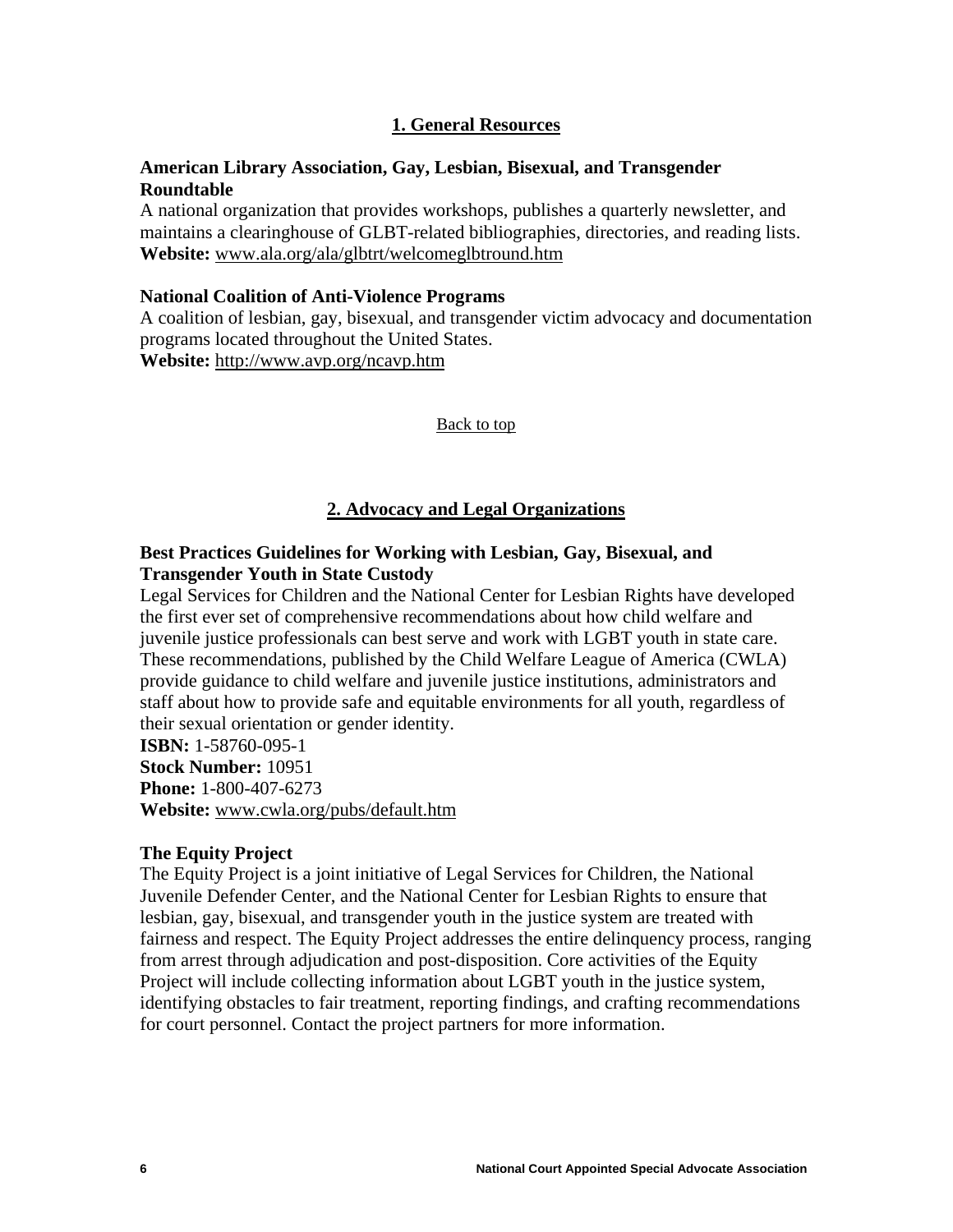**Contact 1: Legal Services for Children** Address: 1254 Market St., 3<sup>rd</sup> floor, San Francisco, CA 94102 **Phone:** 415-863-3762 **Fax:** 415-863-7708 **Website:** [www.lsc-sf.org](http://www.lsc-sf.org/)

#### **Contact 2: National Juvenile Defender Center**

**Address:** 1350 Connecticut Ave. N.W., Suite 304. Washington, DC 20036 **Phone:** 202-452-0010 **Fax:** 202-452-1205 **Website:** [www.njdc.info](http://www.njdc.info/)

**Contact 3: National Center for Lesbian Rights Address:** 870 Market St., Suite 570, San Francisco, CA 94102 **Phone:** 415-392-6257 **Website:** [http://www.nclrights.org](http://www.nclrights.org/)

#### **Gender Public Advocacy Coalition (Gender PAC)**

A national advocacy organization working to ensure every American's right to his or her gender, free from stereotypes, discrimination, and violence, regardless of looks, actions, dress, or others' perceptions of one's sex or sexual orientation. **Address:** 1638 R St. N.W., Suite 100, Washington, DC 20009-6446 **Phone:** 202-462-6610 **Email:** [gpac@gpac.org](mailto:gpac@gpac.org) **Website:** [http://www.gpac.org](http://www.gpac.org/)

#### **National Juvenile Defender Center**

The National Juvenile Defender Center (NJDC) seeks to ensure excellence in juvenile defense and to promote justice for all children by building the capacity of the juvenile defense bar and improving access to counsel and quality of representation for children in the justice system. NJDC offers a wide range of integrated services to juvenile defenders, including training, technical assistance, advocacy, networking, collaboration, capacity building, and coordination. NJDC also engages in policy reform efforts with partners at the local, state, and national levels.

**Address:** 1350 Connecticut Ave. N.W., Suite 304, Washington, DC 20036 **Phone:** 202.452.0010 **Fax:** 202.452.1205 **Website:** [www.njdc.info](http://www.njdc.info/)

## **US Department of Education Office for Civil Rights (OCR)**

OCR is responsible for enforcing five federal civil rights laws that prohibit discrimination based on race, color, national origin, sex, disability, and age by schools that receive federal dollars. Most of OCR's activities are conducted by twelve regional enforcement offices.

**Phone:** 1-800-421-3481 **TDD:** 202-205-5166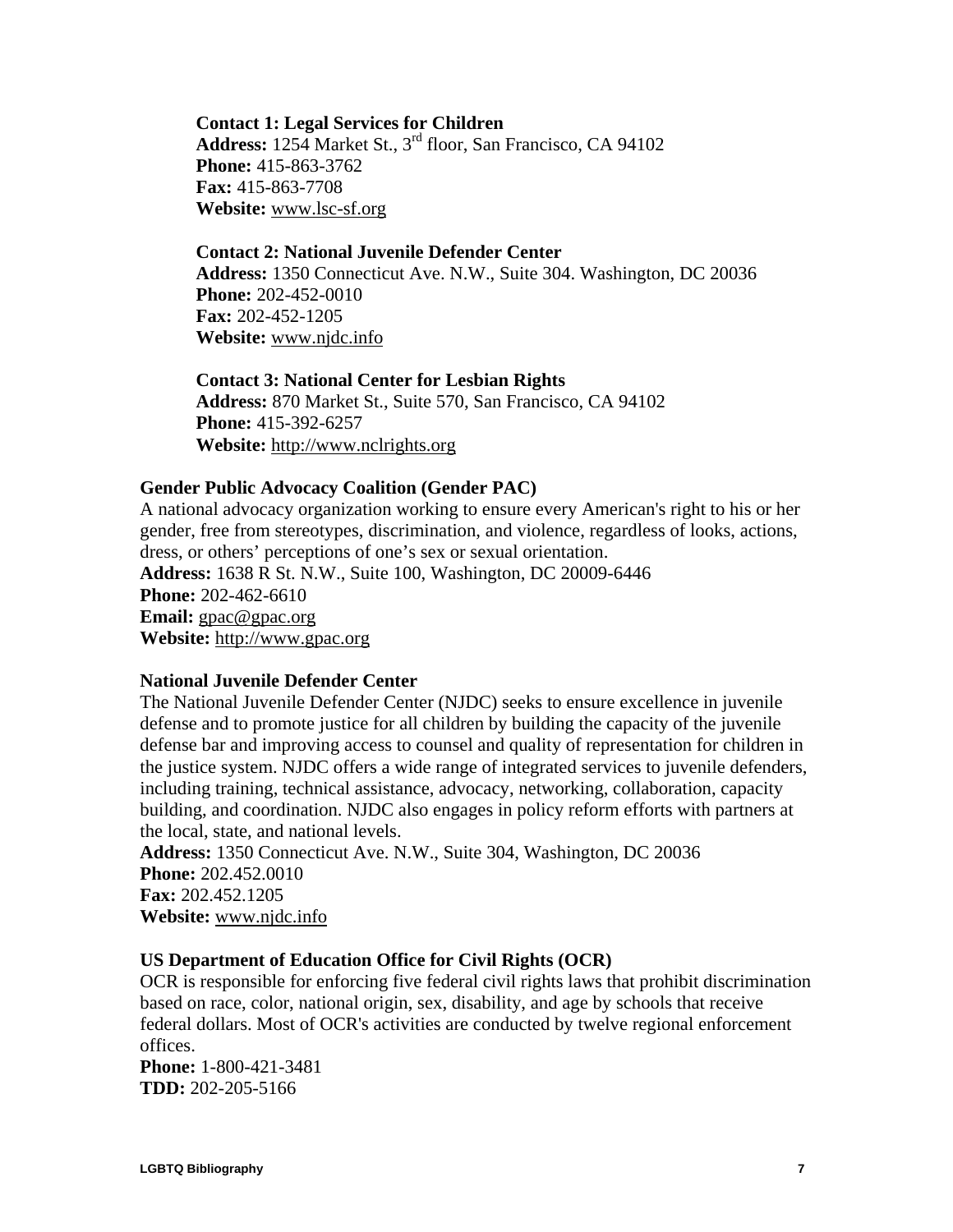<span id="page-9-0"></span>**Email:** [OCR@ED.Gov](mailto:OCR@ED.Gov) **Website:** <http://www.ed.gov/about/offices/list/ocr/index.html>

## [Back to top](#page-1-0)

## **3. Children, Youth, and Family Organizations**

## **Advocates for Youth**

An organization dedicated to creating programs and advocating for policies that help young people make informed and responsible decisions about their reproductive and sexual health. Provides information, training, and strategic assistance to youth-serving organizations, policy makers, youth activists, and the media in the US and the developing world.

**Address:** 1025 Vermont Ave. N.W., Suite 200, Washington, DC 20005 **Phone:** 202-347-5700 **Website:** [http://www.advocatesforyouth.org](http://www.advocatesforyouth.org/)

## **Child Welfare League of America (CWLA)**

CWLA and partner Lambda Legal Defense and Education Fund are working together to build the child welfare system's capacity to deal equitably and constructively with young people, family members, and employees who are gay, lesbian, bisexual, transgender, or questioning their sexual orientation, with particular emphasis on those making the transition to adulthood.

**Address:** 440 First St. N.W., 3rd Floor, Washington, DC 20001 **Phone:** 202-638-2952 **Website:** <http://www.cwla.org/programs/culture/glbtq.htm>

## **Children of Lesbians and Gays Everywhere (COLAGE)**

COLAGE offers peer support, newsletters, conferences, and literature for children with gay, lesbian, bisexual, and transgender parents. **Address:** 3543 18th St., #17, San Francisco, CA 94110 **Phone:** 415-861-5437 **Email:** [colage@colage.org](mailto:colage@colage.org) **Website:** [http://www.colage.org](http://www.colage.org/)

## **Families United Against Hate**

A national network by and for families and survivors of hate-motivated violence which operates in conjunction with Parents, Families, and Friends of Lesbians and Gays (PFLAG) and other organizations and individuals. It focuses on providing long-term emotional support and technical assistance to families. **Contact:** Lisa Weiner-Mahfuz of PFLAG

**Phone:** 202-467-8180, ext. 217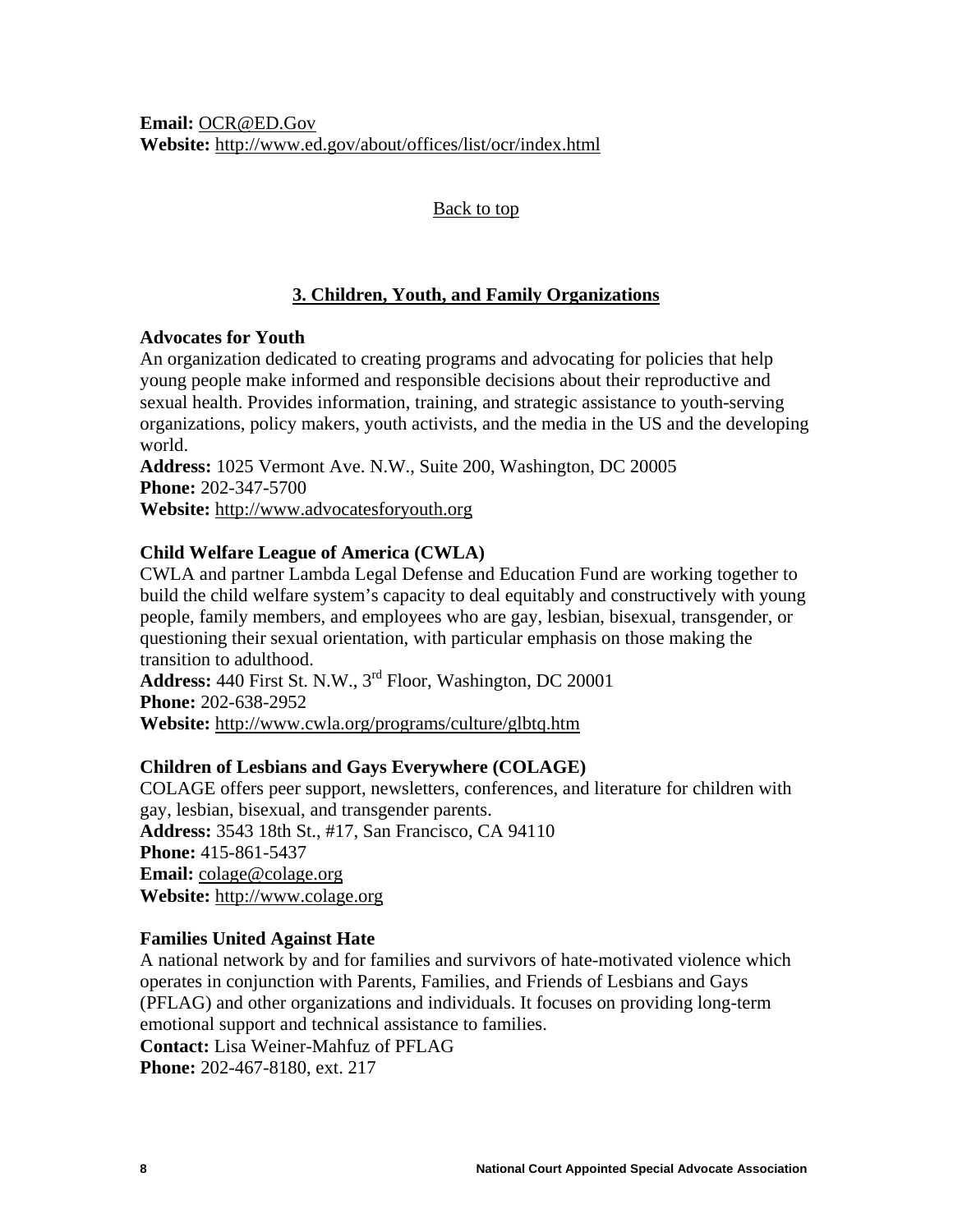<span id="page-10-0"></span>**Email:** [info@fuah.org](mailto:info@fuah.org) **Website:** [http://www.fuah.org](http://www.fuah.org/)

## **National Youth Advocacy Coalition (NYAC)**

A social justice organization that advocates for and with young people who are lesbian, gay, bisexual, transgender, or questioning in an effort to end discrimination against these youth and to ensure their physical and emotional well- being. NYAC publishes a newsmagazine regarding sexual minority youth concerns. **Address:** 1638 R St., N.W., Suite 300, Washington, DC 20009 **Phone:** 202-319-7596, ext. 12 **Email:** [nyac@nyacyouth.org](mailto:nyac@nyacyouth.org) **Website:** [http://www.nyacyouth.org](http://www.nyacyouth.org/) 

## **Parents, Families, and Friends of Lesbians and Gays (PFLAG)**

Provides support, education, and advocacy for parents, siblings, and friends of gay, lesbian, bisexual, and transgender youth, and adults, too. Distributes brochures. Local chapters meet monthly. Encourages people to share concerns and ask questions. If no chapter is listed under "Local Organization" for your town, contact National PFLAG. **Address:** 1726 M St., N.W., Suite 400, Washington, DC 20036 **Phone:** 202-467-8180 **Email:** [info@pflag.org](mailto:info@pflag.org) **Website:** [http://www.pflag.org](http://www.pflag.org/)

#### **Youth Guardian Services**

A youth-run organization that provides support services on the Internet to gay, lesbian, bisexual, transgender, questioning, and straight supportive youth. **Address:** 8665 Sudley Rd. #304, Manassas, VA 20110-4588 **Phone:** 1-877-270-5152 **Email:** [ygs-staff@youth-guard.org](mailto:ygs-staff@youth-guard.org) **Website:** [http://www.youth-guard.org](http://www.youth-guard.org/)

[Back to top](#page-1-0)

## **4. Group Homes, Emergency Housing, and Shelters**

#### **National and International: Covenant House**

An organization that provides shelter and service to homeless and runaway youth, as well as health care, education, vocational preparation, drug abuse treatment and prevention programs, legal services, recreation, mother/child programs, transitional living programs, street outreach, and aftercare.

**Website:** [http://www.covenanthouse.org](http://www.covenanthouse.org/)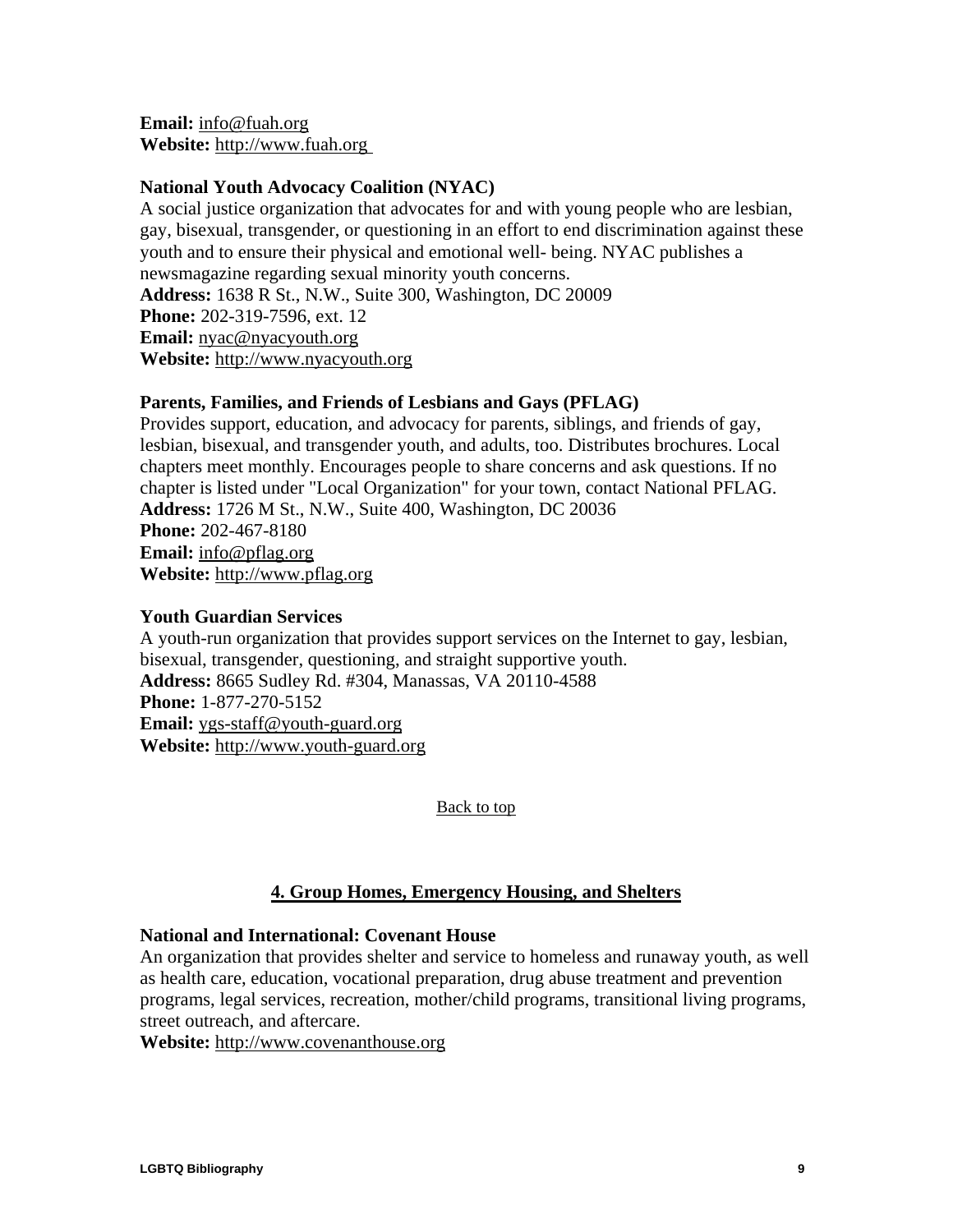#### **Arizona: Eon's Homeless Youth Project**

A program of the Southern Arizona AIDS Foundation, Pima County Health Department and Wingspan, in Tucson. Part of Eon's larger program, the Homeless Youth Project offers advocacy, information, and limited services (hotel vouchers, some emergency food and toiletry supplies, bus tickets, etc.), and then helps people get into other youth shelters in town. They also have a youth support group on Saturdays, from 3:00 to 4:30 p.m. **Phone:** 520-620-6245

**Email:** [ccondit@saaf.org](mailto:ccondit@saaf.org) **Website:** [http://www.eonyouth.org](http://www.eonyouth.org/)

#### **California: The Ark House**

A 15-bed residence for lesbian, gay, bisexual, transgender, and questioning young adults in San Francisco; stays of 3 to 6 months. **Phone:** 415-861-6130 **Fax:** 415-861-6103 **Email:** [info@arkofrefuge.org](mailto:info@arkofrefuge.org) **Website:** <http://www.arkofrefuge.org/>

#### **California: GLASS, Inc.**

Gay and Lesbian Adolescent Social Services (GLASS) is dedicated to providing a wide range of social and health care services to children and youth who are in foster care, on probation, or who are homeless. Services are provided in safe, loving, supportive, nonjudgmental living environments, while providing full access to all of the educational and vocational opportunities to which these youth are entitled. GLASS utilizes the resources of the adult gay, lesbian, bisexual, and transgender community by recruiting, screening, training, and supervising foster parents and mentors who provide both short- and longterm care to children of all ages, including infants, toddlers, young children, and adolescents under 18. **Address:** 650 N. Robertson Blvd., West Hollywood, CA 90069 **Phone:** 310-358-8727 **Fax:** 310-358-8721 **Email:** [info@glassla.org](mailto:info@glassla.org)

**Website:** [http://www.glassla.org](http://www.glassla.org/)

#### **California: The Kruks/Tilsner Transitional Living Program**

A 24-bed residence, located at the L.A. Gay & Lesbian Center, where youth ages 18 to 23 can stay for up to 18 months. **Address:** L.A. Gay & Lesbian Center, McDonald/Wright Building, 1625 N. Schrader Blvd., Los Angeles, CA 90028 **Phone:** 323-993-7450 **Email:** [youthservices@laglc.org](mailto:youthservices@laglc.org) **Website:** <http://www.laglc.org/section03/S0302.htm>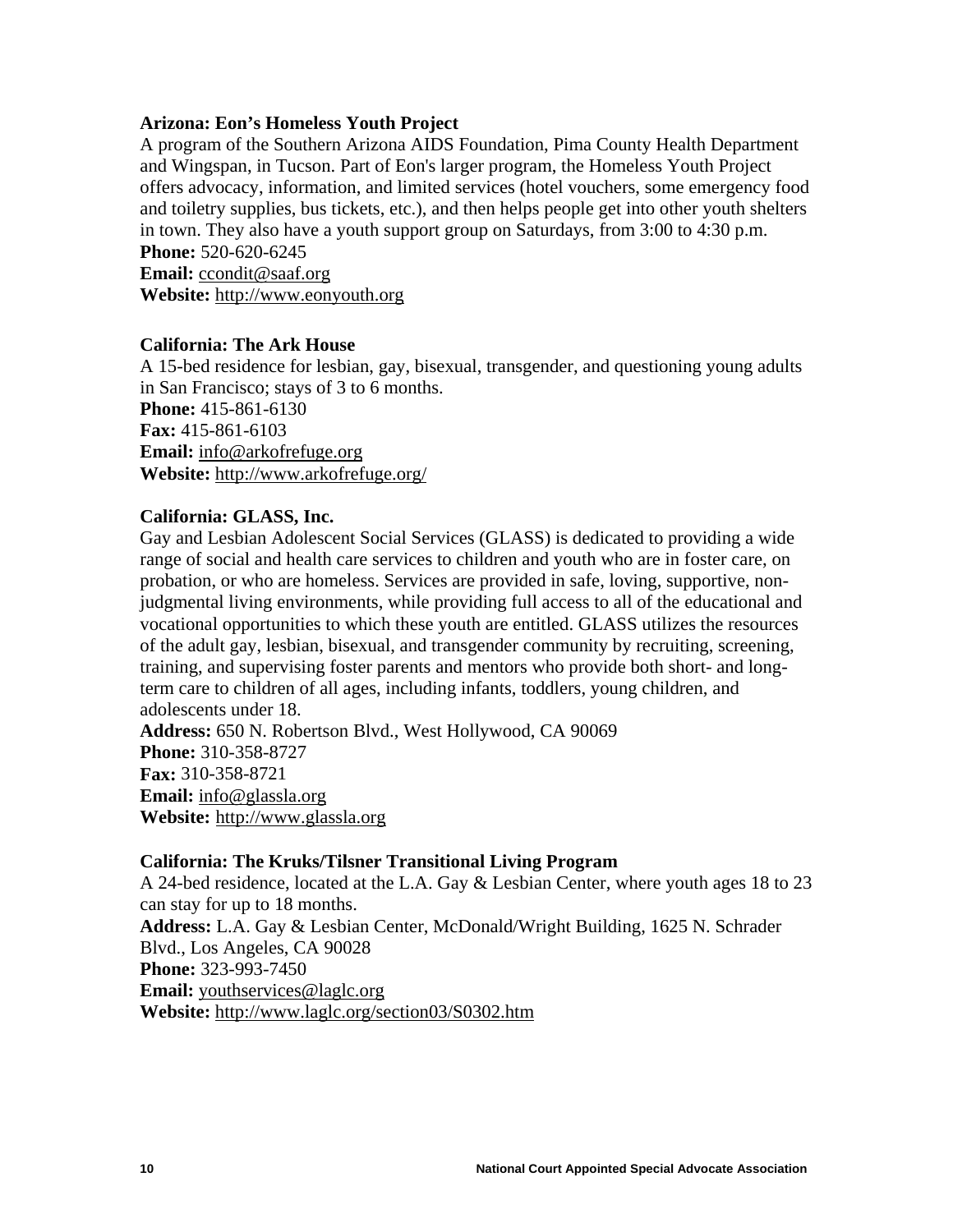## **Indiana: Indiana Youth Group (IYG)**

Street outreach program offering food, clothing, shelter referral, HIV testing, immediate medical and mental health referrals, referrals for job training, and case management services for homeless gay, lesbian, bisexual, and transgender youth. **Address:** P.O. Box 20716, Indianapolis, IN 46220-0716 **Phone:** 317-541-8726 **Email:** [info@IndianaYouthGroup.org](mailto:info@IndianaYouthGroup.org) **Website:** [http://www.indianayouthgroup.org](http://www.indianayouthgroup.org/)

#### **Iowa: Iowa Homeless Youth Centers**

The largest provider of runaway and homeless youth services in the state; 18 to 20% of their participants are gay, lesbian, bisexual, transgender, or questioning. **Contact:** George Belitsos, CEO, Youth and Shelter Services, Des Moines, IA **Phone:** 515-233-3141, ext. 420 **Email:** [gbelitsos@yss.ames.ia.us](mailto:gbelitsos@yss.ames.ia.us) **Website:** <http://www.yss.ames.ia.us/>

#### **Massachusetts: Waltham House**

A group home that serves gay, lesbian, bisexual, and transgender youth, 14 to 18 years old.

**Address:** The Home for Little Wanderers, 271 Huntington Ave., Boston, MA 02115 **Phone:** 617-267-3700 **Fax:** 617-267-8142 **Website:** [http:www.thehome.org](http://www.thehome.org/) **Overview**: <http://www.thehome.org/site/content/programs/residential.asp>

## **Michigan: Ruth Ellis Center ~ Ruth's House**

Provides short- and long-term residential safe space and support services for runaway, homeless, and at-risk gay, lesbian, bi-attraction, transgender, and questioning youth, ages 16 to 21, in Detroit and Southeastern Michigan. **Address:** 2727 Second Ave., Suite 158, Detroit, MI 48201-2654 **Phone:** 313-964-2091 **Fax:** 313-964-3372 **Email:** [info@ruthelliscenter.com](mailto:info@ruthelliscenter.com) **Website:** [http://www.ruthelliscenter.com](http://www.ruthelliscenter.com/)

## **North Carolina: North Carolina Lambda Youth Network**

Collaborating with a transitional housing agency in Durham to offer a residential program specifically for gay, lesbian, bisexual, and transgender youth. **Contact:** Precious Jewel, Executive Director, North Carolina Lambda Youth Network **Address:** 409 E. Chapel Hill St., Durham, NC 27701 **Phone:** 919-683-3037 **Email:** [execdir@nclyn.org](mailto:execdir@nclyn.org) **Website:** [http://www.nclyn.org](http://www.nclyn.org/)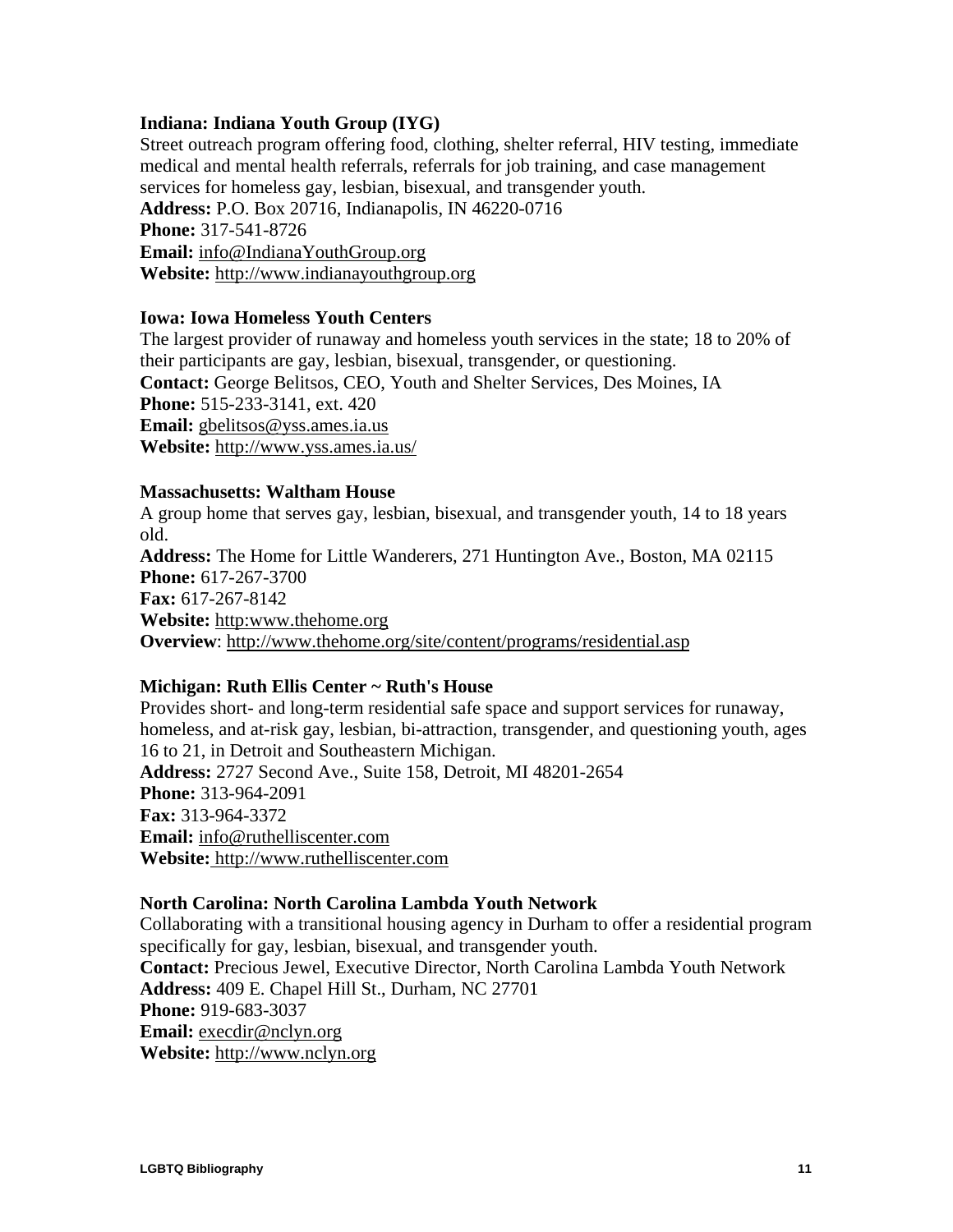## **New York: The Ali Forney Center (AFC)**

Emergency shelter, HIV prevention, and life skills training for gay, lesbian, bisexual, and transgender youth, ages 16 to 24. AFC does not accept walk-ins for the shelter; anyone interested in the waiting list should call 917-334-7032. The information below is for AFC headquarters.

**Address:** The Ali Forney Center, 3151 Broadway, Suite 2C, New York, NY 10027 **Phone:** 212-222-3427

**Website:** [http://www.aliforneycenter.org](http://www.aliforneycenter.org/)

## **New York: Green Chimneys Children's Services, Inc. New York City Programs for LGBTQ Children, Youth and Families**

Residential, social service, and educational programs that focus on responding to the unique needs of gay, lesbian, bisexual, transgender, and questioning youth and their families. Programs include Ungar House, a home for 25 gay, lesbian, bisexual, transgender and questioning teenagers in foster care. Also three Transitional Living Apartment Programs (TLP) in Upper Manhattan for 10 runaway and homeless GLBTQ youth, ages 17 to 21, that work towards independent living after 18 months by teaching youth how to live in the community as self-sufficient adults.

**Address:** Administrative Offices, 456 W. 145th St., Suite 1, New York, NY 10031 **Phone:** 212 491-5911

**Fax:** 212 368-8975

**Website:** [http://www.greenchimneys.org/our\\_programs/nycp.html](http://www.greenchimneys.org/our_programs/nycp.html)

## **New York: Sylvia's Place**

An emergency night shelter with six beds run by [Metropolitan Community Church of](http://www.mccny.org/Ministries/shelter.htm)  [New York](http://www.mccny.org/Ministries/shelter.htm) for self-identified gay, lesbian, bisexual, transgender, transsexual, and questioning youth, from 16 to 23 years of age. Provides a safe space, a good meal, bathroom facilities and toiletries, a cot for the night, and breakfast in the morning. Operates from 11:00 p.m. to 8:00 a.m., 365 days a year. There is a referral system; please call for details.

**Address:** Sylvia's Place c/o Metropolitan Community Church of New York, 446 W. 36th St., New York, NY 10018 **Phone:** 201-486-7895 **Email:** [Manager@sylviasplace.org](mailto:Manager@sylviasplace.org) **Website:** [http://www.sylviasplace.org](http://www.sylviasplace.org/)

## **Pennsylvania: Bethel House**

Lutheran Children and Family Service (LCFS) of Eastern Pennsylvania helps children and families in need, offering an array of services, including foster care, group care, adoption, in-home services, after-school programs, parenting education, immigrant services, and resettlement of refugees.

**Address:** 937 S. 3rd St., Philadelphia, PA 19147 **Phone:** 215-339-8002 **Fax:** 215-339-8070 **Website:** <http://www.lcfsinpa.org/index.asp>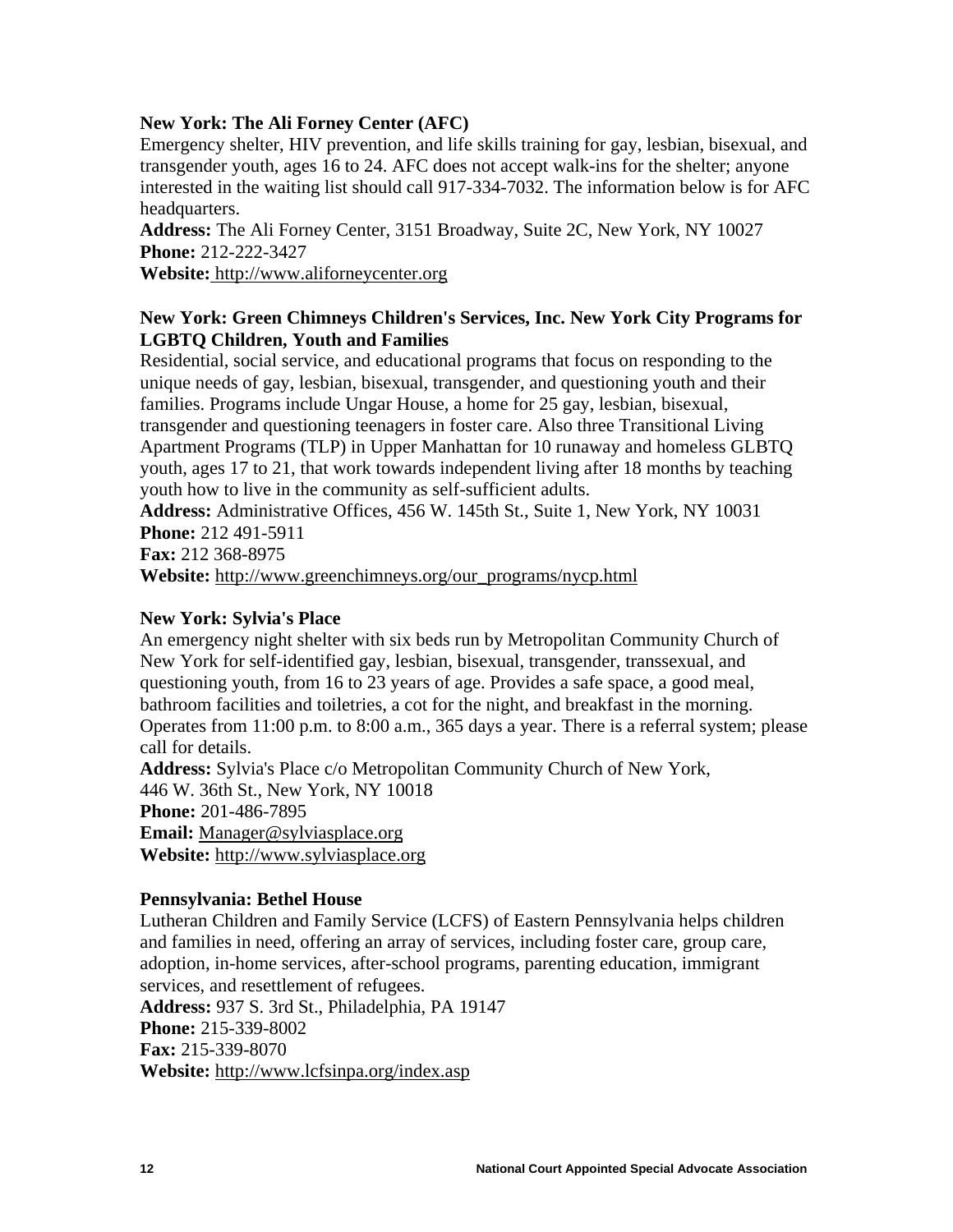#### <span id="page-14-0"></span>**Washington:** *Isis House*

Transitional living for homeless youth, emphasizing service to gay, lesbian, bisexual, transgender, and questioning young adults, ages 18 to 21, with case management onsite, up to 18-month stays. Provided by YouthCare in Seattle.

**Phone:** (Prefer agency referral) 206-694-4507 (Youth can call) 800-495-7802, a 24-hour help and referral line

#### **Washington: La-Ba-Te-Yah Youth Home Community**

Independent living program for homeless youth, ages 14 to 21, targeting urban Native American youth and youth of color; case management onsite; Two-Spirits program and a good number of Two-Spirits staff; up to 18-month stays. Provided by United Indians of All Tribes Foundation in Seattle. Open referral with interview process. **Phone:** 206-781-8303

#### **Washington: The Shelter**

Emergency shelter for 12 to 17 year olds; organization has worked with transgender youth around the issue of separation of gender required by state licensing; up to 30-day stays; may extend. Provided by YouthCare in Seattle. Open referral with screening. **Phone:** 206-694-4506

#### [Back to top](#page-1-0)

## **5. Medical and Health Organizations**

#### **Gay, Lesbian, Bisexual, and Transgender (GLBT) Health Access Project**

The GLBT Health Access Project is a collaborative, community-based program funded by the Massachusetts Department of Public Health, offering provider trainings, technical assistance, and support aimed at eliminating barriers to health care access for gay, lesbian, bisexual, and transgender individuals and their families. **Address:** Justice Resource Institute, 130 Boylston St., Boston, MA 02116 **Phone:** 617-457-8150 **Fax:** 617-457-8133 **Email:** [jrihealth@ jri.org](mailto:jrihealth@jri.org) **Website:** <http://www.jri.org/jrihealth.htm#glbt>

#### **Gay and Lesbian Medical Association**

Promotes quality health care for gay, lesbian, bisexual, and transgender people. **Address:** 459 Fulton St., Suite 107, San Francisco, CA 94102 **Phone:** 415-255-4547 **Email:** [info@glma.org](mailto:info@glma.org) **Website:** [http://www.glma.org](http://www.glma.org/)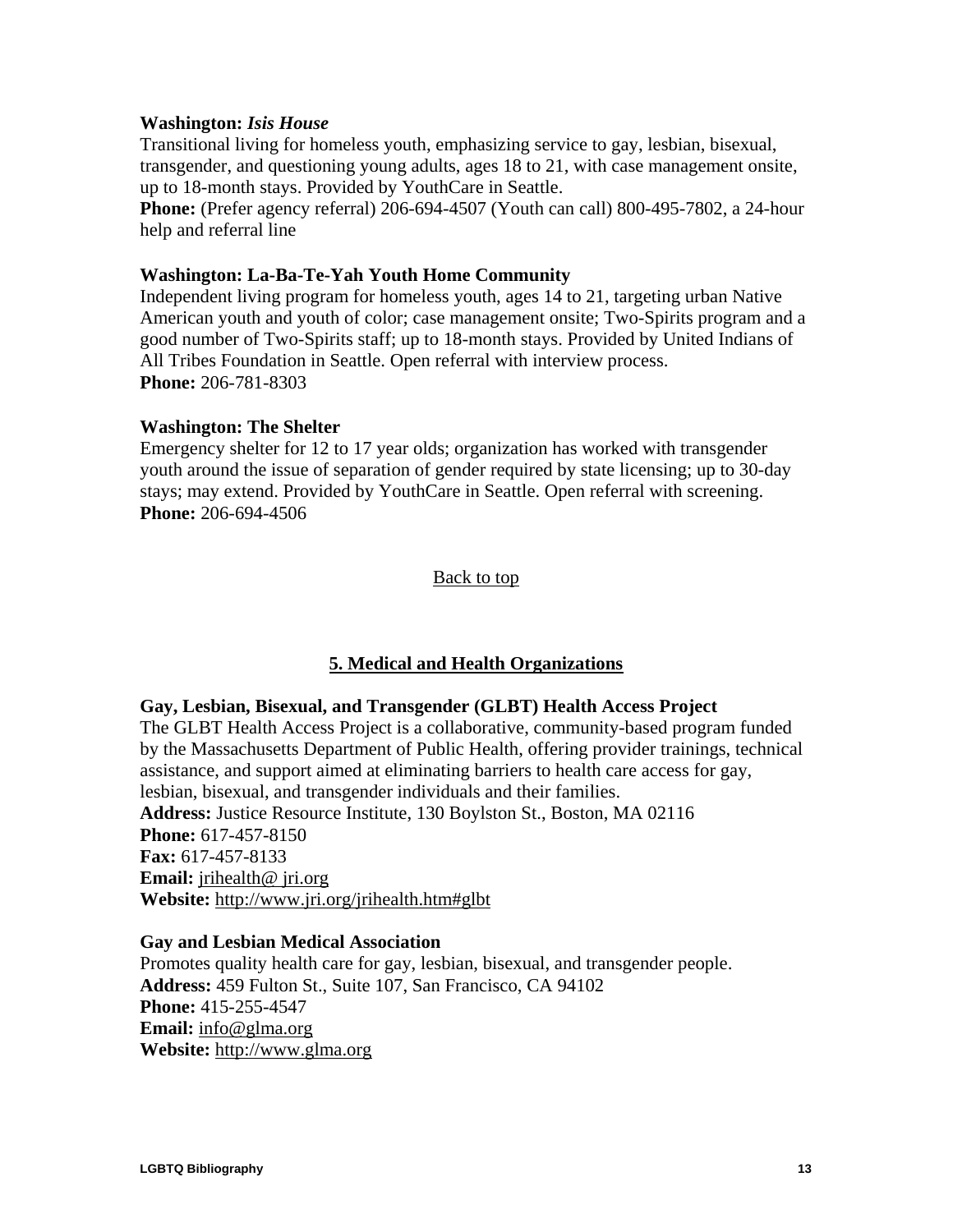#### <span id="page-15-0"></span>**Intersex Society of North America**

This organization advocates for systemic change to end shame, secrecy, and unwanted genital surgeries for people born with anomalies of the reproductive system. **Address:** P.O. Box 301, Petaluma, CA 94953 **Phone:** 707-283-0036 **Email:** [info@isna.org](mailto:info@isna.org) **Website:** [http://www.isna.org](http://www.isna.org/)

#### **Justice Resource Institute—Sidney Borum, Jr. Health Center**

Affiliated with Beth Israel Deaconess Medical Center, the Sidney Borum, Jr. Health Center specializes in providing comprehensive primary medical care, mental health counseling, and substance abuse treatment to adolescents and young adults 13 to 40, including many gay, lesbian, bisexual, and transgender young adults, as well as young people without insurance.

**Address:** Justice Resource Institute, 130 Boylston St., Boston, MA 02116 **Phone:** 617-457-8142

**Website:** [http://www.bidmc.harvard.edu/display.asp?node\\_id=3342](http://www.bidmc.harvard.edu/display.asp?node_id=3342)

#### [Back to top](#page-1-0)

#### **6. Educational Organizations**

#### **American Civil Liberties Union (ACLU), Lesbian and Gay Rights Project**

This national organization provides a variety of resources for students, including a training program that informs school administrators and faculty about their legal and moral obligations to prevent anti-gay harassment. The website offers other resources, from ways to approach schools about policies that ban same-sex couples from going to proms to how to convince schools to recognize Gay Straight Alliances (GSAs) by telling them about the Equal Access Act.

**Address:** 125 Broad St., 18th Floor, New York, NY 1004 **Phone:** 212-549-2673

**Email:** [getequal@aclu.org](mailto:getequal@aclu.org)

**Website:** <http://www.aclu.org/lgbt/youth/index.html>

#### **Gay, Lesbian, and Straight Education Network (GLSEN)**

The Gay, Lesbian, and Straight Education Network is a national education organization focused on ensuring safe schools for all students. **Address:** 1012 14th St. N.W., Suite 1105, Washington, DC 20007 **Phone:** 202-347-7780 **Fax:** 509-471-4106 **Website:** [http://www.glsen.org](http://www.glsen.org/)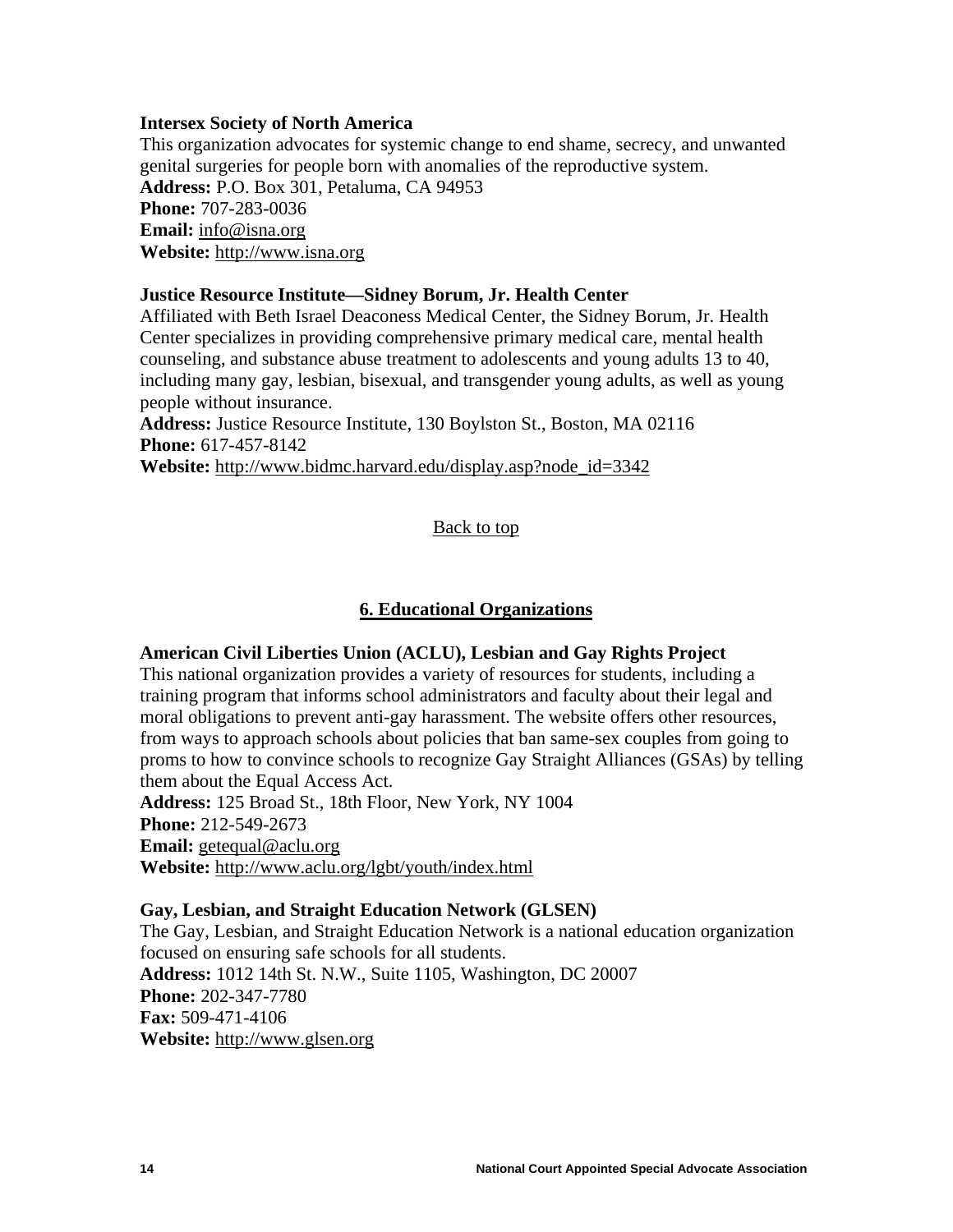#### <span id="page-16-0"></span>**National School Boards Association (NSBA)**

A national organization dedicated to excellence and equity in public education through school board leadership. **Address:** 1680 Duke St., Alexandria, VA 22314 **Phone:** 703-838-6722 **Fax:** 703-683-7590 **Email:** [info@nsba.org](mailto:info@nsba.org) **Website:** <http://www.nsba.org/site/index.asp> **Website for Council of School Attorneys:**  [http://www.nsba.org/site/page\\_cosa.asp?TrackID=&CID=81&DID=213](http://www.nsba.org/site/page_cosa.asp?TrackID=&CID=81&DID=213)

#### **Safe Schools Coalition**

A public-private partnership that works to reduce bias-based bullying and violence in schools and to help schools better meet the needs of sexual minority youth and children with sexual minority parents.

**Address:** Safe Schools Coalition, Public Health—Seattle & King County, MS: NTH-PH-0100, 10501 Meridian Ave. N., Seattle, WA 98133 **Message Phone:** 206-632-0662, ext. 49

**Intervention Help:** (Washington State only): 1-888-307-9275 **Email:** [questions@safeschoolscoalition.org](mailto:questions@safeschoolscoalition.org)

**Website:** [http://www.safeschoolscoalition.org](http://www.safeschoolscoalition.org/)

## **Teaching Tolerance – Southern Poverty Law Center**

A national education project dedicated to helping teacher's foster equity, respect, and understanding in the classroom and beyond. The Teaching Tolerance project publishes a quarterly magazine, produces practical resources for use in the classroom, hosts a website (for teachers, parents, and students), and makes financial grants to individual educators. **Address:** 400 Washington Ave., Montgomery, AL 36104 **Phone:** 334-956-8200 **Website:** [http://www.tolerance.org](http://www.tolerance.org/)

[Back to top](#page-1-0)

## **7. Faith-Based Organizations**

## **American Friends Service Committee (AFSC) – GLBT Concerns Program**

An international Quaker organization that includes people of various faiths committed to peace and social justice. Four of AFSC's regional programs focus specifically on GLBT concerns (Seattle, Portland (OR), Ann Arbor, and Honolulu), while other regions work on GLBT issues but do not have ongoing programs.

**Email:** [whitlock@bigsky.net](mailto:whitlock@bigsky.net)

**Website:** http:/[/www.afsc.org/lgbt/default.htm](http://www.afsc.org/lgbt/default.htm)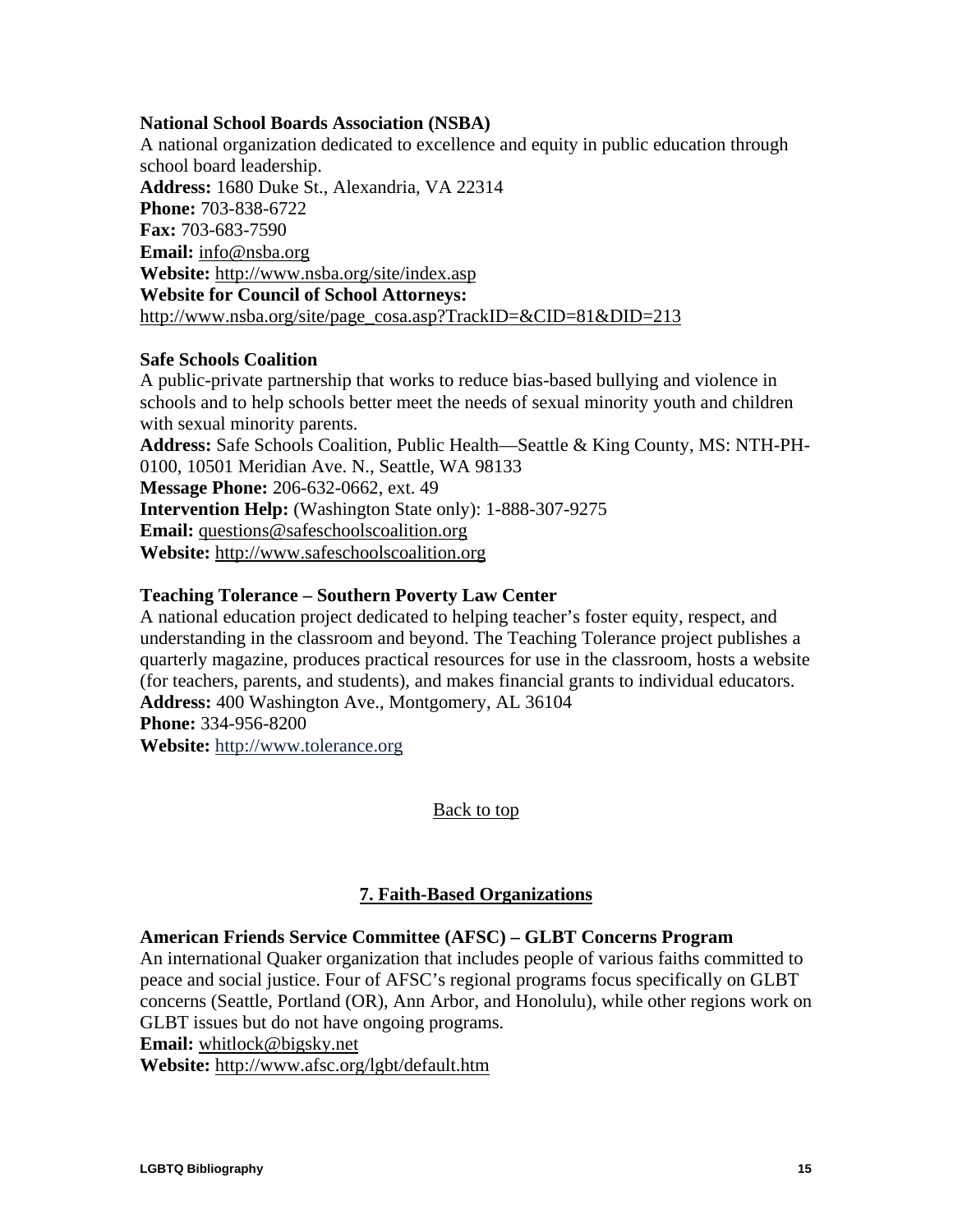## <span id="page-17-0"></span>**Anti-Defamation League**

An international organization with regional offices that fights anti-Semitism and all forms of bigotry, combats terrorism, probes the roots of hatred, advocates before Congress, aids victims of bigotry, develops educational programs, and serves as a public resource for government, media, law enforcement, and the public, with the goal of countering and reducing hatred. They publish resources such as pamphlets, books, and a hate-filter for your child's computer.

**Phone:** 212-885-7700 **Website:** [http://www.adl.org](http://www.adl.org/)

## **HeartStrong**

Provides information and support to gay, lesbian, bisexual, transgender, and allied people who attend or are employed by religious schools of all denominations, kindergarten through university. **Address:** 1011 Boren Avenue #199, Seattle, WA 98104 **Phone:** 206-621-9129 **Email:** [heartstrong@heartstrong.org](mailto:heartstrong@heartstrong.org) **Website:** [http://www.heartstrong.org](http://www.heartstrong.org/)

## [Back to top](#page-1-0)

## **8. Minority and Non-English Speaking Organizations**

## **Gay and Lesbian Arabic Society (GLAS)**

An international organization established in 1988 in the US with worldwide chapters, GLAS serves as a networking organization for gays and lesbians of Arab descent or those living in Arab countries.

**Website:** <http://www.glas.org/>

## **National Association of Black and White Men Together**

Engages in educational, political, cultural, and social activities as a means of dealing with the racism, sexism, homophobia, HIV/AIDS discrimination, and other inequalities in our community and in our lives.

**Address:** P.O. Box 73796, Washington, DC 20056-3796 **Phone:** 1-800-624-2968 **Email:** [nabwmt@mindspring.com](mailto:nabwmt@mindspring.com) **Website:** [http://www.nabwmt.org](http://www.nabwmt.org/)

## **Rainbow Alliance of the Deaf**

Promotes the educational, economic, and social welfare of deaf gays and lesbians, fosters fellowship, and defends human rights. **Email:** [President@rad.org](mailto:president@rad.org) **Website:** [http://www.rad.org](http://www.rad.org/)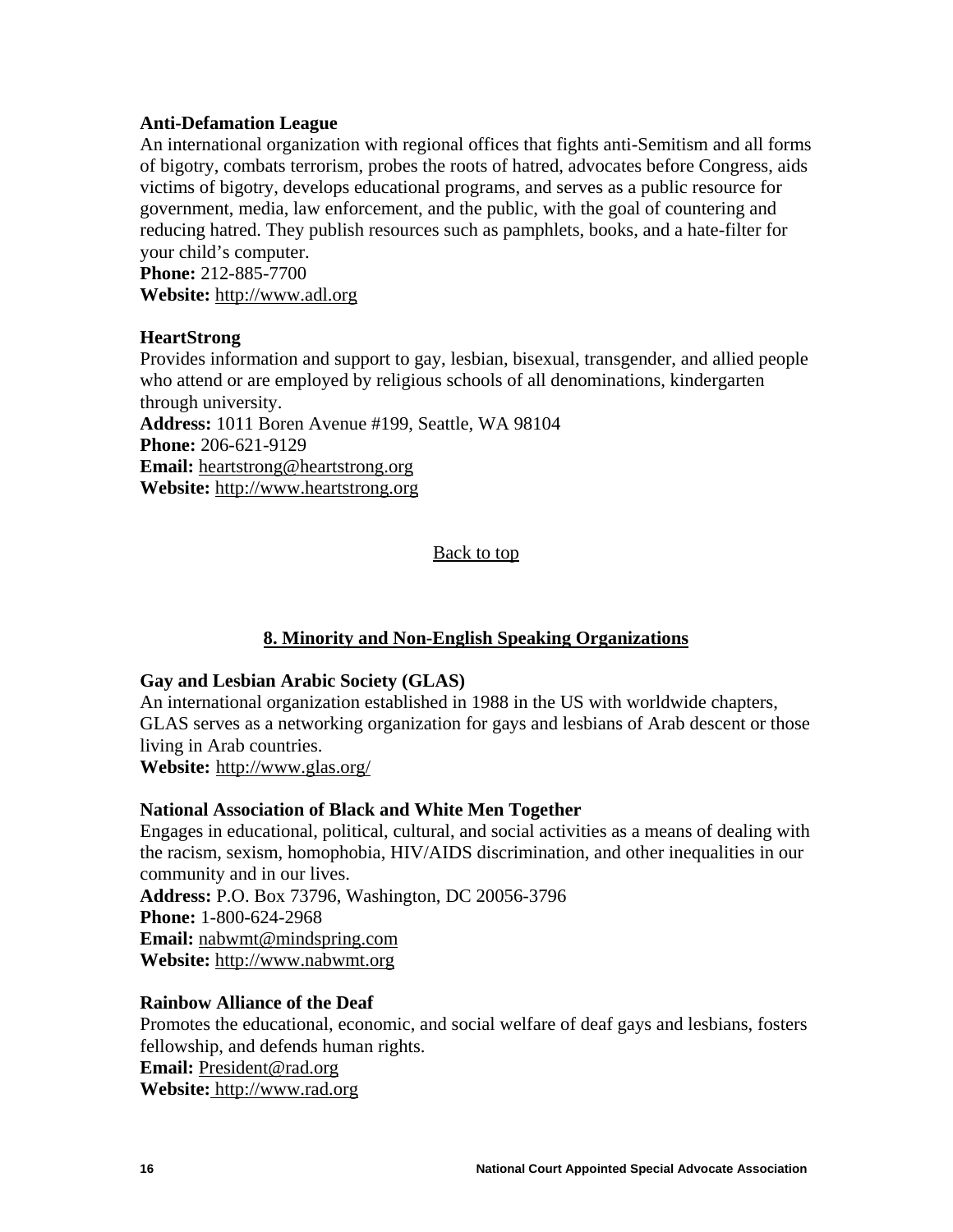## <span id="page-18-0"></span>**Youth Resource**

A project of Advocates for Youth, offers "web-rings," collections of young people's own homepages for all lesbian, gay, bisexual, and transgender youth, and for Black LGBT youth, Asian and Pacific Islander-American LGBT youth, Latina and Latino LGBT youth, and Native American LGBT youth. Prohibits explicit material, including nudity and sexual innuendoes.

**Website:** [http://www.youthresource.com](http://www.youthresource.com/)

[Back to top](#page-1-0)

## **9. Selected LGBTQ Issues and Topics**

## **9.1 Bias Crime, Prejudice, Hatred, Homophobia, and Extremism**

## **Crime of Hate, Conspiracy of Silence: Torture and Ill-Treatment Based on Sexual Identity**

Various reports on the topic of sexual orientation are available online from Amnesty International's worldwide campaign against torture, contributing to growing international efforts to end violence against lesbian, gay, bisexual, and transgender people. **Website:** <http://web.amnesty.org/library/eng-347/index>

## **Hate Crimes**

A 2004 report of the National Coalition of Anti-Violence Programs on Anti-Lesbian, Gay, Bisexual, and Transgender Violence, from Community United Against Violence. **Website:** <http://www.cuav.org/information.php>

## **Hate Crimes!**

A website from the Northern California Community Research Group at the University of California, Davis.

**Website:** [http://psychology.ucdavis.edu/rainbow/html/hate\\_crimes.html](http://psychology.ucdavis.edu/rainbow/html/hate_crimes.html)

## **Hate Crimes, State Laws**

Details, state by state, regarding what the law says about hate crimes. **Websites:** [http://www.msnbc.com/modules/HateCrimes\\_SBS/stateframe.asp](http://www.msnbc.com/modules/HateCrimes_SBS/stateframe.asp) <http://www.adl.org/99hatecrime/provisions.asp> <http://www.ngltf.org/downloads/hatemap0601.pdf>

## **Hate on Display**

A visual database of extremist symbols, logos, and tattoos, from the Anti-Defamation League.

**Website:** [http://www.adl.org/hate\\_symbols/default.asp](http://www.adl.org/hate_symbols/default.asp)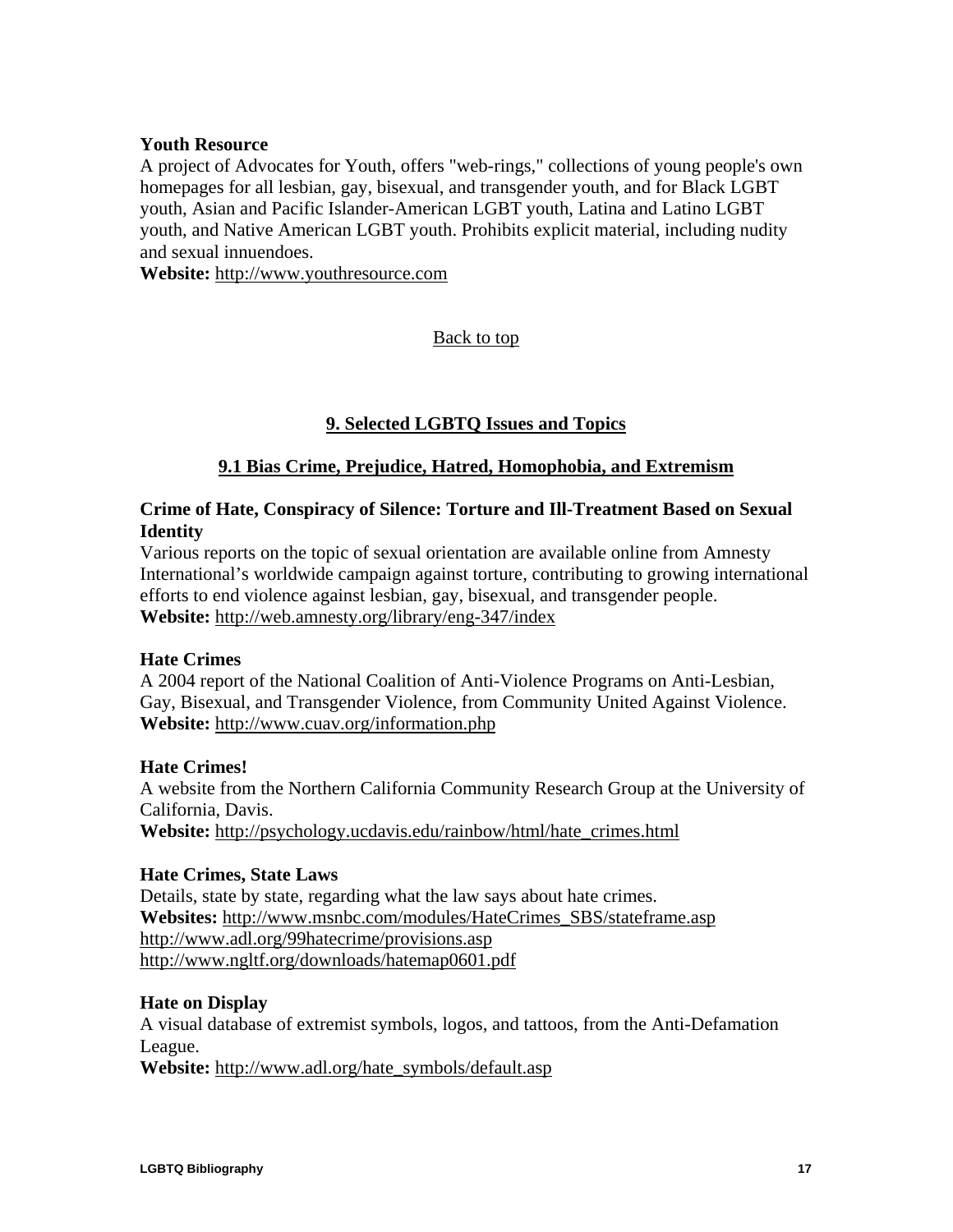## **No Place for Hate! 101 Ways You Can Beat Prejudice**

This brochure is available free online from the Anti-Defamation League. **Website:** <http://www.adl.org/prejudice/default.asp>

## **Not Round Here: Affirming Diversity, Challenging Homophobia, A Rural Service Providers Training Manual**

This trainers' manual by Kenton Penley Miller and Mahamati of Outlink, a project of the Human Rights and Equal Opportunity Commission of Australia, is available free, in PDF format.

(© Copyright Human Rights and Equal Opportunity Commission of Australia 2000. Anyone may copy, extract from, or quote from the kit without any obligation to seek the Commission's permission or acknowledge the Commission, as long as the source of the training is acknowledged.)

**Website:** [http://www.hreoc.gov.au/pdf/human\\_rights/Not\\_round\\_here.pdf](http://www.hreoc.gov.au/pdf/human_rights/Not_round_here.pdf)

## **Preventing Hate, Promoting Respect**

This CD-ROM tool and manual from Partners Against Hate is organized into two sequenced categories, Building Skills and Exploring Diversity, making it easy to just "click and go." The first set of topics is designed to help students explore thoughts and feelings about diversity, to help them reflect on personal experience, and to think about themselves in relation to people whose race, ethnicity, gender, sexual orientation, or abilities may be different from their own. The second set of topics promotes life skills essential not just for positive inter-group relations, but for positive interpersonal and intra-group relations as well. Discussion questions are built into each lesson. Contact the project director, Partners Against Hate, to receive a copy of the *Preventing Hate, Promoting Respect* CD-ROM tool.

**Address:** Partners Against Hate, 1100 Connecticut Ave. N.W., Suite 1020, Washington, DC 20036

**Phone:** 202-452-8310 **Email:** [webmaster@partnersagainsthate.org](mailto:webmaster@partnersagainsthate.org) **Website:** http:/[/www.partnersagainsthate.org](http://www.partnersagainsthate.org/)

## **Responding to Hate at School**

A guide for teachers, counselors, and administrators from Teaching Tolerance. **Website:** <http://www.tolerance.org/pdf/rthas.pdf>

## **Talking to Our Children about Bias and Prejudice**

This Partners Against Hate web page offers concrete examples of parenting dilemmas and suggests language parents can use with preschoolers and elementary-age children to teach about bias.

**Website:** <http://www.partnersagainsthate.org/families/index.html>

## **Tolerance.org**

Web page from the Southern Poverty Law Center which intends to create a national community committed to human rights, to awaken people of all ages to the problem of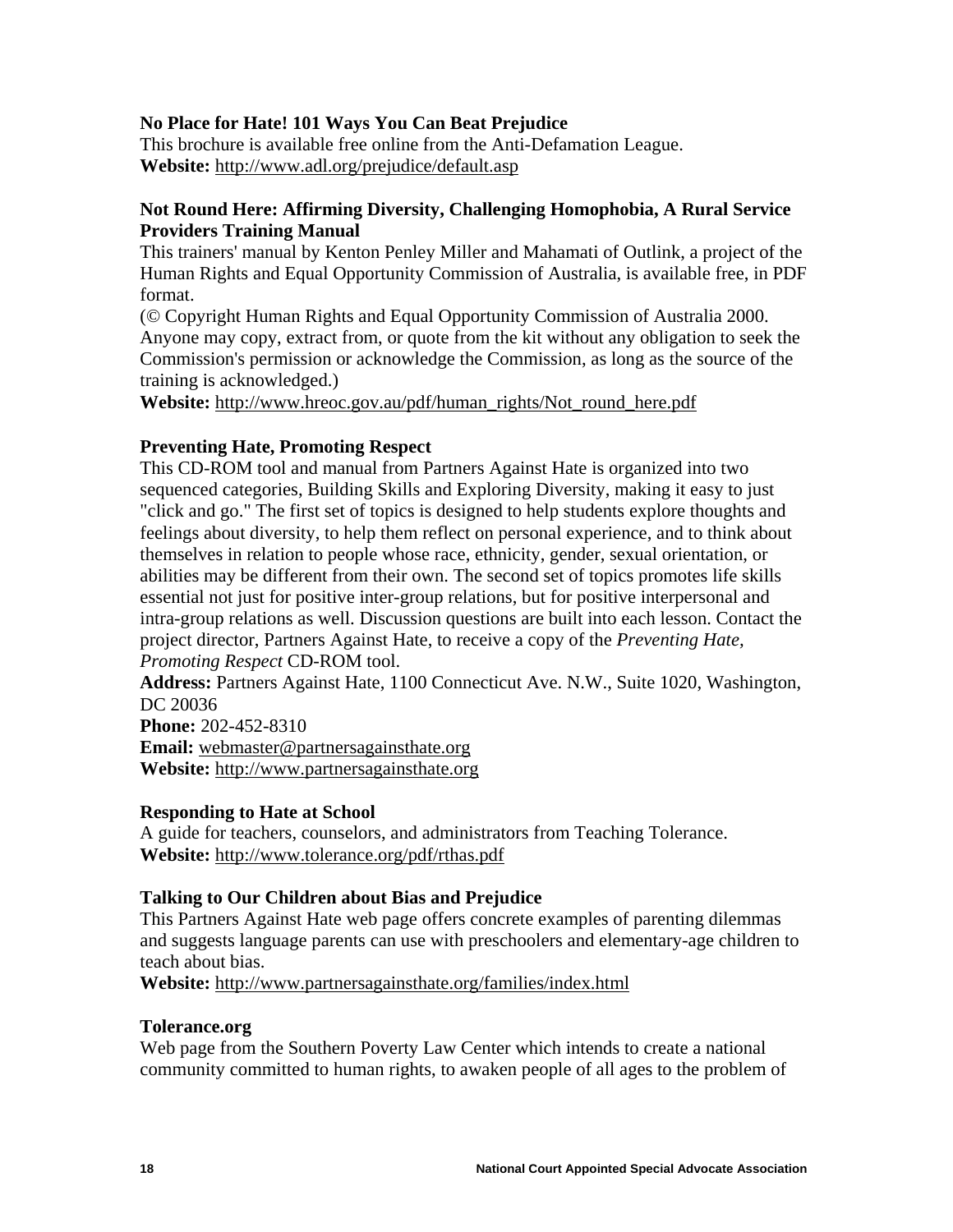<span id="page-20-0"></span>hate and intolerance, to equip them with ideas about tolerance, and to prompt them to act in their homes, schools, businesses, and communities.

**Website:** [http://www.tolerance.org](http://www.tolerance.org/)

## **What Does Gay Mean? How to Talk with Kids about Sexual Orientation and Prejudice**

An anti-bullying program from the National Mental Health Association designed to improve understanding and respect for gay, lesbian, bisexual, and transgender youth. Centered on an educational booklet (available in print and on their website as a PDF file), this program encourages parents and others to communicate and share values of respect with their children.

**Website:** <http://www1.nmha.org/whatdoesgaymean/index.cfm>

## **What To Tell Your Child about Prejudice & Discrimination**

An online brochure with suggestions for parents and educators from the Anti-Defamation League.

**Website:** (English) [http://www.adl.org/what\\_to\\_tell/whattotell\\_intro.asp](http://www.adl.org/what_to_tell/whattotell_intro.asp) (Spanish) [http://www.adl.org/what\\_to\\_tell/sp\\_whattotell\\_intro.asp](http://www.adl.org/what_to_tell/sp_whattotell_intro.asp)

## **YouthWEB Online**

This website strives to unite youth and adults from diverse backgrounds and communities in the fight against bias, bigotry and prejudice.

**Website:** <http://www.youthwebonline.com/>

## [Back to top](#page-1-0)

## **9.2 Bisexuality**

## **Bi Any Other Name: Bisexual People Speak Out**

Edited by L. Hutchins and L. Kaahumanu. Los Angeles: Alyson Publications, 1991. Stories written by bisexual people from various cultures with diverse life experiences. \$12.95 (paperback) **ISBN:** 1555831745

## **Bisexual Resource Guide, 4th Edition**

Edited by R. Ochs. MA: Bisexual Resource Center, 2001. This book defines bisexuality and has chapters on starting a bisexual support group. Includes information on safer sex; biphobia; bisexuality in literature, film, and on the web; and bisexual and bi-inclusive organizations in over 50 countries and every state in the US. \$13.95 (paperback) **ISBN:** 0965388131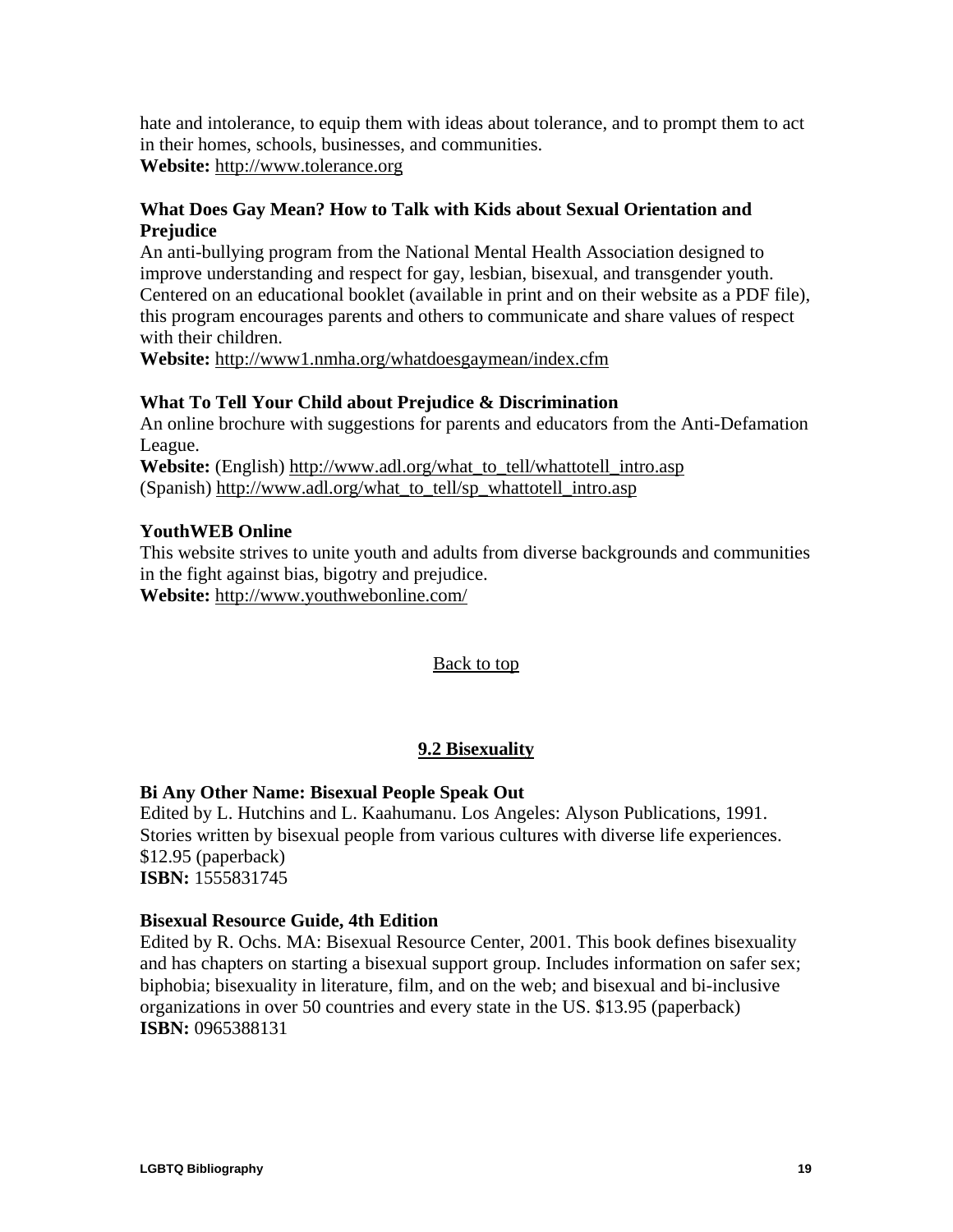<span id="page-21-0"></span>**I Think I Might Be Bi (Now What Do I Do?)**  This brochure is available free online. **Website:** <http://www.biresource.org/pamphlets/mightbebi.html>

[Back to top](#page-1-0)

## **9.3 Bullying, Harassment, and School-Based Violence**

## **4GirlsHealth**

This website offers sections for girls, educators, and parents and guardians. **Website:** <http://www.4girls.gov/4girls.cfm?page=bullying/index.htm>

## **Brothers, Sisters and Friends**

From *Bullying at School: Advice for Families*. Brothers, sisters, and friends often know that someone is being bullied long before teachers and parents do. Here's advice for students who feel confused about what to do for a brother, sister, or friend. **Website:** <http://www.scre.ac.uk/bully/bother.html>

## **Bullying Among Young Adolescents: The Strong, the Weak and the Troubled**

This abstract of the largest investigation to date on bullying and victimization among urban ethnic minority youth finds that there are significant differences between bullies, victims, and students who are both, suggesting that different kinds of intervention are in order. Victims suffer emotional distress, but are unlikely to draw attention to their difficulties. Students who are both bullies and victims are by far the most troubled, socially ostracized by their peers, the least engaged in school, and the most likely to display conduct problems. Bullies tend to enjoy high social status among their peers, even though classmates tend to avoid their company.

**Website:** <http://pediatrics.aappublications.org/cgi/content/abstract/112/6/1231>

## **Bullying and Bias-Based Harassment in King County Schools**

This Data-Watch report from Seattle/King County Public Health analyzes a Washington State study of bullying among  $6<sup>th</sup>$ ,  $8<sup>th</sup>$ ,  $10<sup>th</sup>$ , and  $12<sup>th</sup>$  graders and a Seattle Public Schools study of high school students that asked about three types of bias-based harassment (race, gender, and orientation-based harassment).

**Website:** <http://www.metrokc.gov/health/datawatch/bullying.pdf>

## **Bullying in Schools: Harassment Puts Gay Youth at Risk**

A free three-page handout from the National Mental Health Association. **Website:** <http://www1.nmha.org/pbedu/backtoschool/bullyingGayYouth.cfm>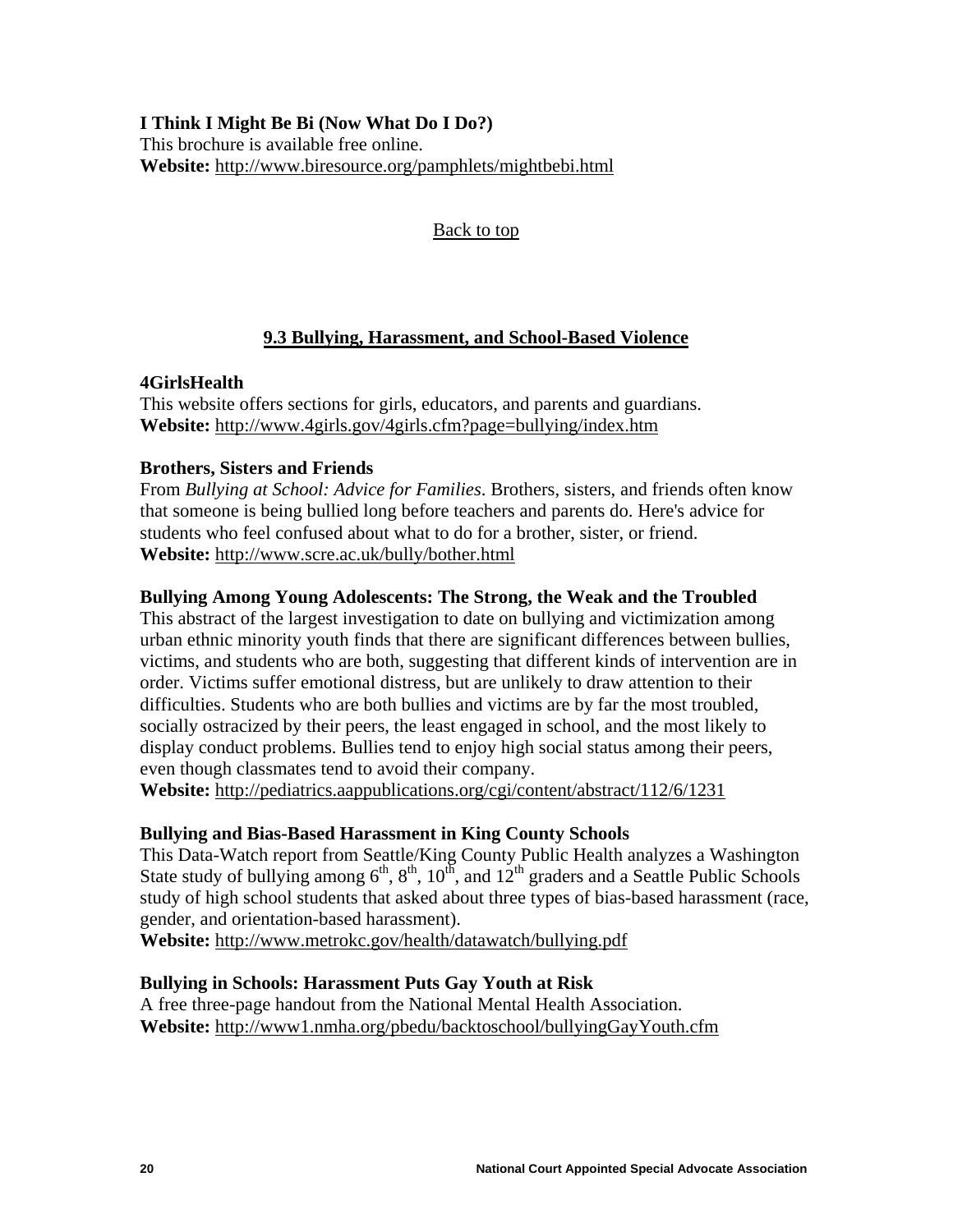## **Bullying, It's Not Okay**

This brochure for parents contains sections on "When Your Child Is the Victim," "When Your Child Is the Bully," and "When Your Child Is a Bystander." It was jointly produced by the Washington State Medical Association, the Washington State Chapter of the American Academy of Pediatrics, and the Washington State Attorney General's Office. It is now available free online.

**Website:** [http://www.atg.wa.gov/bullying/BullyingBrochure8\\_05.pdf](http://www.atg.wa.gov/bullying/BullyingBrochure8_05.pdf)

## **Bullying Prevention**

The website on Safe Schools/ Safe Communities from the Center for the Study and Prevention of Violence (University of Colorado, Boulder) contains a section called the Bullying Prevention Page. It includes definitions; myths; bullying prevention tips for students, parents, and schools; model legislation (Colorado's law on Safe Schools— Bullying Policy); fact sheets; and links.

**Website:** <http://www.colorado.edu/cspv/safeschools>

## **Bullying Special: Don't Be a Victim. Read Here and Learn How To Cope With Bullying and How To Get On With Your Life After It Stops**

By Jason Mitchell, a gay man in the U.K. who was bullied when he was in school. This article on his website, Being Gay Is OK, looks specifically at homophobic bullying. **Website:** [http://www.bgiok.org.uk/bullying\\_special.htm](http://www.bgiok.org.uk/bullying_special.htm)

## **Eighty-Three Thousand Youth: Selected Findings of Eight Population-Based Studies**

This report by the Safe Schools Coalition (posted in PDF format) describes the studies and details their findings pertaining to anti-GLBT harassment and the safety and wellbeing of sexual minority students. The studies conclude that targets of anti-GLBT harassment (even heterosexual targets) and students who identify as GLBT and/or who have had same-sex relationships are:

Less likely than their peers to report having the support of families and teachers. 1.5 to 4 times more likely to report having been threatened or injured with a weapon at school.

2-7 times more likely than their peers to report missing school out of fear.

Significantly more likely to report drug use, pregnancy, dangerous dieting, and suicide attempts.

**Website:** <http://www.safeschoolscoalition.org/83000youth.pdf>

## **Hatred in the Hallways: Violence and Discrimination Against Lesbian, Gay, Bisexual, and Transgender Students in US Schools**

Based on in-depth interviews with 140 youth and 130 teachers, administrators, counselors, parents, and youth service providers in seven states, this report offers the first comprehensive look at the human rights abuses suffered by lesbian, gay, bisexual, and transgender students at the hands of their peers. Full report available online. The paperback book version is available from Human Rights Watch for  $$15 + $5$  shipping and handling. Order online or call 212-290-4700.

**Website:** <http://www.hrw.org/reports/2001/uslgbt/>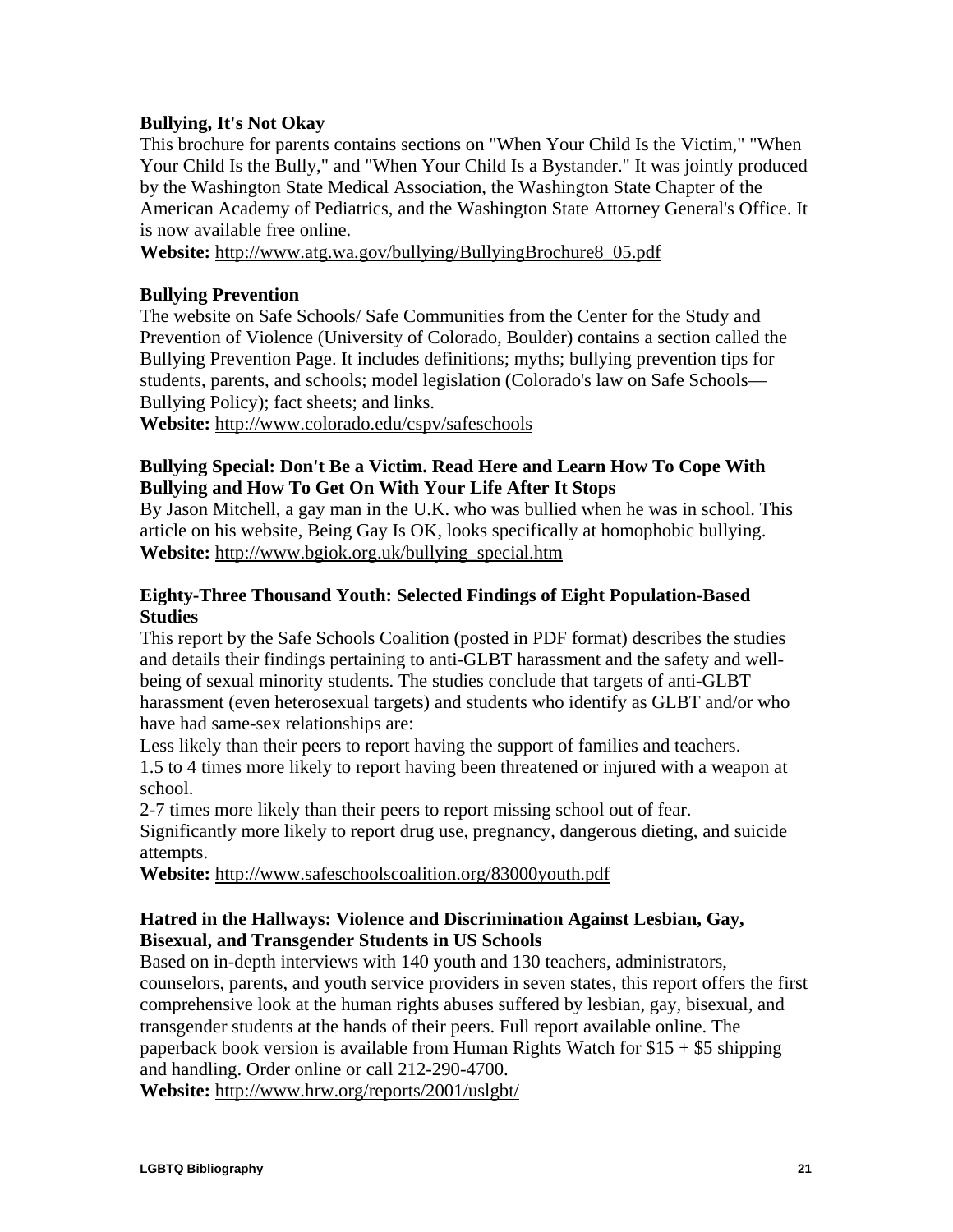## **Hostile Hallways: Bullying, Teasing, and Sexual Harassment in School**

A report on the findings of a nationally representative survey of 2,064  $8<sup>th</sup>$  through 11<sup>th</sup> graders, it investigates sexual harassment in public schools.

## **Website:**

[http://www.aauw.org/member\\_center/publications/HostileHallways/hostilehallways.pdf](http://www.aauw.org/member_center/publications/HostileHallways/hostilehallways.pdf)

## **"Incidence and Implications of Sexual Harassment and Sexual Violence in K-12 Schools"**

This 112-page paper by Nan Stein, Ed.D. of the Wellesley College Center for Research on Women, cites among dozens of studies the research of GLSEN and the Safe Schools Coalition. View it as a PDF file.

**Website:** <http://hamfish.org/pub/nan.pdf>

## **Information on Bullying and Sexual Harassment**

Links to research and curriculum resources from the Committee For Children. **Website:** <http://www.cfchildren.org/cfc/strf/str/strindex/>

#### **In Memory of Jared High**

Jared Benjamin High was a middle school student who committed suicide in 1998. His mother, Brenda L. High, called it a "bullycide." **Website:** [http://www.jaredstory.com](http://www.jaredstory.com/)

#### **Knowledge Path: Adolescent Violence Prevention**

From the Maternal and Child Health Library at Georgetown University, this website has many resources on youth violence.

**Website:** [http://www.mchlibrary.info/KnowledgePaths/kp\\_adolvio.html#Journal](http://www.mchlibrary.info/KnowledgePaths/kp_adolvio.html#Journal)

#### **Raven Days**

A website on bullying where current and former outsiders can gather for support in dealing with the status quo and for help in changing it. **Website:** [http://www.ravendays.org](http://www.ravendays.org/)

## **The Respectful School: How Educators and Students Can Conquer Hate and Harassment**

S. Wessler and W. Preble. Alexandria, VA: Association for Supervision and Curriculum Development, 2003. This book draws on research and the experience of young victims to explain fundamental changes that every school should make to preserve a respectful learning environment; LGBT-inclusive. \$23.95; \$18.95 for ASCD members. **ISBN:** 0-87120-783-4

#### **Responding to Hate at School**

A guide for teachers, counselors, and administrators from Teaching Tolerance. **Website:** <http://www.tolerance.org/pdf/rthas.pdf>

#### **Safe Passage: Voices from the Middle School**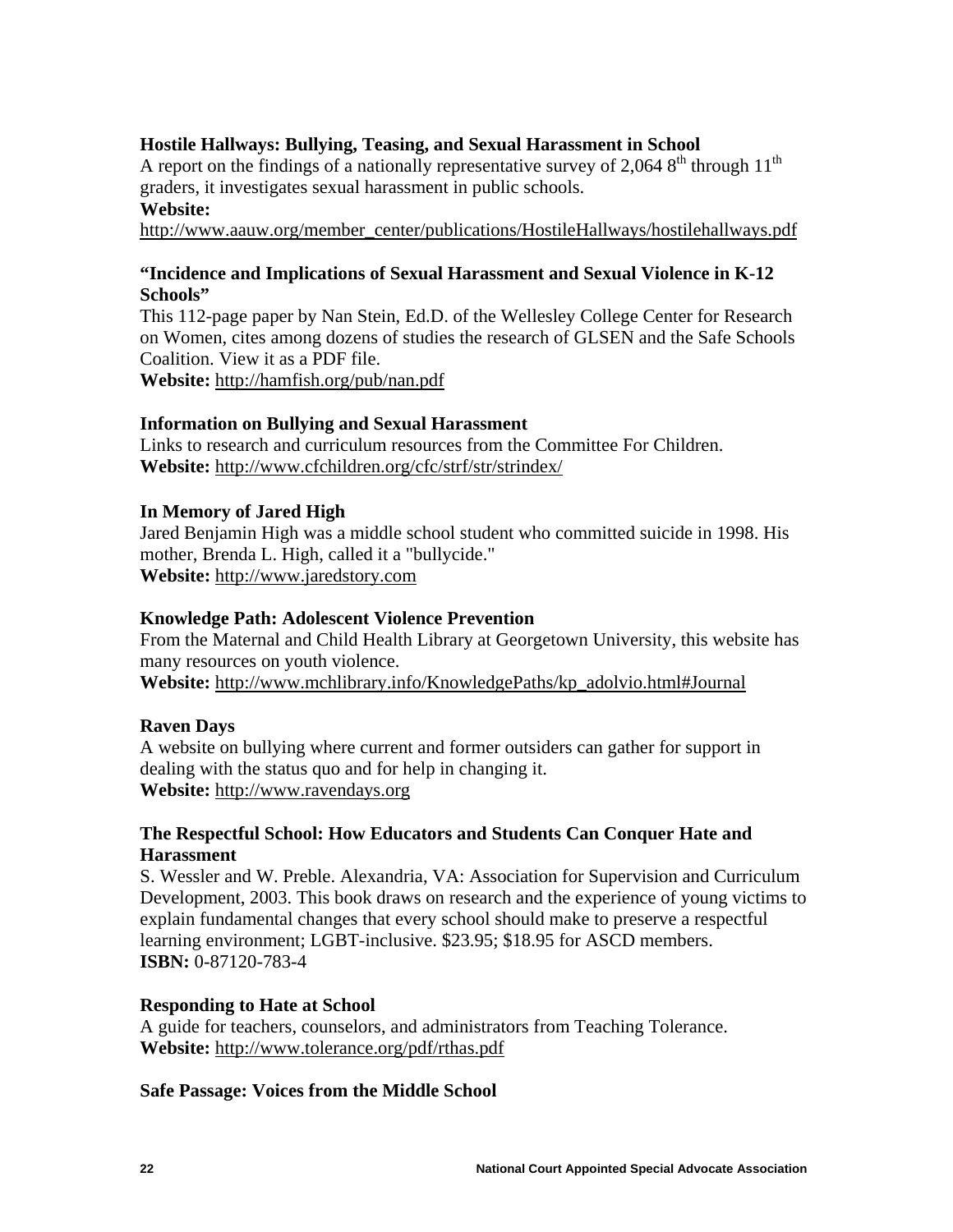<span id="page-24-0"></span>A web page for parents and educators on bullying from the Learning Network. **Website:** <http://familyeducation.com/topic/front/0,1156,24-18106,00.html>

## **Safe Youth.org**

A web page from the National Youth Violence Prevention Resource Center on bullying. **Website:** <http://www.safeyouth.org/scripts/teens/bullying.asp>

## **Stop Bullying Now**

A website with some interactive sections for elementary-aged children, as well as downloadable handouts for adults, from the US Department of Health and Human Services' Health Resources and Services Administration. **Website:** [http://www.stopbullyingnow.hrsa.gov](http://www.stopbullyingnow.hrsa.gov/)

## **Take Action Against Bullying**

Canadian organization offers resources, strategies and training to combat bullying. **Website:** [http://www.bullybeware.com](http://www.bullybeware.com/)

## **Take It Back: A Manual for Fighting Slurs on Campus**

This 50-page manual is available free online from the GSA network. "Through student organizing and activism, you can work to prevent slurs and respond effectively when they happen; you can focus on the source, meaning, and impact of slurs in order to take back hurtful language in your school. By speaking out against slurs on your campus, you can also take back the ability of language to empower and strengthen our communities." **Website:** <http://www.gsanetwork.org/takeitback/TakeItBack.pdf>

## **They Don't Even Know Me: Understanding Anti-Gay Harassment and Violence in Schools**

A report on this five-year qualitative study of anti-gay harassment and violence in elementary, middle, and high schools in Washington State. On the Safe Schools Coalition website.

**Website:** <http://www.safeschoolscoalition.org/theydontevenknowme.pdf> **Ordering Info:** [http://www.safeschoolscoalition.org/ssc\\_order.htm](http://www.safeschoolscoalition.org/ssc_order.htm)

[Back to top](#page-1-0)

## **9.4 Ex-Gay Movement**

## **Attempts to Change Sexual Orientation**

This is a web page by Dr. Gregory Herek of the University of California at Davis. Dr. Herek is widely respected as an expert on sexual prejudice and hate crimes. **Website:** [http://psychology.ucdavis.edu/rainbow/html/facts\\_changing.html](http://psychology.ucdavis.edu/rainbow/html/facts_changing.html)

## **Guidelines for Psychotherapy with Lesbian, Gay, and Bisexual Clients**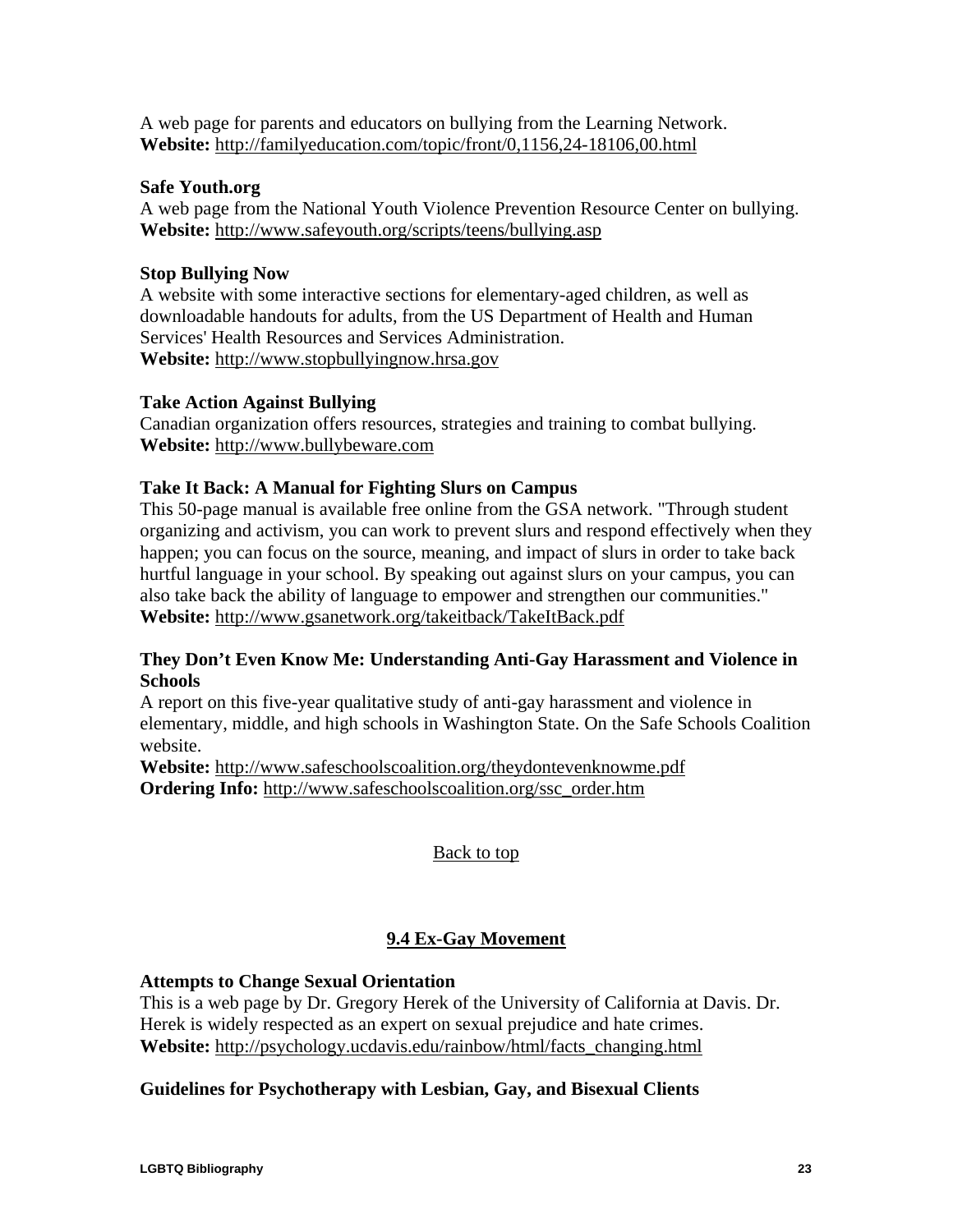This paper is from the American Psychological Association. **Website:** <http://www.apa.org/pi/lgbc/publications/guidelines.html>

## **Health Care Needs of the Homosexual Population**

This statement is from the American Medical Association. **Website:** <http://www.ama-assn.org/ama/pub/category/14754.html#6>

## **In Depth: 'Ex-Gays' & 'Conversion Therapy'**

A media reference guide from the Gay and Lesbian Alliance Against Defamation (GLAAD). **Website:** <http://www.glaad.org/media/guide/index.php>

## **Introduction to Reparative and Similar Therapies**

The Religious Tolerance website offers this analysis. **Website:** [http://www.religioustolerance.org/hom\\_exod.htm](http://www.religioustolerance.org/hom_exod.htm)

## **Just the Facts About Sexual Orientation & Youth**

This booklet explains what we know about sexual development, using studies reported in peer-reviewed journals. It also reports verbatim the policies of a number of professional associations regarding "reparative therapies." The booklet explains that there is disagreement among religious leaders about homosexuality and outlines students' legal rights and the obligations of schools regarding those rights. For hard copies (limited), please contact Renee Lyles of the American Psychological Association, [rlyles@apa.org.](mailto:rlyles@apa.org) **Website:** <http://www.apa.org/pi/lgbc/publications/justthefacts.html> **and** <http://www.apa.org/pi/lgbc/facts.pdf>

## **"Reparative Therapy: Whether Parental Attempts To Change a Child's Sexual Orientation Can Legally Constitute Child Abuse"**

This article was originally published in the *American University Law Review.* **Website:** <http://www.wcl.american.edu/journal/lawrev/49/hicks.pdf>

## **Science**

A web page from Bridges-Across, explaining both "sides" of this hot-button issue in the words of those who hold them. Bridges-Across is a cyberspace initiative providing models and resources for building respectful relationships among those who disagree about moral issues surrounding homosexuality, bisexuality, and gender variance. **Website:** <http://www.bridges-across.org/ba/science.htm>

## **Therapies Focused on Attempts To Change Sexual Orientation (Reparative or Conversion Therapies)**

A position statement approved by the Board of Trustees of the American Psychiatric Association, March 2000; approved by the Assembly, May 2000. **Website:** [http://www.psych.org/edu/other\\_res/lib\\_archives/archives/200001.pdf](http://www.psych.org/edu/other_res/lib_archives/archives/200001.pdf)

## **What About Psychotherapy for GLBT People?**

This is a web page from Seattle/King County Public Health.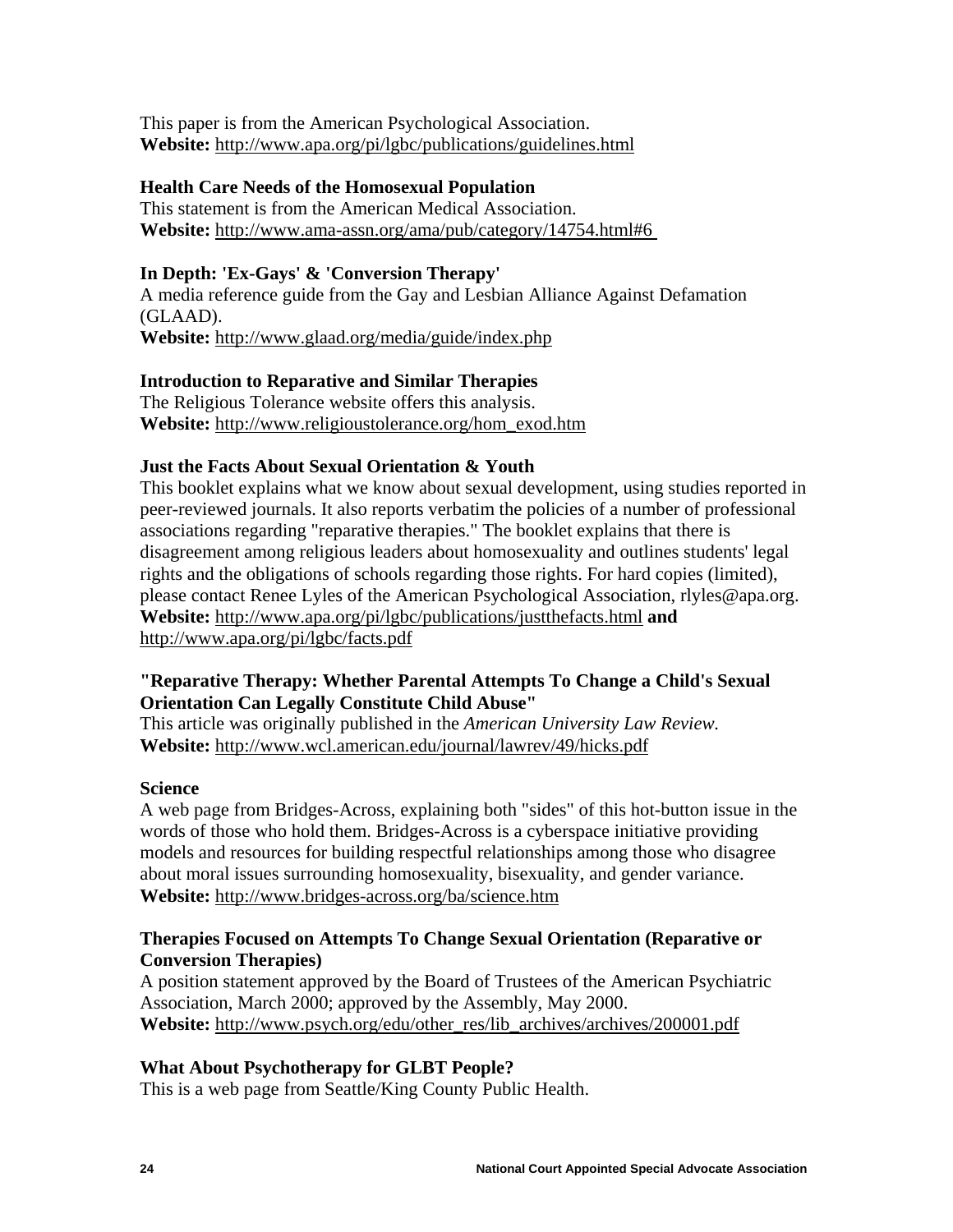<span id="page-26-0"></span>**Website:** <http://www.metrokc.gov/health/glbt/psychotherapy.htm>

[Back to top](#page-1-0)

## **9.5 LGBTQ Youth**

## **Advocates for Youth's Pamphlets**

Available in print or online. **Address:** 1025 Vermont Ave. N.W., Suite 200, Washington, DC 20005 **Phone:** 202-347-5700 **Website:** <http://www.advocatesforyouth.org/publications/freepubs.htm##highrisk>

## **Be Yourself: Questions and Answers for Gay, Lesbian, Bisexual, and Transgender Youth**

From Parents, Families, and Friends of Lesbians and Gays (PFLAG). **Website:** [http://www.pflag.org/fileadmin/user\\_upload/Be\\_Yourself\\_TT.pdf](http://www.pflag.org/fileadmin/user_upload/Be_Yourself_TT.pdf)

## **Computer Safety**

From Elight, a gay, lesbian, bisexual, and transgender youth online community. **Website:** <http://www.elight.org/e/computer-safety.shtml>

## **Creating Safe Space for GLBTQ Youth: A Toolkit**

This 79-page manual from Advocates for Youth can be downloaded free. It includes sections specifically on supporting youth of color and trans youth and 12 lesson plans for any youth program or  $8<sup>th</sup>$  through  $12<sup>th</sup>$  grade classroom. **Website:** <http://www.advocatesforyouth.org/publications/safespace/index.htm> **or**  <http://www.advocatesforyouth.org/publications/safespace/safespace.pdf>

## **Definitions**

From Seattle/King County Public Health. **Website:** <http://www.metrokc.gov/health/glbt/definitions.htm>

## **Gender Variance: A Primer**

A thumbnail on the transgender community, explaining what it is and who it covers. **Website:** <http://www.gender.org/resources/dge/gea01004.pdf>

## **GLBTQ Youth**

Fact sheet available online and in print, from Advocates for Youth **Address:** 1025 Vermont Ave. N.W., Suite 200, Washington, DC 20005 **Phone:** 202-347-5700

**Website:** [www.advocatesforyouth.org/publications/factsheet/fsglbt.htm](http://www.advocatesforyouth.org/publications/factsheet/fsglbt.htm) and<http://www.advocatesforyouth.org/publications/factsheet/fsglbt.pdf>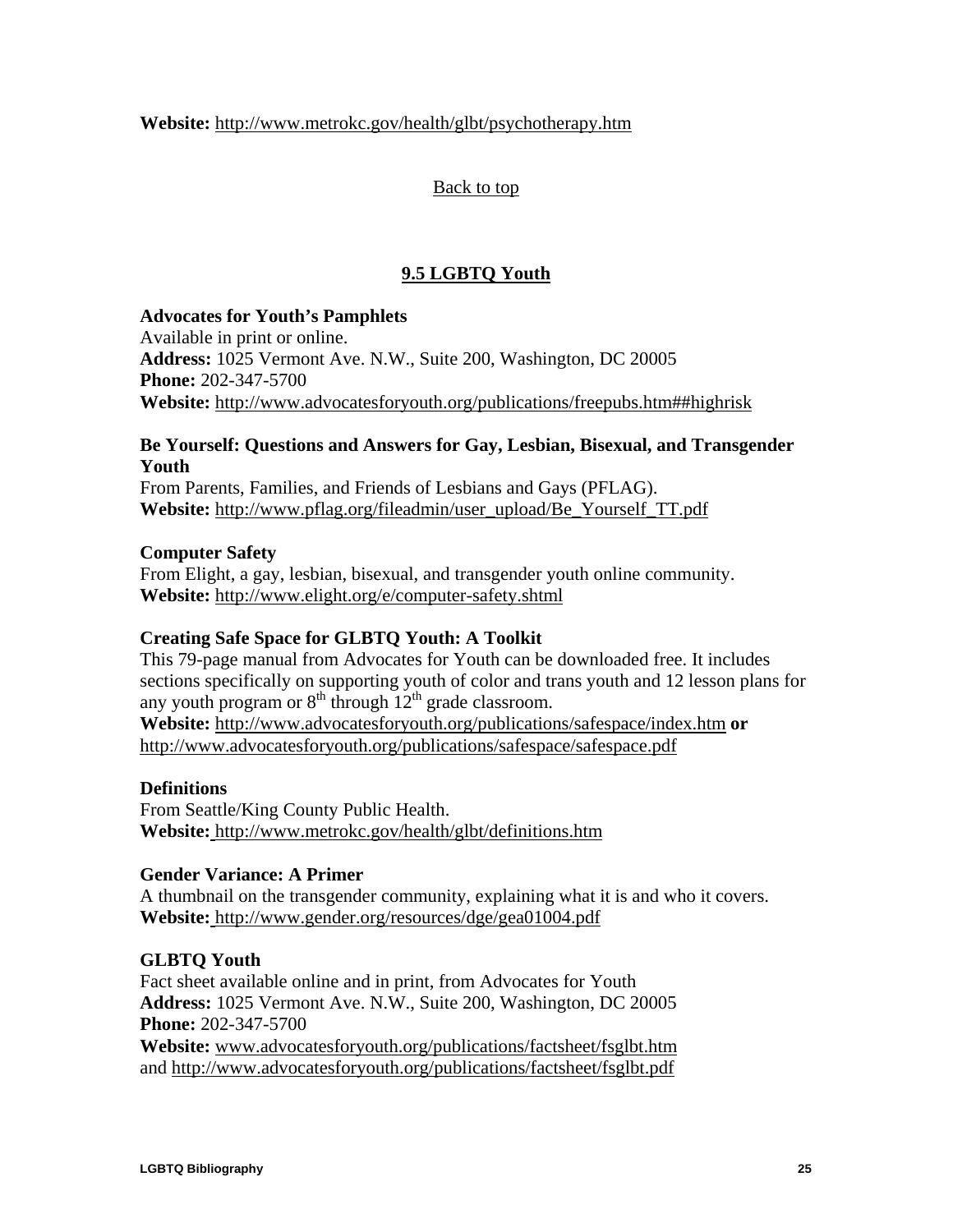## **Glossary for School Employees**

From the Safe Schools Coalition. **Website:** <http://www.safeschoolscoalition.org/glossary.pdf>

## **Hero and Role Model Cards**

From the Safe Schools Coalition. **Website:** <http://www.safeschoolscoalition.org/herorolemodelcards.pdf>

## **I Think I Might Be Bisexual, Now What Do I Do?**

**Website:** <http://www.advocatesforyouth.org/youth/health/pamphlets/bisexual.htm> and<http://www.advocatesforyouth.org/youth/health/pamphlets/bisexual.pdf>

## **I Think I Might Be Gay, Now What Do I Do?**

**Website:** <http://www.advocatesforyouth.org/youth/health/pamphlets/gay.htm> and <http://www.advocatesforyouth.org/youth/health/pamphlets/gay.pdf>

## **I Think I Might Be Lesbian, Now What Do I Do?**

**Website:** <http://www.advocatesforyouth.org/youth/health/pamphlets/lesbian.htm> and <http://www.advocatesforyouth.org/youth/health/pamphlets/lesbian.pdf>

## **I Think I Might Be Transgender, Now What Do I Do?**

**Website:** <http://www.advocatesforyouth.org/youth/health/pamphlets/transgender.htm> and <http://www.advocatesforyouth.org/youth/health/pamphlets/transgender.pdf>

## **Just the Facts About Sexual Orientation & Youth**

The first booklet explains what we know about sexual development, using studies reported in peer-reviewed journals. The second booklet reports verbatim the policies of a number of professional associations regarding "reparative therapies." The third booklet explains that there is disagreement among religious leaders about homosexuality, and the fourth booklet outlines students' legal rights and the obligations of schools regarding those rights. The booklets are available online. For hard copies (limited amounts), please contact Renee Lyles of the American Psychological Association at [rlyles@apa.org](mailto:rlyles@apa.org). **Website:** <http://www.apa.org/pi/lgbc/publications/justthefacts.html> **and**  <http://www.apa.org/pi/lgbc/facts.pdf>

## **"Lesbian and Gay Adolescents: Identity Development"**

An article by Caitlin Ryan, M.S.W., and Donna Futterman, M.D. published in *Prevention Researcher*. To order a copy of the back issue in which it appeared, please call 1-800- 929-2955, ext 19.

**Website:** <http://www.tpronline.org/articles.cfm?articleID=342>

## **Lesbian, Gay, Bisexual and Transgender Youth Issues**

A fact sheet from the Sexuality Information and Education Council of the United States (SIECUS).

**Website:** <http://www.siecus.org/pubs/fact/fact0013.html> and [http://www.siecus.org/pubs/fact/FS\\_lgbt\\_youth\\_issues.pdf](http://www.siecus.org/pubs/fact/FS_lgbt_youth_issues.pdf)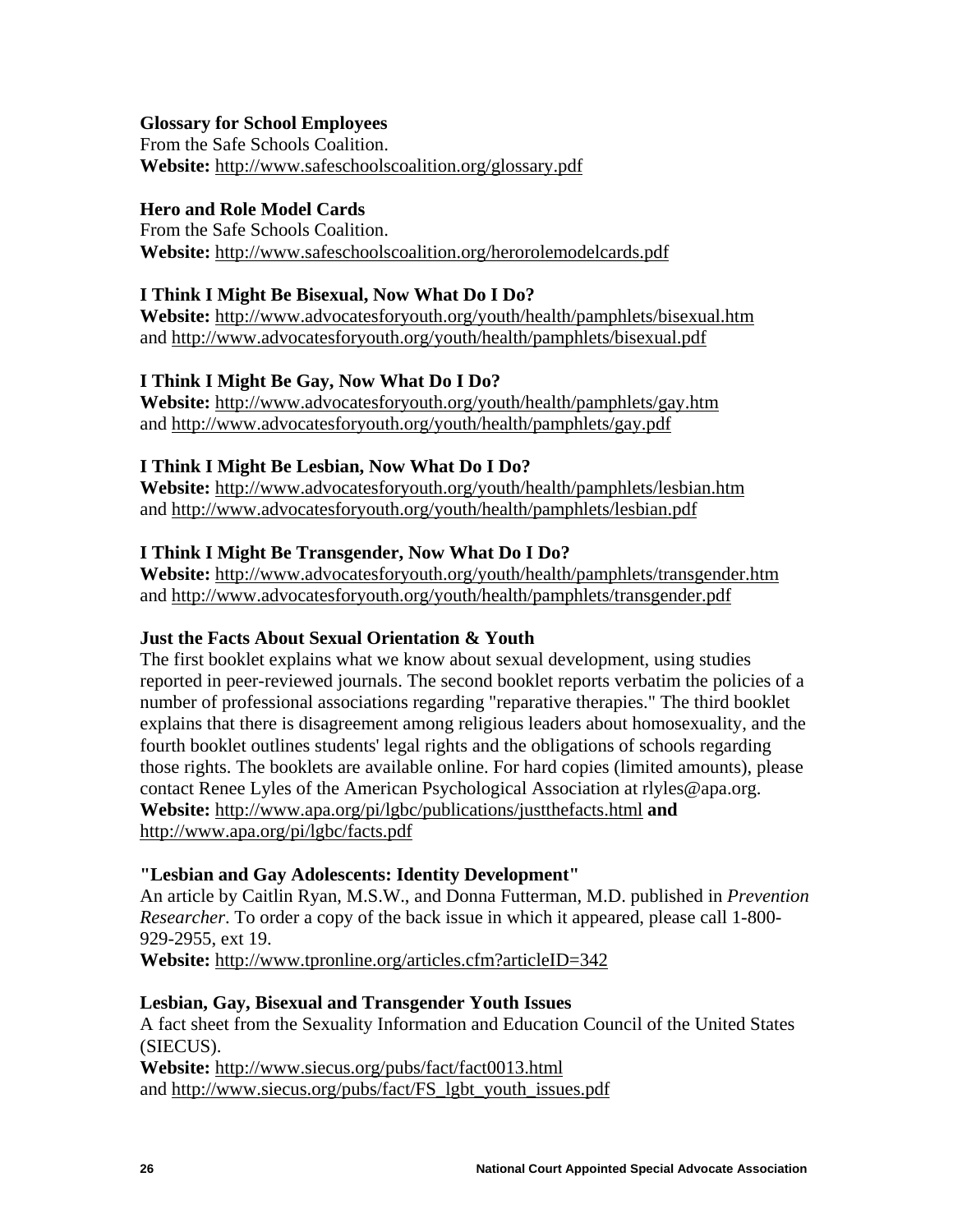## **One Umbrella, Many People: Diversity Within the LGBT Communities**

Within the lesbian, gay, bisexual, and transgender communities there is a tremendous diversity of experience. This activity from Gay, Lesbian, and Straight Education Network (GLSEN) encourages people to learn more about LGBT people from different backgrounds.

**Website:** <http://www.glsen.org/cgi-bin/iowa/all/library/record/1292.html> and [http://www.glsen.org/binary-data/GLSEN\\_ATTACHMENTS/file/246-1.pdf](http://www.glsen.org/binary-data/GLSEN_ATTACHMENTS/file/246-1.pdf)

#### **Perguntas e Respostas Sobre: Orientação Sexual e Identidade de Género**

Questions and Answers About Sexual Orientation and Gender Identity in Portuguese. **Website:** <http://www.ex-aequo.web.pt/arquivo/perguntas.pdf>

#### **Resources for Gay, Lesbian and Bisexual Youth**

**Website:** <http://www.advocatesforyouth.org/youth/info/glbtq.htm>

## **Quick Facts on Sexual Minority Youth, Bullying and Harassment, and Sexual Minority Parents and Their Children**

From the Safe Schools Coalition. **Website:** <http://www.safeschoolscoalition.org/quickfacts.pdf>

#### **Read This Before Coming Out to Your Parents**

Pamphlet available free online. **Website:** [http://www.outproud.org/brochure\\_coming\\_out.html](http://www.outproud.org/brochure_coming_out.html)

## **Respecting the Rights of GLBTQ Youth, A Responsibility of Youth-Serving Professionals**

This entire issue of Advocates for Youth's journal *Transitions* (Vol. 14, June 2002) is devoted to GLBTQ youth. The contents include 3Rs & GLBTQ Youth, Latino YMSM, Stressors for GLBTQ Youth, Transgender Youth, Harassment in School, Serving HIV-Positive Youth, Youth Activism, Coming Out, Creating Inclusive Programs, Emergency Contraception, Abstinence-Only Education, Bill of Rights, and GLBTQ Youth of Color. **Website:** <http://www.advocatesforyouth.org/publications/transitions/transitions1404.pdf> or<http://www.advocatesforyouth.org/publications/transitions/transitions1404.htm>

## **Teen Safety on the Internet**

From Lambda GLBT Community Services. **Website:** [http://www.lambda.org/online\\_safety\\_tips\\_for\\_teens.htm](http://www.lambda.org/online_safety_tips_for_teens.htm)

#### **Youth Resource**

A website created by and for gay, lesbian, bisexual, transgender, and questioning young people 13 to 24 years old that takes a holistic approach to sexual health by offering support, community, resources, and peer-to-peer education about issues of concern to GLBTQ young people.

**Website:** <http://www.youthresource.com/>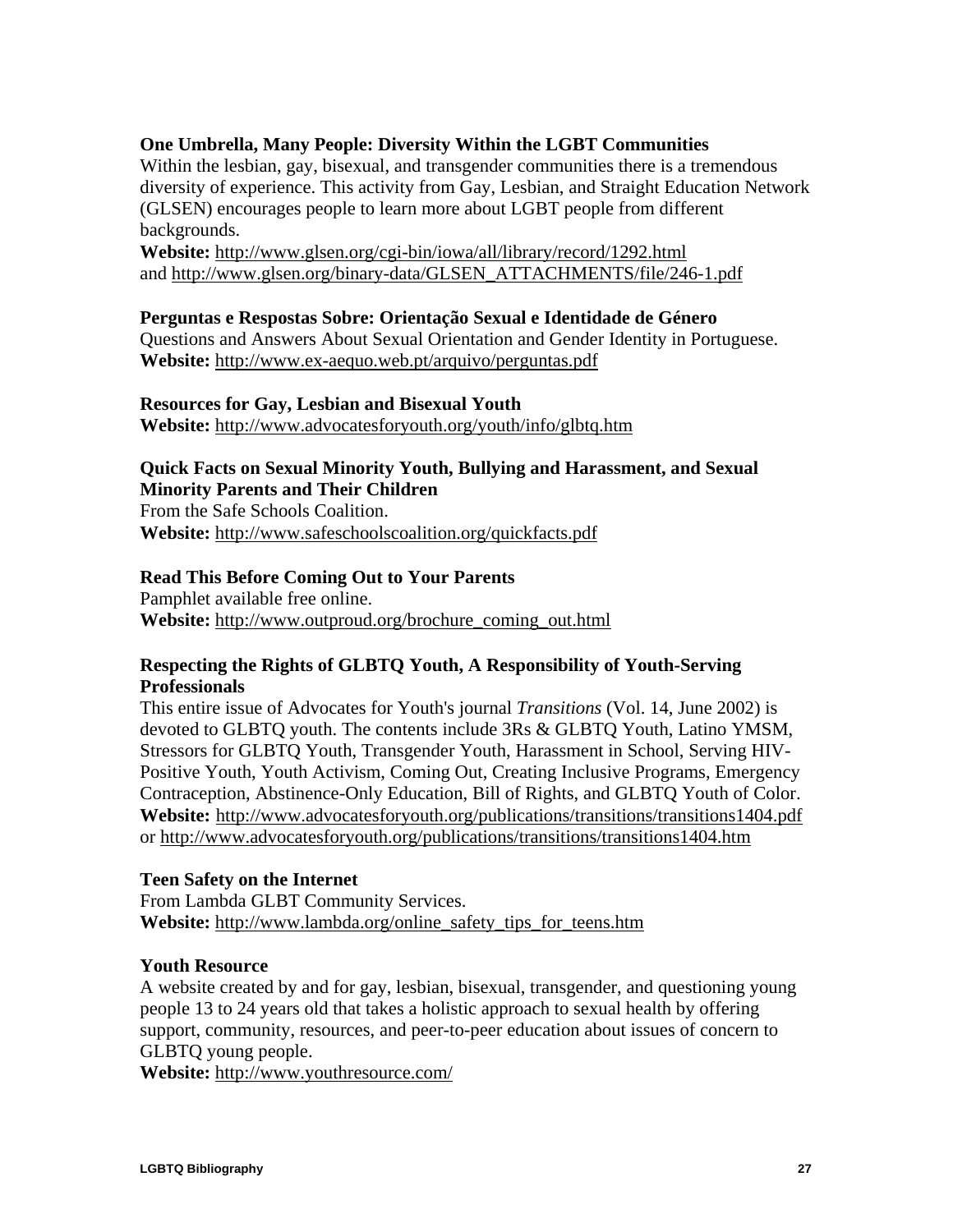## [Back to top](#page-1-0)

## **9.6 LGBTQ Youth in Foster Care and LGBTQ Youth Homelessness**

## <span id="page-29-0"></span>**Being Out, Coming Home: Helping GLBTQ Youth in Crisis**

Ever wonder whether the National Runaway Switchboard was a safe place to refer a homeless GLBTQ youth? Here's their free, downloadable flyer for your clinic or counseling waiting room or the literature rack in your classroom or library. It acknowledges that 25% of homeless youth are GLBTQ and that two in five GLBTQ youth have experienced physical assault, "with more than three-fifths of those incidents occurring in the home."

**Website:** [http://www.nrscrisisline.org/pub\\_mat/art\\_y\\_p.html](http://www.nrscrisisline.org/pub_mat/art_y_p.html)

## **Breaking the Silence: LGBTQ Foster Youth Tell Their Stories**

This 45-minute DVD/CD is a collection of ten digital short stories by lesbian, gay, bisexual, transsexual, and questioning foster youth and a set of over 15 training tools and resources. They describe what it's like to be an LGBTQ foster youth and what advocates and providers can do to make the child welfare and juvenile justice systems better. *Breaking the Silence* DVD/CD is available through the National Center for Lesbian Rights (NCLR) for \$25. To order, call or email. **Contact:** Jody Marksamer, NCLR Staff Attorney **Email:** [jmarksamer@nclrights.org](mailto:jmarksamer@nclrights.org) **Phone:** 415-392-6257, ext. 308

#### **"Challenges Faced by Homeless Sexual Minorities: Comparison of Gay, Lesbian, Bisexual, and Transgender Homeless Adolescents with Their Heterosexual Counterparts"**

An abstract of the article from the *American Journal of Public Health*, Vol. 92, No. 5 (May 2002): 773-777.

**Website:** <http://www.ajph.org/cgi/content/abstract/92/5/773>

## **Fostering Transitions**

The Child Welfare League of America (CWLA) and Lambda Legal Defense and Education Fund (Lambda Legal) join together to support LGBTQ youth and adults involved with the child welfare system. Resources include: *Out of the Margins: A Report on Regional Listening Forums Highlighting the Experiences of LGBTQ Youth in Care*, CWLA, 2006. Available free online. And "Addressing the Needs of Gay, Lesbian, Bisexual, Transgender and Questioning (GLBTQ) Children, Youth, and Families Within Child Welfare Systems," Special Edition, *Child Welfare Journal*, CWLA, 2006. Available for purchase online.

**Website:** http:/[/www.cwla.org](http://www.cwla.org/) or <http://www.cwla.org/programs/culture/glbtq.htm>

## **Model Standards Project**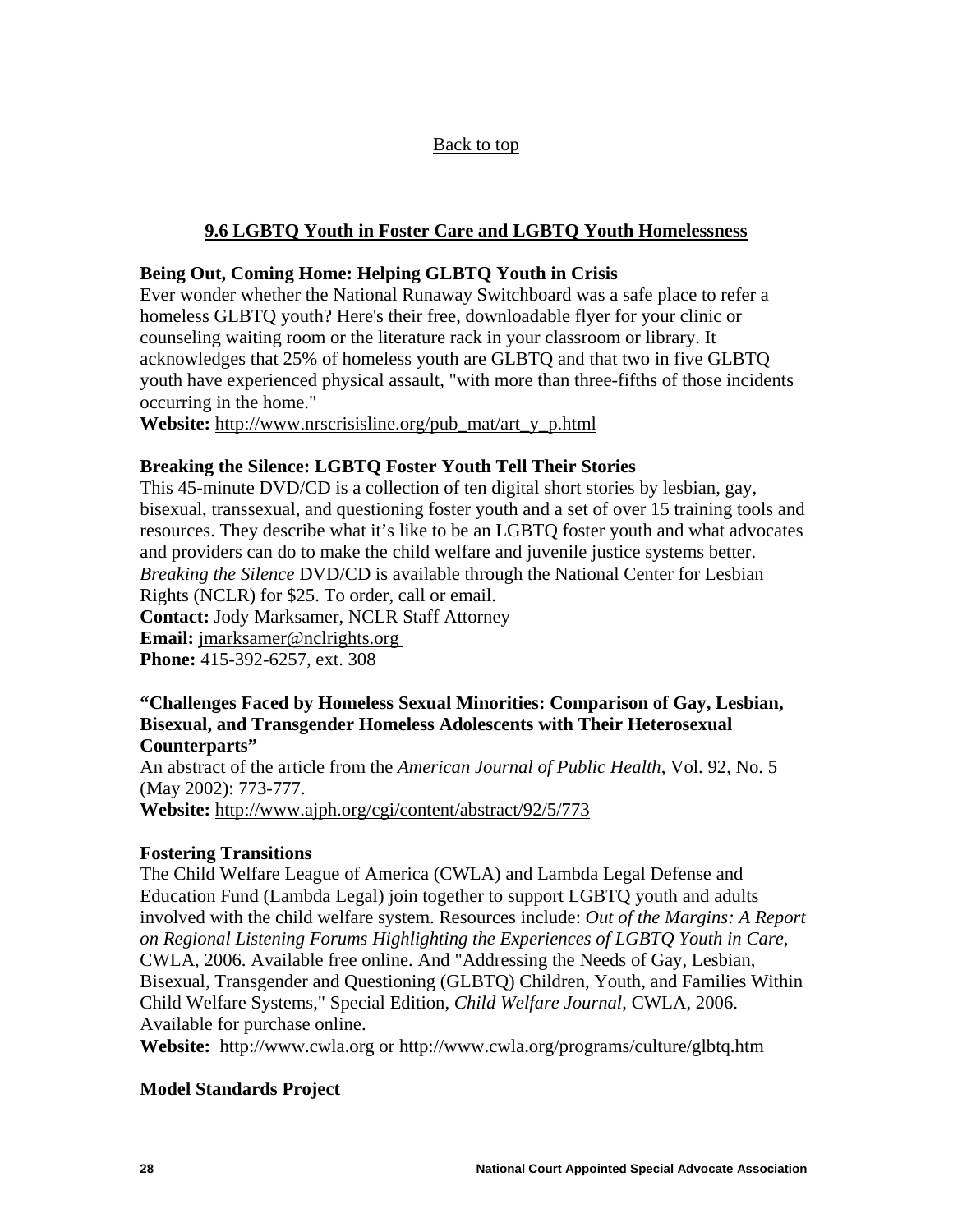A partnership between Legal Services for Children (LSC) and the National Center for Lesbian Rights (NCLR) has produced the Model Standards Project LGBTQ Practice Guide, published by the Child Welfare League of America in 2006 and available through [www.lsc-sf.org,](http://www.lsc-sf.org/) [info@nclrights.org](mailto:info@nclrights.org) and [www.cwla.org](http://www.cwla.org/)

**Contact 1:** Legal Services for Children **Address:** 1254 Market St., 3rd Floor, San Francisco, CA 94102 **Phone:** 415-863-3762, ext. 310 **Fax:** 415-863-7708 **Website:** [http://www.lsc-sf.org](http://www.lsc-sf.org/)

**Contact 2:** National Center for Lesbian Rights National Office **Address:** 870 Market St., Suite 370, San Francisco, CA 94102 **Phone:** 415-392-6257 Fax: 415-392-8442 **Email:** [info@nclrights.org](mailto:info@nclrights.org)

#### **Resources on LGBTQ Youth in the Foster Care and Juvenile Justice Systems**

The documents below are part of a new tool kit from the National Center for Lesbian Rights (NCLR) designed to educate people about the experiences of LGBTQ youth in the foster care and juvenile justice systems. The first two items are California-specific. The others are applicable anywhere.

**NCLR's Summary of AB 458, California's Foster Care Non-Discrimination Act** 

**Website:** <http://www.nclrights.org/publications/ab458.htm> **Question and Answer Guide About AB 458 Website:** <http://www.nclrights.org/publications/QAab458.htm> **Fact Sheet on LGBTQ Youth in Foster Care Website:** <http://www.nclrights.org/publications/lgbtqfostercare.htm> **Fact Sheet on LGBTQ Youth in Juvenile Justice Website:** <http://www.nclrights.org/publications/lgbtqjuvenilejustice.htm> **Description of NCLR's Foster Care and Juvenile Justice Work Website:** <http://www.nclrights.org/publications/fostercare-juvenile.htm>

## **We Don't Exactly Get the Welcome Wagon: The Experiences of Gay and Lesbian Adolescents in Child Welfare Systems**

By G. P. Mallon. New York: Columbia University Press, 1998. The first comprehensive examination of the experiences of gay and lesbian youths in the child welfare system, *Welcome Wagon* makes solid recommendations to social work practitioners as well as to policy makers about how they can provide a competent practice for gay and lesbian adolescents and offers a methods chapter which could be useful in classroom instruction. \$28.00 (paperback).

**ISBN:** 0-231-10455-3 **Website:** <http://www.columbia.edu/cu/cup/catalog/data/023110/0231104553.HTM>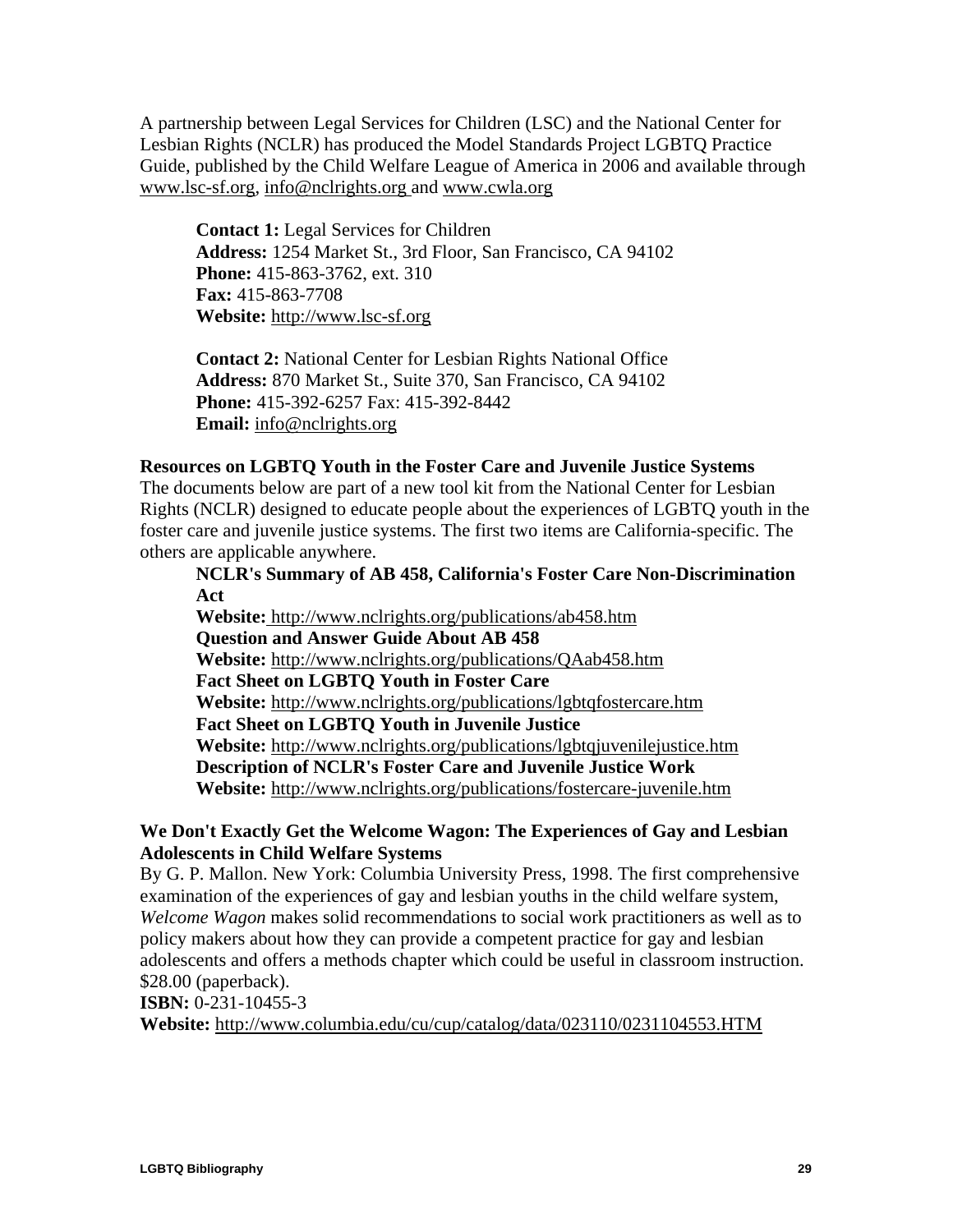## <span id="page-31-0"></span>**Youth in the Margins: A Report on the Unmet Needs of Lesbian, Gay, Bisexual, and Transgender Adolescents in Foster Care**

Current state foster care programs neglect LGBT youth and, in many cases, promote a homophobic atmosphere that serves to undermine their welfare. This report from Lambda Legal examines the foster care programs of 14 states, highlighting the shortfalls of each program in addressing LGBT youth and in turn providing recommendations so that these problems can be addressed.

**Website:** <http://www.lambdalegal.org/cgi-bin/iowa/news/publications.html?record=899>

## [Back to top](#page-1-0)

## **9.7 Gay Straight Alliances**

## **Allies Against High School Homophobia**

This page from Planned Parenthood's Teen Wire website explains what Gay Straight Alliances are (safe spaces for everybody) and what they aren't (sex forums or places to promote an "agenda").

**Website:**[http://www.teenwire.com/index.asp?taStrona=http://www.teenwire.com/takinga](http://www.teenwire.com/index.asp?taStrona=http://www.teenwire.com/takingac/articles/ta_20030411p072_homophobia.asp) [c/articles/ta\\_20030411p072\\_homophobia.asp](http://www.teenwire.com/index.asp?taStrona=http://www.teenwire.com/takingac/articles/ta_20030411p072_homophobia.asp)

## **Building Anti-Racist GSAs**

This page on the GSA Network's site addresses some of the reasons GSAs are disproportionately white and proposes strategies for addressing some of those reasons and building diverse, anti-racist organizations.

**Website:** <http://www.gsanetwork.org/resources/pdf/Antiracist.pdf>

## **The Education of Mrs. Feldman—Research on Gay/Straight Alliances**

On the GLSEN Colorado website, click on "Resources," then on "Educators," then on "Teachers," then on "The Education of Mrs. Feldman—Research on Gay/Straight Alliances."

**Website:** [http://www.glsenco.org](http://www.glsenco.org/)

## **Gay Straight Alliance Network**

A youth-led organization that works to empower youth activists fighting homophobia in schools. Useful if you are trying to start a GSA at your school, keep it going, survey your student body, or otherwise become active in the fight to end homophobia. **Website:** [www.gsanetwork.org](http://www.gsanetwork.org/)

## **Gay/Straight Alliances**

This fact sheet from the National Center for Lesbian Rights explains the legal rights of students to form GSAs and your right to have the same privileges for your GSA as for any other club. It is a simple handout you could give to your principal; it cites which laws and lawsuits confer those rights. Available free online.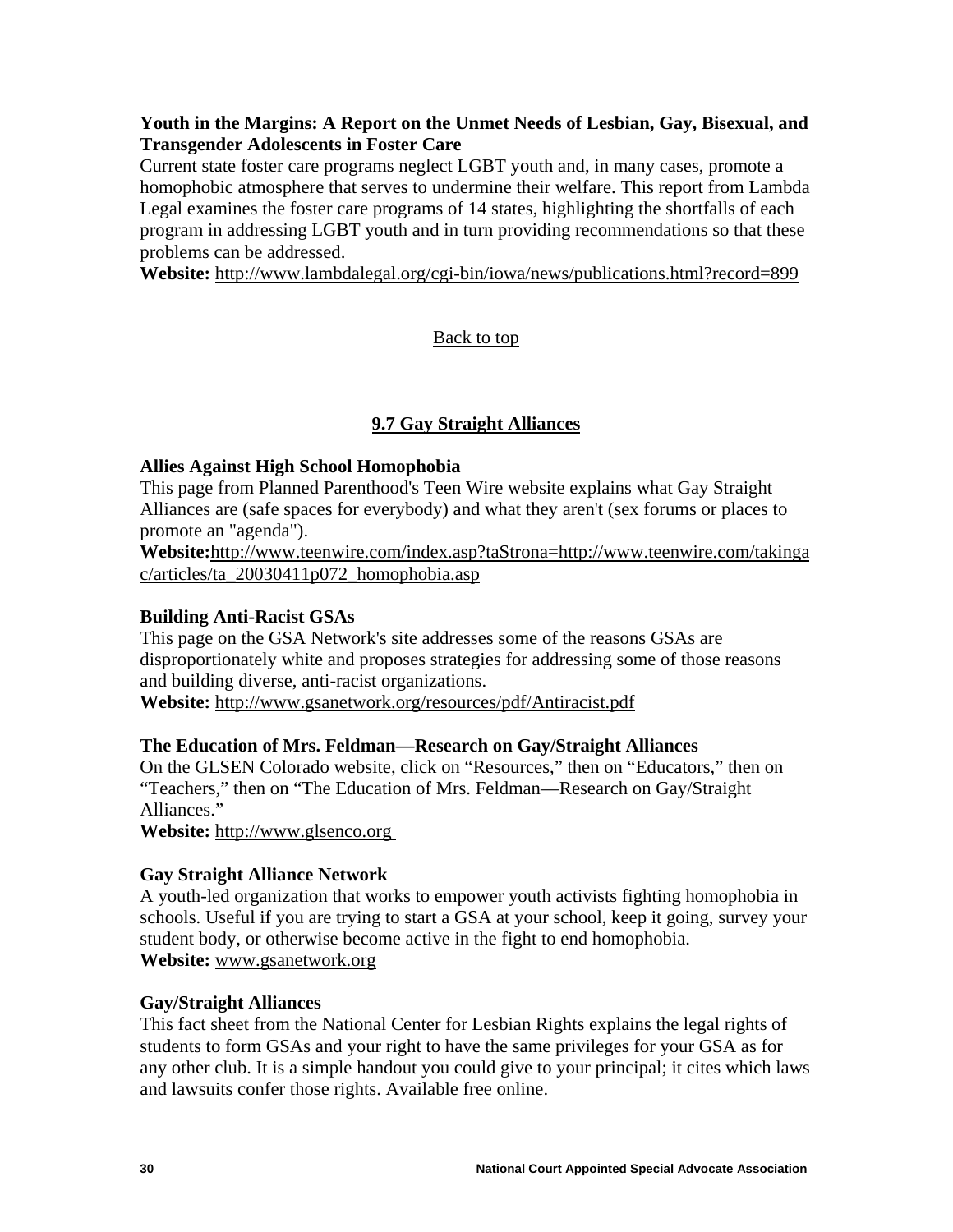## <span id="page-32-0"></span>**Website:** <http://www.nclrights.org/publications/pubs/gsaqa.pdf>

## **The GSA Manual**

From the Youth Enrichment Services (YES) program, free and confidential for lesbian, gay, bisexual, transgender, questioning, and straight allied young people between the ages of 13 and 21in New York City. This part of their website on Gay Straight Alliances (GSAs) are making schools across the country a safer place for all students. Includes "Getting Started," "Preparing for Success," "Events and Activities for Your Group," and "In Keeping Your Group Going."

**Website:** <http://www.centeryes.org/SIGNS/manual/>

## **Sample Constitutions for Gay Straight Alliances**

The Gay, Lesbian, and Straight Education Network (GLSEN) Colorado website offers three sample constitutions. Go to the website and click on "Resources," then on "Students," then on "Stuff for GSAs."

**Website:** <http://www.glsenco.org/>

## **Student Pride**

The Gay, Lesbian, and Straight Education Network's (GLSEN) national network of students working against homophobia in high schools and providing support, resources, and connections so that starting and sustaining Gay Straight Alliances and other groups will be easier. Student Pride hosts three email listserves designed to network student activists from around the country.

**Website:** [www.glsen.org/templates/student/index.html](http://www.glsen.org/templates/student/index.html)

## **Transgender Inclusivity in GSAs**

This page on the GSA Network's site offers 10 concrete strategies for making your GSA respectful of the gender diversity in your school, as well as a glossary and resource list. **Website:** <http://www.gsanetwork.org/resources/pdf/Transgender.pdf>

[Back to top](#page-1-0)

## **9.8 Health**

## **American Journal of Public Health, June 2001 Issue**

This issue focuses on lesbian, gay, bisexual, and transgender health, including abstracts and full text of the following articles.

- "Same-Sex Romantic Attraction and Experiences of Violence in Adolescence" by Russell et al.
- "Trans Health Crisis: For Us It's Life or Death" by Leslie Feinberg.
- "Preventing Sexual Risk Behaviors Among Gay, Lesbian, and Bisexual Adolescents: The Benefits of Gay-Sensitive HIV Instruction in Schools" by Blake et al.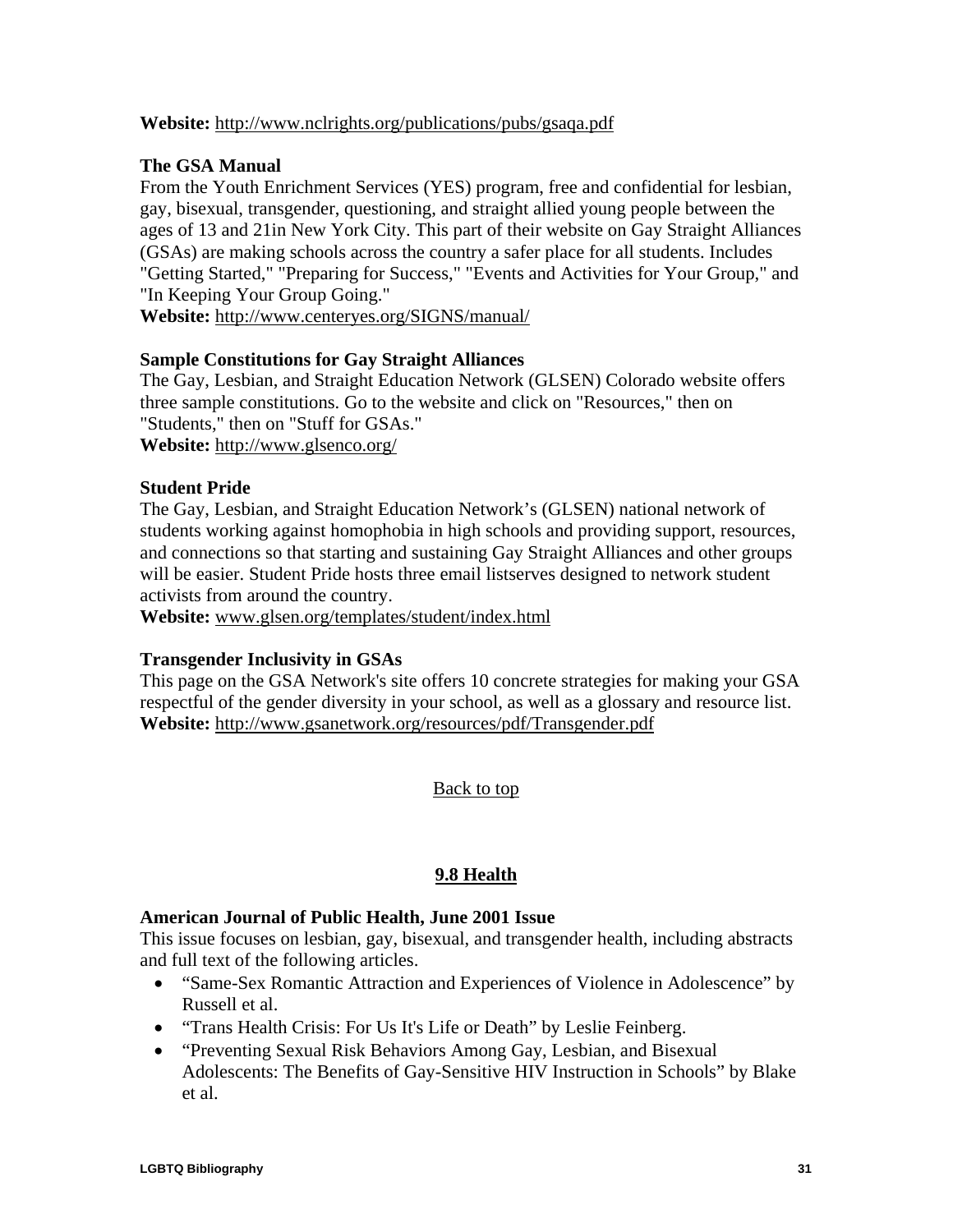- "Papanicolaou Test Screening and Prevalence of Genital Human Papillomavirus Among Women Who Have Sex With Women" by Marrazzo et al.
- "Removing the Barriers: Improving Practitioners' Skills in Providing Health Care to Lesbians and Women Who Partner With Women" by Scout et al.

**Website:** [http://www.ajph.org/content/vol91/issue6/index.shtml#JOURNAL\\_ARTICLE](http://www.ajph.org/content/vol91/issue6/index.shtml#JOURNAL_ARTICLE)

## **American Psychological Association's Healthy Lesbian, Gay, and Bisexual Students Project**

Provides resources and training events to school counselors, nurses, psychologists, and social workers to help these professionals be more effective in meeting the health and mental health needs of lesbian, gay, and bisexual youth.

**Email:** [HealthyLGBStudentsProject@apa.org](mailto:HealthyLGBStudentsProject@apa.org)

**Website:** [http://www.apa.org/ed/hlgb](http://www.apa.org/ed/hlgb.html)

## **Basic Tips for Health Care and Social Service Providers Working With Transgender People**

Two-page handout available free online. **Website:** <http://www.gender.org/resources/dge/gea01006.pdf>

## **Cancer Facts for Lesbians and Bisexual Women**

Are your lesbian and bi students less likely to get a pap test because they don't think they're at risk? This free, downloadable flyer from the American Cancer Society explains the ways in which lesbian and bisexual women are at higher risk than other women for various cancers, and it encourages prevention and early detection. **Website:** <http://www.cancer.org/downloads/COM/CancerFactsfor%20Lesbians03.pdf>

## **The Gay, Lesbian, Bisexual, and Transgender Health Access Project**

**Website:** [http://www.glbthealth.org](http://www.glbthealth.org/)

## **Gender Variance Support Group**

This is a monthly support and information group sponsored by Children's National Medical Center (CNMC) in Washington, D.C. for parents of young children (ages 3-12) with strong and persistent cross-gender interests. The group is co-facilitated by Edgardo Menvielle, MD, Department of Psychiatry, CNMC, and Catherine Tuerk, MA, RN, CS, private practice. **Contact:** Edgardo Menveille MD, MSHS **Phone:** 202-884-5158 **Email:** [emenveil@cnmc.org](mailto:emenveil@cnmc.org) **Website:** 

<http://www.dcchildrens.com/DcChildrens/ProgramDisplay.aspx?ProgramId=388>

## **The GLBT Health Web Pages**

Health topics of concern to GLBT people, from hate crimes to breast cancer, finding a sensitive health care provider to medical and emotional issues for transgender people. Also guidance on health care providers, from Seattle/King County Public Health. **Website:** <http://www.metrokc.gov/health/glbt>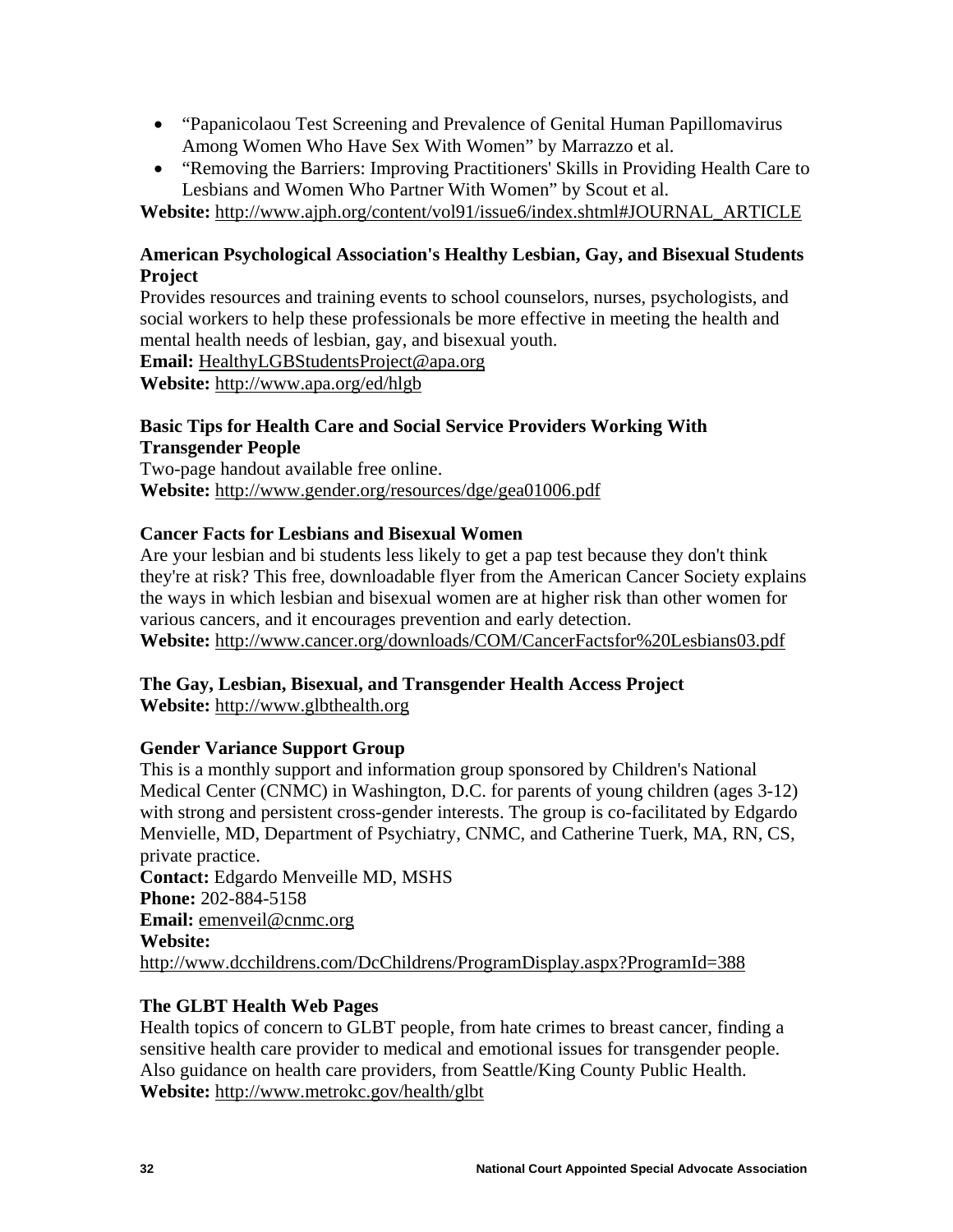## **Invisible Californians: Lesbian, Gay, Bisexual, Transgender Substance Abuse Clients and Their Access to Prevention, Treatment, and Recovery Support Services in the State**

**Website:** [http://www.adp.ca.gov/TA/pdf/GLBT\\_Position\\_paper\\_2004.pdf](http://www.adp.ca.gov/TA/pdf/GLBT_Position_paper_2004.pdf)

## **Lesbian Health**

The US Dept. of Health & Human Services offers information on women's health. Specific information related to lesbian health is found at the link below. **Website:**<http://www.4woman.gov/gfaq/lesbian.htm>

## **Lesbian STD Page**

From a doctor and a nurse practitioner at the University of Washington. **Website:** <http://www.lesbianstd.com/>

## **A Provider's Handbook on Culturally Competent Care—Lesbian, Gay, Bisexual, and Transgendered Population**

A free handbook printed by Kaiser Permanente's National Diversity Council. You'll likely get a voice mail, so you need to be very specific. There are four different handbooks: 1) on the LGBT population, 2) on the African-American population, 3) on the Asian/Pacific Islander-American population, and 4) on the Latino/a population. You need to let them know exactly which one(s) you want and how many. **Phone:** 510-271-6485

## **"Sexual Orientation and Adolescents"**

An article from *Pediatrics,* the journal of the American Academy of Pediatrics. **Website:** <http://pediatrics.aappublications.org/cgi/reprint/113/6/1827>

## **Talk About Tina**

A website devoted to the issue of methamphetamine use among gay and bisexual men. **Website:** [http://www.talkabouttina.org](http://www.talkabouttina.org/)

## **Tobacco and the GLBT Community**

Are all your tobacco messages directed at heterosexual students? A free, downloadable flyer from the American Cancer Society, which asserts that at least 30,000 gay and lesbian people die in the US every year from tobacco. It declares that tobacco kills more people than alcohol, car accidents, suicide, AIDS, murder, illegal drugs, and fire combined. It also describes the ways in which the tobacco industry targets GLBT folks, and it encourages critical viewing of tobacco advertising.

**Website:** <http://www.cancer.org/downloads/COM/GLBT%20Tobacco.pdf>

## **Transgender Care**

Thorough and professionally responsible website on the medical and psychological aspects of transgender health care.

**Website:** <http://www.transgendercare.com/>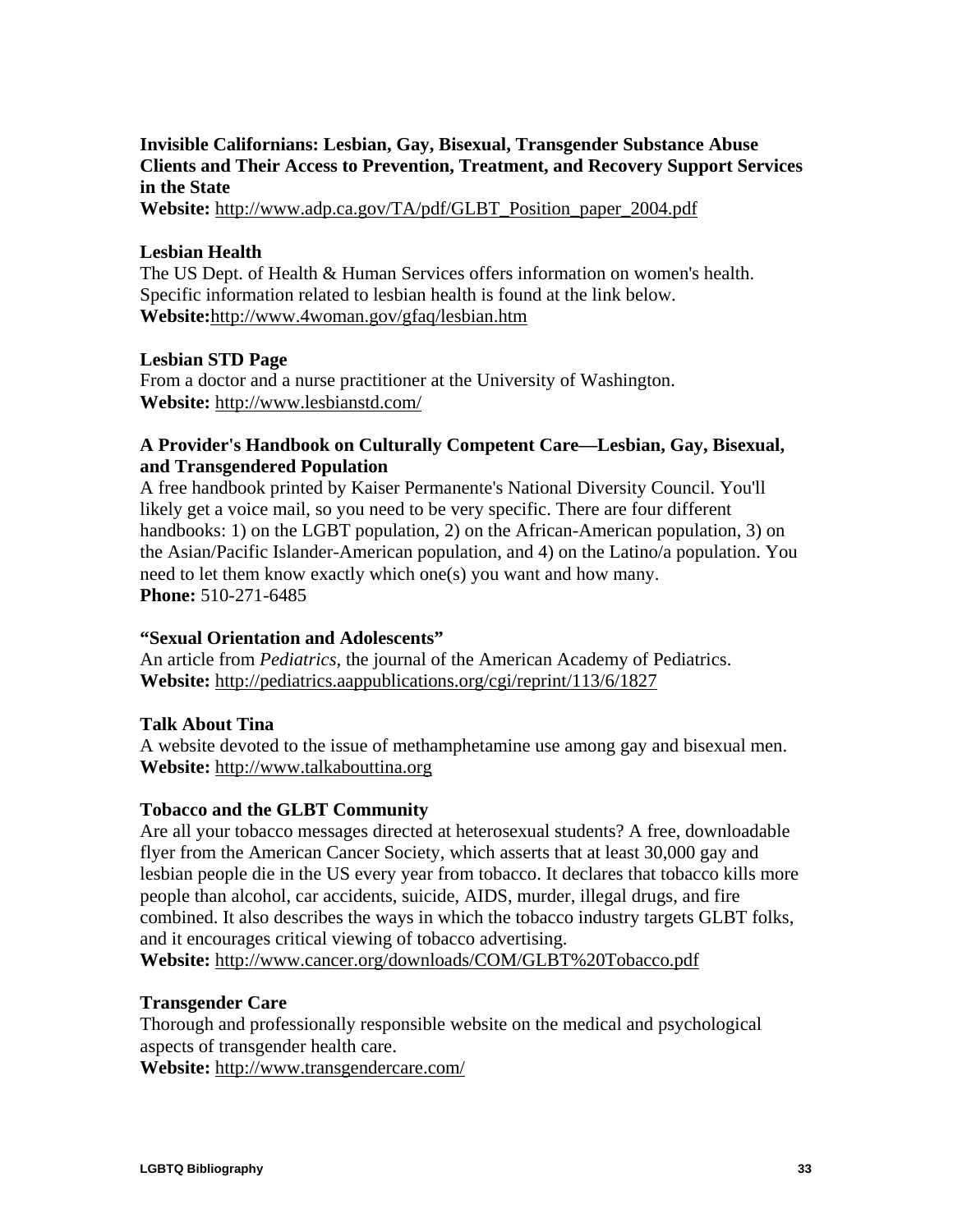## <span id="page-35-0"></span>**"Understanding Children's Atypical Gender Behavior: A Model Support Group Helps Parents Learn To Accept and Affirm Their Gender-Variant Children"**

An article from the American Psychological Association's journal, *Monitor on Psychology,* Vol. 34, No. 8 (September 2003): 40. **Website:** <http://www.apa.org/monitor/sep03/children.html>

## **"Young, Gay and of Color"**

This article from the American Psychological Association's journal, *Monitor on Psychology*, Vol. 33, No. 2 (February 2002) speaks to the "unique considerations" for professionals working with lesbian, gay, and bisexual youth of color. **Website:** <http://www.apa.org/monitor/feb02/gaycolor.html>

[Back to top](#page-1-0)

## **9.9 Intersexuality**

**Complete Androgen Insensitivity Syndrome (CAIS) Website:** <http://www.rch.unimelb.edu.au/publications/CAIS.pdf>

**Congenital Adrenal Hyperplasia** 

**Website:** <http://www.dshs.state.tx.us/newborn/default.shtm>

**Cushing Syndrome Website:** <http://www.drdaiter.com/52.html>

## **Intersex Society of North America**

Information, bibliographies, and articles regarding gender and gender reassignment. **Website:** [http://www.isna.org](http://www.isna.org/)

**Klinefelter Syndrome Website:** <http://www.nlm.nih.gov/medlineplus/klinefelterssyndrome.html>

**Mayer-Rokitansky-Kuster-Hauser Syndrome Website:** [http://www.surrogacy.com/online\\_support/mrkh](http://www.surrogacy.com/online_support/mrkh)

**Turner Syndrome Website:** <http://www.tss.org.uk/>

**XY/XO Mosaics and Children with Gender Identity Disorder Website:** [http://www.xyxo.org](http://www.xyxo.org/)

[Back to top](#page-1-0)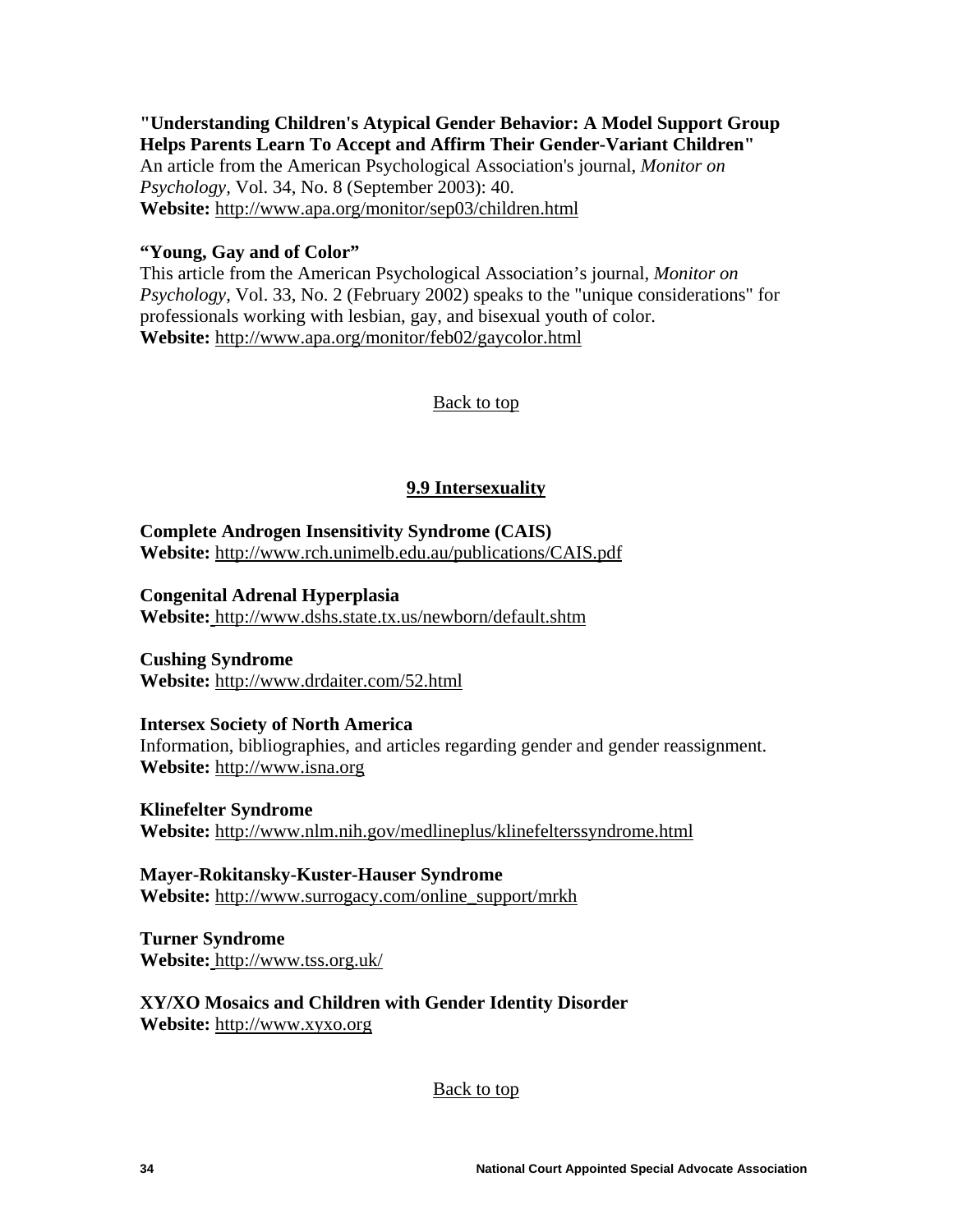## **9.10 Marriage Equality**

<span id="page-36-0"></span>**Constitutional Amendments and Gay Marriage**  From Channel Thirteen, WNET, Public Broadcasting System (PBS). **Website:**  [http://www.pbs.org/newshour/extra/teachers/lessonplans/history/gaymarriage\\_amendmen](http://www.pbs.org/newshour/extra/teachers/lessonplans/history/gaymarriage_amendments.html) [ts.html](http://www.pbs.org/newshour/extra/teachers/lessonplans/history/gaymarriage_amendments.html)

**Same Sex Marriage in the Non-European World Website:** <http://www.colorq.org/Articles/2004/ssmarriage.htm>

## **Where You Can Marry: Global Summary of Registered Partnership, Domestic Partnership, and Marriage Laws**

**Website:** <http://www.iglhrc.org/site/iglhrc/content.php?type=1&id=91>

[Back to top](#page-1-0)

## **9.11 Religion and Spirituality**

## **Reconciling Ministries Network**

This website lists Methodist, United Church of Christ, Lutheran, Presbyterian, Baptist, Disciples, United Church of Canada, Unitarian Universalist, and Brethren/Mennonite groups that welcome lesbian, gay, bisexual, and transgender individuals and their families.

**Website:** <http://www.rmnetwork.org/welindex.php>

## **Religion and Spirituality**

The Gay, Lesbian and Bisexual and the Transgender sections of the DMOZ website offer essays and links for a variety of world religions and their support—or lack of support—for GLBT people.

## **Website:**

http://www.dmoz.org/Society/Gay, Lesbian, and Bisexual/Religion\_and Spirituality/ and [http://www.dmoz.org/Society/Transgendered/Religion\\_and\\_Spirituality/](http://www.dmoz.org/Society/Transgendered/Religion_and_Spirituality/)

## **Transgender 102**

This page from the Unitarians' Office of Bisexual, Gay, Lesbian, and Transgender Concerns contains useful definitions and a section on how to be understanding and welcoming of transgender people.

**Website:** <http://www.uua.org/obgltc/resource/tg102.html>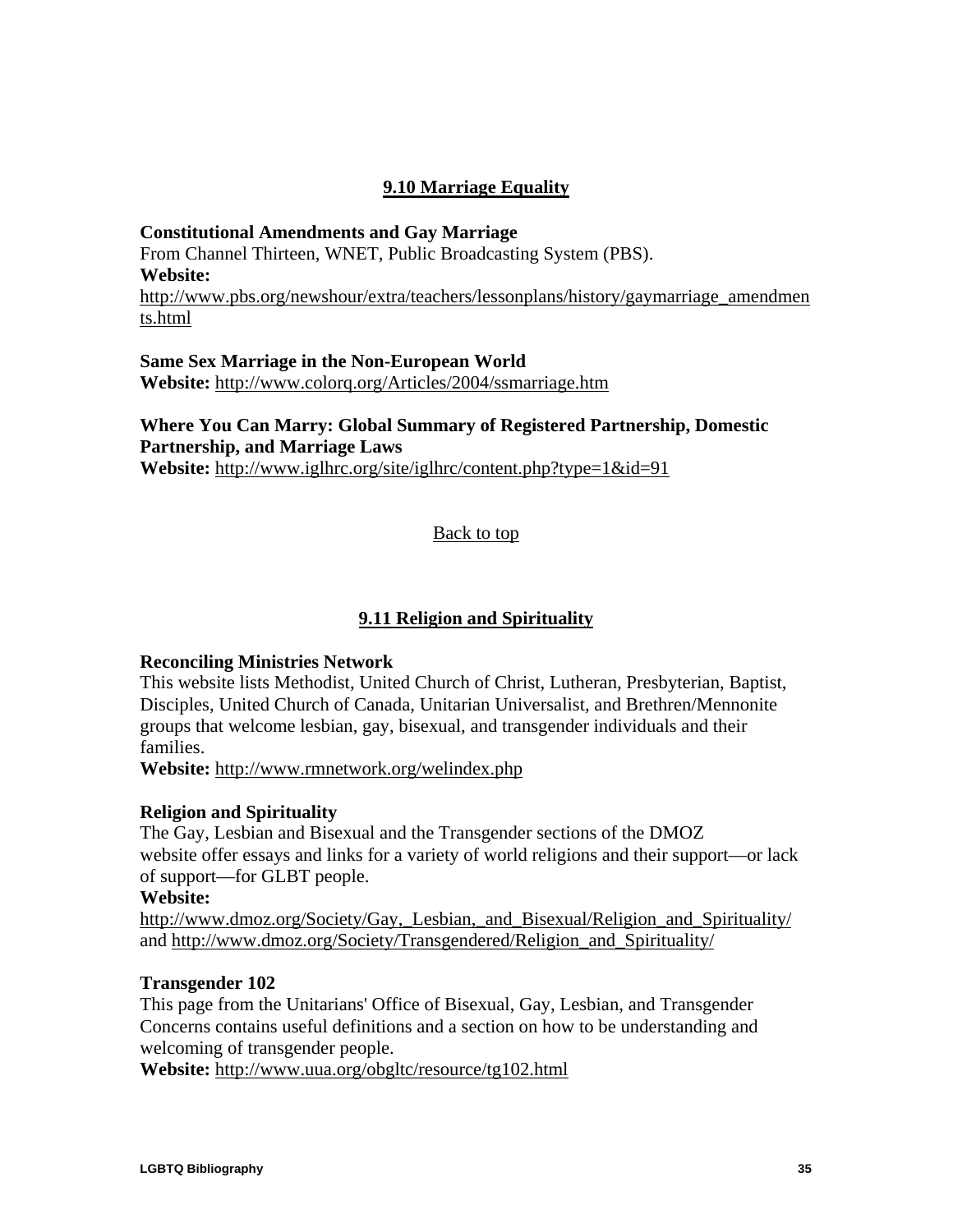## [Back to top](#page-1-0)

## **9.12 Sexuality, Sexually Transmitted Diseases, and Safe Sex**

## **Gay, Lesbian, Bisexual, Transgender Health Web Pages**

A service of Seattle/King County Public Health, this site addresses everything from sexual health to tobacco and suicide, as they relate to GLBT people. **Website:** <http://www.metrokc.gov/health/glbt/>

## **Go Ask Alice**

A service of Columbia University's Health Education Program, this site for high school and college students and educators addresses all aspects of health, from fitness to emotional health to drugs to sexuality. **Website:** [http://www.goaskalice.columbia.edu](http://www.goaskalice.columbia.edu/)

## **I Wanna Know**

A service of the American Social Health Association, this site for teens answers questions about sexually transmitted diseases (STDs), including HIV/AIDS. Ask your questions in an online chat room and experts will answer.

**Website:** [http://www.iwannaknow.org](http://www.iwannaknow.org/)

## **Lesbian STDs**

From a doctor and a nurse practitioner at the University of Washington. **Website:** <http://www.lesbianstd.com/>

## **Not 2 Late**

This site, specifically about emergency contraception, is operated by the Office of Population Research at Princeton University and the Association of Reproductive Health Professionals.

**Website:** <http://ec.princeton.edu/>

## **Sex Information and Education Council of the US**

**Website:** <http://www.siecus.org/teen/teen0000.html>(for teens) and [www.siecus.org/parent/index.html](http://www.siecus.org/parent/index.html) (for parents and other adults)

## **Sexually Transmitted Diseases Among Lesbian and Bisexual Women and Sexually Transmitted Diseases Among Gay and Bisexual Men**

Web pages from Seattle/King County Public Health. **Website:** <http://www.metrokc.gov/health/glbt/lbstd.htm> and <http://www.metrokc.gov/health/glbt/gbstd.htm>

[Back to top](#page-1-0)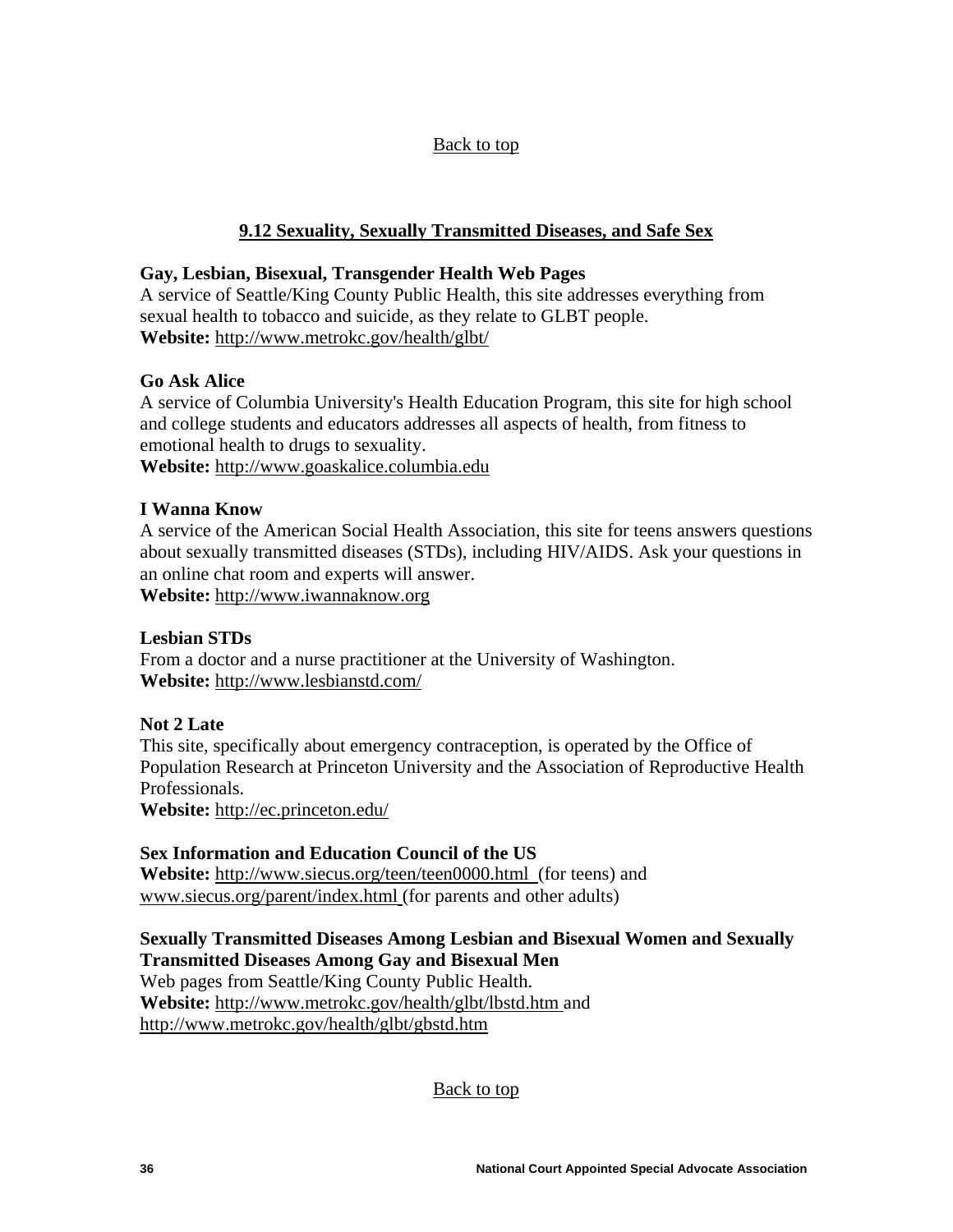## **9.13 Suicide**

#### <span id="page-38-0"></span>**Befrienders International**

Not specific to LGBTQ people, this site contains details of local suicide support services in over 40 countries and is translated into seven languages. **Website:** [http://www.befrienders.org](http://www.befrienders.org/)

#### **Face the Issue**

Offers sobering, straightforward web animation with celebrity narration regarding anorexia/bulimia, depression, alcohol/other drugs, abuse, and self-esteem. **Website:** [http://www.facetheissue.com](http://www.facetheissue.com/)

#### **Suicide Among Gay/Lesbian/Bisexual Youth**

A report by Heather E. Murphy. **Website:** <http://www.safeschoolscoalition.org/SuicideamongGLByouth.html> and <http://www.safeschoolscoalition.org/Suicide.pdf>

#### **The Trevor Helpline**

A national suicide hotline for GLBT and questioning youth. Confidential, 24-hour hotline, staffed by trained counselors familiar with gay and questioning youth. **Phone:** 1-800-850-8078

**Website:** <http://www.thetrevorproject.org/>

#### **Youth Suicide Problems**

A website with a gay/bisexual male focus, devoted to this single issue. **Website:** <http://www.youth-suicide.com/gay-bisexual/>

[Back to top](#page-1-0)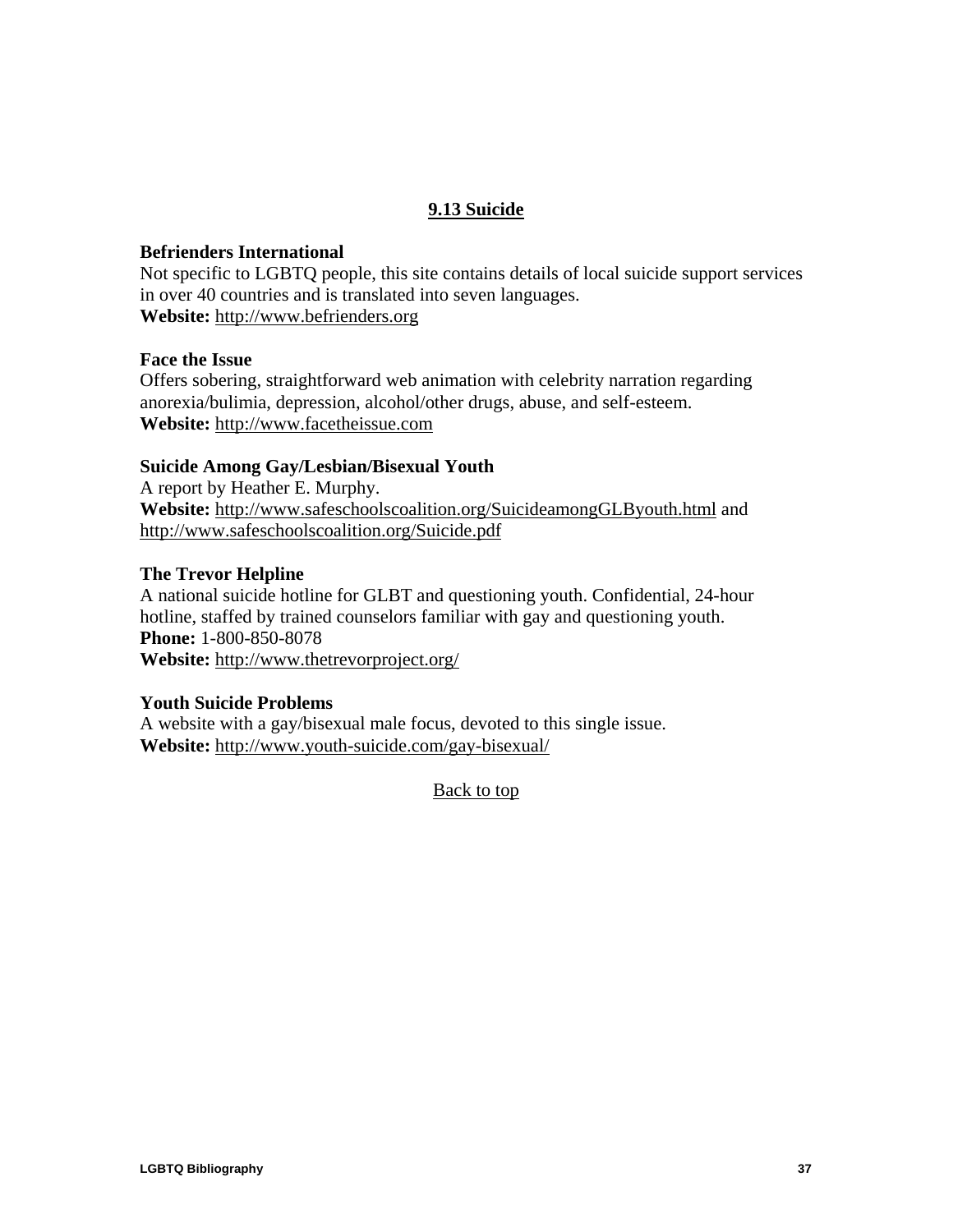## **9.14 Transgender and Gender Non-Conformity**

## <span id="page-39-0"></span>**Gender Variance: A Primer**

A thumbnail on the transgender community, explaining what it is and who it covers, from Gender Education and Advocacy. **Website:** <http://www.gender.org/resources/dge/gea01004.pdf>

## **I Think I Might Be Transgender...Now What Do I Do?**

A pamphlet available free online from Advocates for Youth. **Website:** <http://www.advocatesforyouth.org/youth/health/pamphlets/transgender.pdf>

## **Transgender 102**

This page from the Unitarians' Office of Bisexual, Gay, Lesbian, and Transgender Concerns contains very useful definitions and a section on how to be understanding and welcoming of transgender people.

**Website:** <http://www.uua.org/obgltc/resource/tg102.html>

#### **Transgender and Gender Non-Conforming Youth: Recommendations for Schools**

This document from the Transgender Law Center addresses problems ranging from lack of gender-neutral bathrooms to confidentiality, with specific recommendations for addressing each problem.

## **Website:**

[http://www.transgenderlawcenter.org/tranny/pdfs/Recomendations%20for%20Schools-](http://www.transgenderlawcenter.org/tranny/pdfs/Recomendations%20for%20Schools.pdf) [.pdf](http://www.transgenderlawcenter.org/tranny/pdfs/Recomendations%20for%20Schools.pdf)

## **Transgender Issues, Terms & Definitions**

This page from the GSA Network is specifically for Gay Straight Alliances, but it can be useful for everyone.

**Website:** <http://www.gsanetwork.org/resources/trans.html>

## **Transgender Law and Policy Institute (TLPI)**

Dedicated to engaging in effective advocacy for transgender people, the TLPI brings experts and advocates together to work on law and policy initiatives designed to advance transgender equality. TLPI tracks current developments in legal and public policy issues affecting transgender people and their families and writes summaries of these trends for activists, policymakers, and the media. It provides legal, medical, and social science resources to attorneys and others advocating on behalf of transgender individuals. It also makes freely available litigation, legislative, and education advocacy materials for use by other advocates for transgender people.

**Email:** [query@transgenderlaw.org](mailto:query@transgenderlaw.org) **Website:** [http://www.transgenderlaw.org](http://www.transgenderlaw.org/)

**Transgender-Inclusive Policies in Schools, Colleges, and Universities Website:** <http://www.transgenderlaw.org/college/index.htm#schools>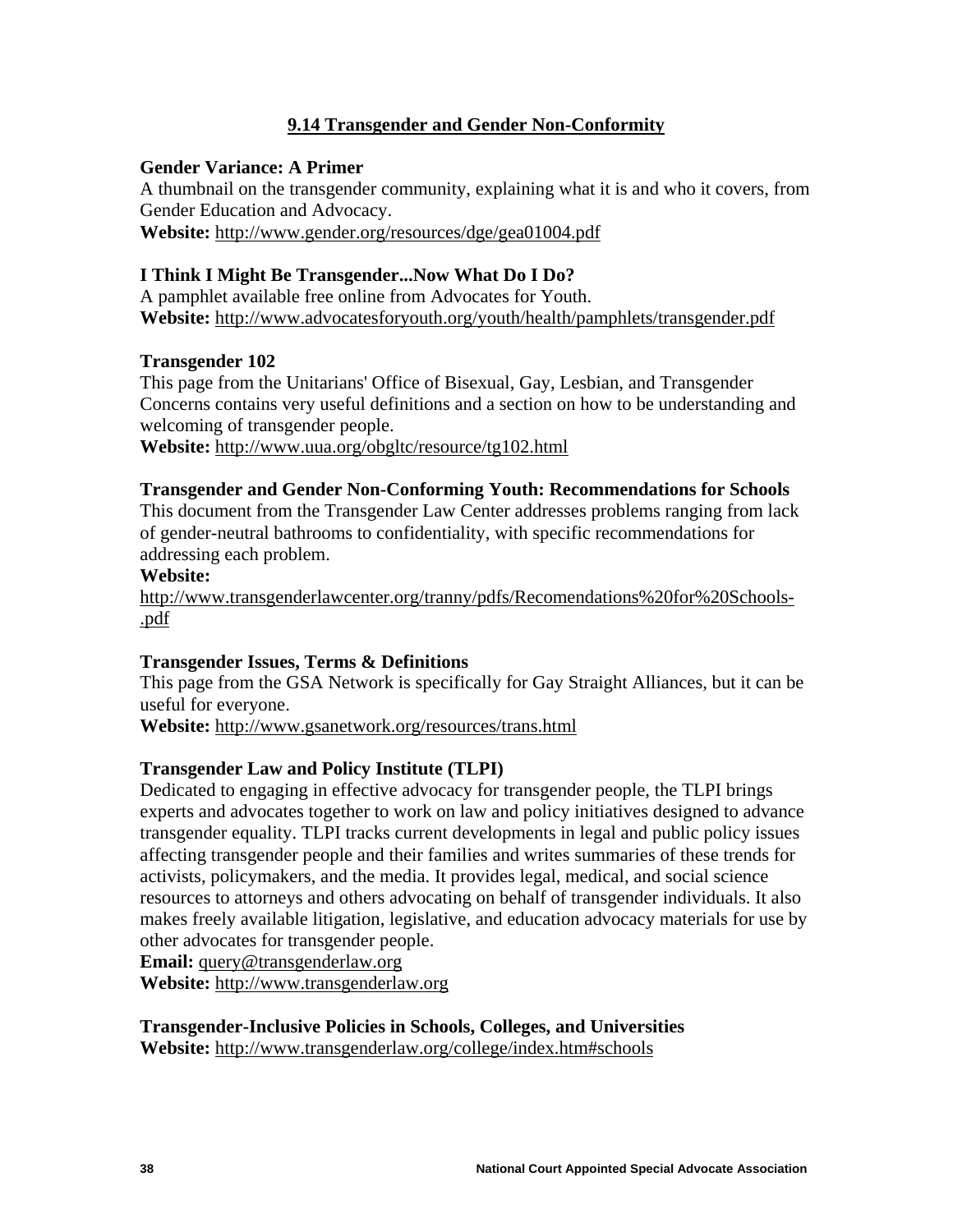<span id="page-40-0"></span>**Transsexual Roadmap** 

See especially "Self-acceptance" and "Transitioning Early in Life." **Website:** [http://www.tsroadmap.com](http://www.tsroadmap.com/)

## [Back to top](#page-1-0)

## **9.15 Violence in Same Sex Relationships**

## **Dating Violence Among Gay, Lesbian, Bisexual, and Heterosexual Adolescents: Results from a Community Survey**

This paper was presented at a conference of the American Public Health Association. The authors' conclusions: Overall, the prevalence of dating violence among GLB adolescents is similar to that of heterosexuals. See their PowerPoint presentation as well as the abstract.

**Website:** [http://apha.confex.com/apha/129am/techprogram/paper\\_23365.htm](http://apha.confex.com/apha/129am/techprogram/paper_23365.htm)

## **Northwest Network of Bisexual, Trans, Lesbian, and Gay Survivors of Abuse (formerly AABL)**

Individual counseling for lesbian, bisexual, gay, and trans people who are dealing with domestic violence; also domestic violence support groups for bisexual, trans, lesbian, gay, questioning, and queer survivors of abuse; provides safety planning and legal advocacy.

**Address:** P.O. Box 2039, Seattle, WA 98102 **Phone:** 206-568-7777 (accepts collect calls) **Email:** [info@nwnetwork.org](mailto:info@nwnetwork.org) **Website:** [www.nwnetwork.org](http://www.nwnetwork.org/)

## **Raising Our Voices: Queer Asian Women's Response to Relationship Violence**

A report by Cristy Chung and Summer Lee, edited by Leni Marin, with resources sponsored by Family Violence Prevention Fund, in collaboration with the Asian Women's Shelter in San Francisco.

**Website:** <http://endabuse.org/programs/immigrant/files/RaisingVoices.pdf>

## **Same Sex Dating Violence**

From Brown University's health education office. **Website:**  [http://www.brown.edu/Student\\_Services/Health\\_Services/Health\\_Education/sexual\\_](http://www.brown.edu/Student_Services/Health_Services/Health_Education/sexual_assault/ssdv.htm) [assault/ssdv.htm](http://www.brown.edu/Student_Services/Health_Services/Health_Education/sexual_assault/ssdv.htm)

[Back to top](#page-1-0)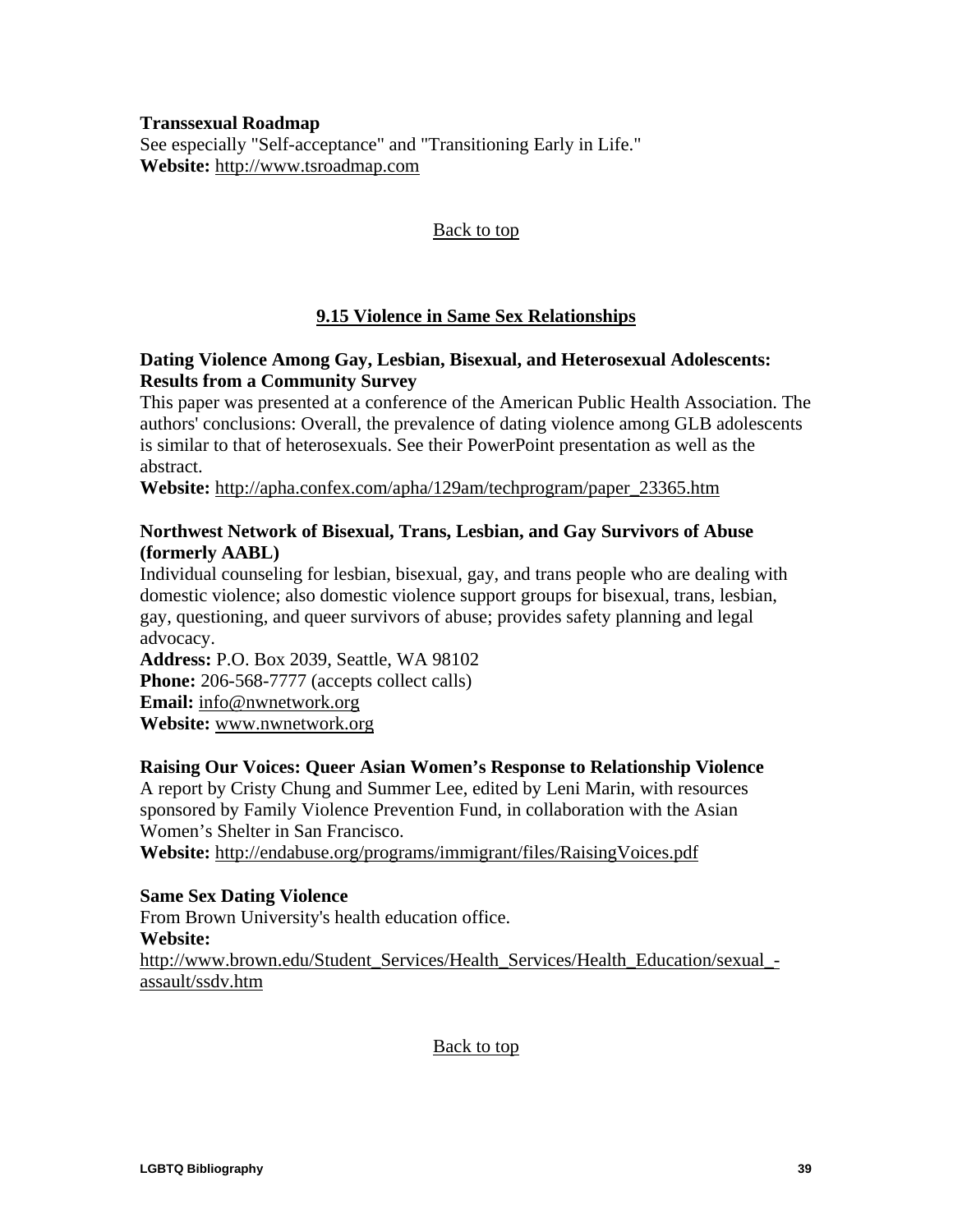#### **10. Hotlines**

#### **10.1 General**

<span id="page-41-0"></span>**Hate Crime Network**  For victims of all kinds of hate crimes (LGBT and otherwise). **Phone:** 1-800-616-HATE

**National Child Abuse Hotline Phone:** 1-800-422-4453

**National Domestic Violence Hotline Phone:** 1-800-799-7233 **TDD:** 1-800-787-3224

**National Herpes Hotline Phone:** 1-919-361-8488

**National Human Papillomavirus (HPV) and Cervical Cancer Prevention Hotline Phone:** 1-919-361-4848

**National Mental Health Association Help Line Phone:** 1-800-969-6642

**National Runaway Hotline Phone:** 1-800-231-6946

**National Runaway Switchboard Phone:** 1-800-621-4000

**National Sexually Transmitted Disease (STD) AIDS Hotline Phone: (English):** 1-800-342-2437 **(Spanish):** 1-800-344-7432 **TTY:** 1-800-243-7889

**National Suicide Hotline Phone:** 1-800-784-2433

**Poison Hotline Phone:** 1-800-222-1222

**Rape, Abuse, and Incest National Network (RAINN) Phone:** 1-800-656-HOPE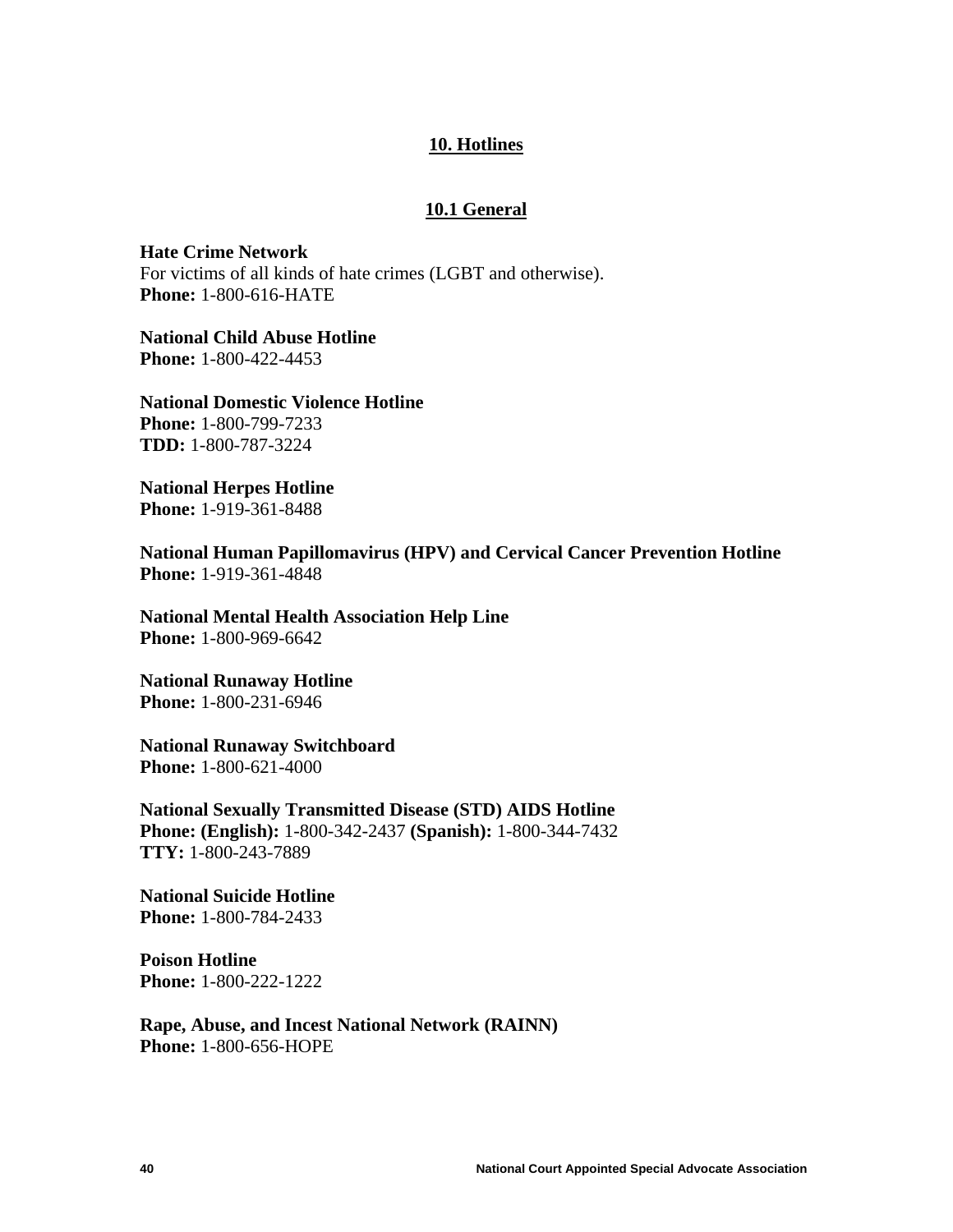<span id="page-42-0"></span>**Runaway 9 Line Covenant House Phone:** 1-800-999-9999

**Victims of Crime Phone:** 1-800-394-2255

#### [Back to top](#page-1-0)

## **10.2 LGBTQ Specific**

#### **Foster Care Helpline**

For young people in foster care who have questions about LGBT-related discrimination or abuse, a service of Lambda Legal Defense and Education Fund. Staffed Monday-Friday, 6:00 a.m. to 2:30 p.m. Pacific Standard Time (9:00 a.m. to 5:30 p.m., Eastern), but callers may leave messages 24 hours. **Phone:** 866-LGBTeen (542-8336), ext. 350

#### **Gay and Lesbian National Hotline**

A peer counseling and information hotline for all ages. Staffed Monday-Friday, 7:00 p.m. to 9:00 p.m.; Saturday, 9:00 a.m. to 2:00 p.m. Pacific Standard Time. **Phone:** 1-888-843-4564 **Email:** [glnh@glnh.org](mailto:glnh@glnh.org) **Website:** [www.glnh.org](http://www.glnh.org)

#### **Gay, Lesbian, Bisexual, and Transgender Helpline**

Information and crisis intervention line. Staffed Monday-Friday, 3:00 p.m. to 8:00 p.m.; Saturday, 3:00 p.m. to 7:00 p.m. Pacific Standard Time. **Phone:** 1-888-340-4528 **Website:** [www.fenwayhealth.org/site/PageServer?pagename=FCHC\\_srv\\_services\\_tollfree](http://www.fenwayhealth.org/site/PageServer?pagename=FCHC_srv_services_tollfree)

#### **Gay, Lesbian, Bisexual, and Transgender National Youth Talkline**

An email and telephone hotline program of the GLBT National Help Center designed specifically for youth. Volunteers in their teens and early twenties counsel teens and young adults up to age 25 about coming-out issues, relationship concerns, parental issues, school problems, HIV/AIDS anxiety, and provide information on local resources. Staffed Monday-Saturday, 6:30 p.m. to 9:00 p.m. Pacific Standard Time; 9:30 p.m. to midnight Eastern Time.

**Phone:** 1-800-246-PRIDE (7743)

**Email:** [youth@glbtnationalhelpcenter.org](mailto:youth@glbtnationalhelpcenter.org)

**Website:** [www.glbtnationalhelpcenter.org](http://www.glbtnationalhelpcenter.org/)